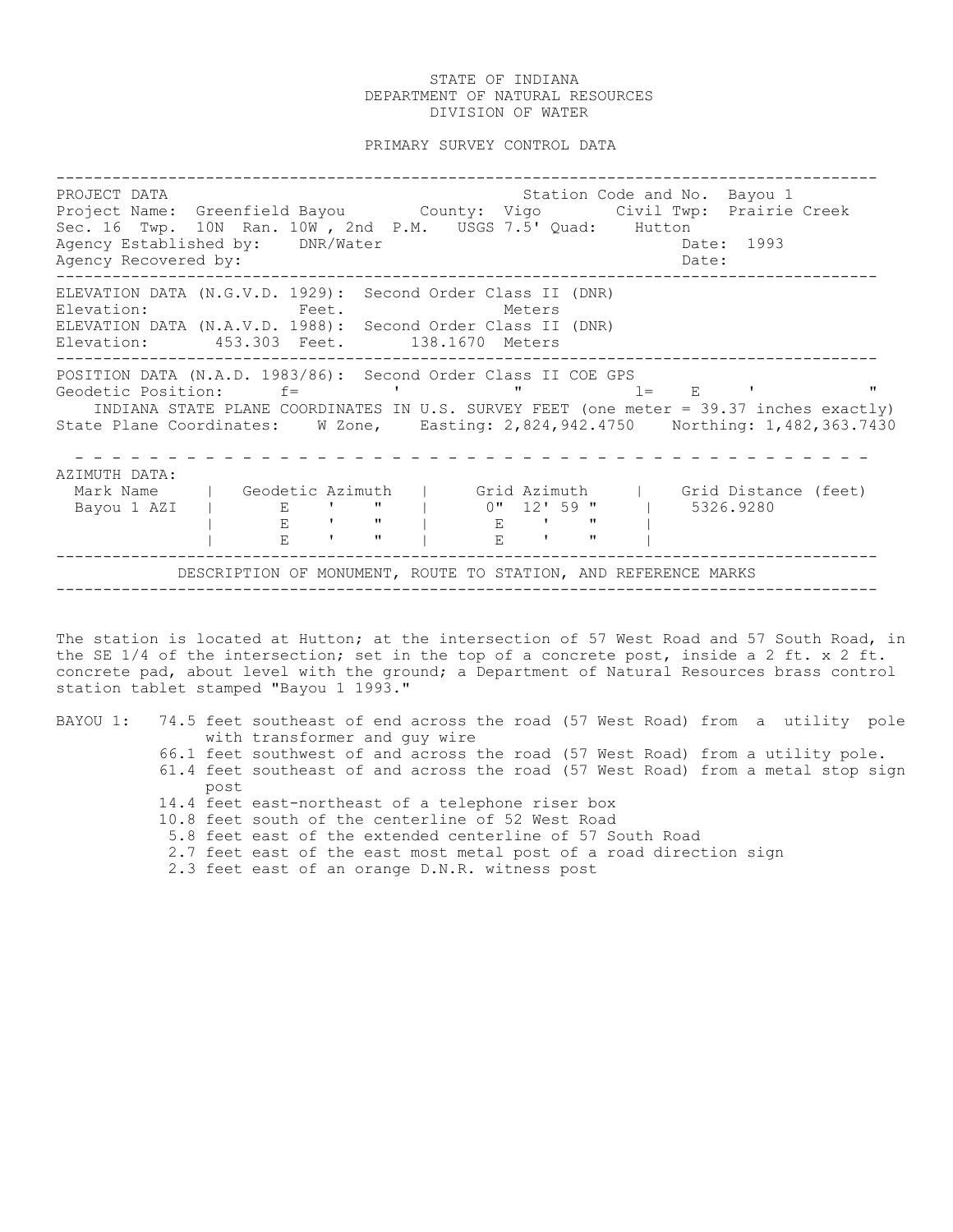PRIMARY SURVEY CONTROL DATA

---------------------------------------------------------------------------------------- PROJECT DATA Station Code and No. Bayou 1 AZI Project Name: Greenfield Bayou County: Vigo Civil Twp: Prairie Creek Sec. 4 Twp. 10N Ran. 10Q, 2nd P.M. USGS 7.5' Quad: Hutton Agency Established by: DNR/Water Case Communication of the Date: 1993 Agency Recovered by: Date: ---------------------------------------------------------------------------------------- ELEVATION DATA (N.G.V.D. 1929): Second Order Class II (DNR) Elevation: Feet. Feet. Meters ELEVATION DATA (N.A.V.D. 1988): Second Order Class II (DNR) Elevation: 457.399 Feet. 139.4156 Meters ---------------------------------------------------------------------------------------- POSITION DATA (N.A.D. 1983/86): Second Order Class II COE GPS Geodetic Position:  $f=$  ' ' " l= o ' INDIANA STATE PLANE COORDINATES IN U.S. SURVEY FEET (one meter = 39.37 inches exactly) State Plane Coordinates: W Zone, Easting: 2,824,962.6000 Northing: 1,487,690.6330 - - - - - - - - - - - - - - - - - - - - - - - - - - - - - - - - - - - - - - - - - - - AZIMUTH DATA:<br>Mark Name | Geodetic Azimuth | Mark Name | Geodetic Azimuth | Grid Azimuth | Grid Distance (feet) Bayou 1 | o ' " | 180 o 12' 59 " | 5326.9280 | o ' " | o ' " | | o ' " | o ' " | ---------------------------------------------------------------------------------------- DESCRIPTION OF MONUMENT, ROUTE TO STATION, AND REFERENCE MARKS ----------------------------------------------------------------------------------------

The station is located approximately 1.0 mile north of Hutton; 1.0 mile north along 57 South Road (Hale Road) from its intersection with 57 West Road in Hutton to a turn to the east (Athrop Road); set in the top of a concrete post, inside a 2 ft. x 2 ft. concrete pad, about level with the ground; a Department of Natural Resources brass control station tablet, stamped "Bayou 1 AZI 1993."

BAYOU 1 AZI:

 31.7 feet northeast of a utility pole located on the west side of 57 South Road 17.7 feet southeast of a utility brace pole 7.0 feet east of the extended centerline of 57 South Road 5.3 feet east of the east most metal post of a directional road sign 3.0 feet south of the extended centerline of Athrop Road 2.5 feet south of an orange D.N.R. witness post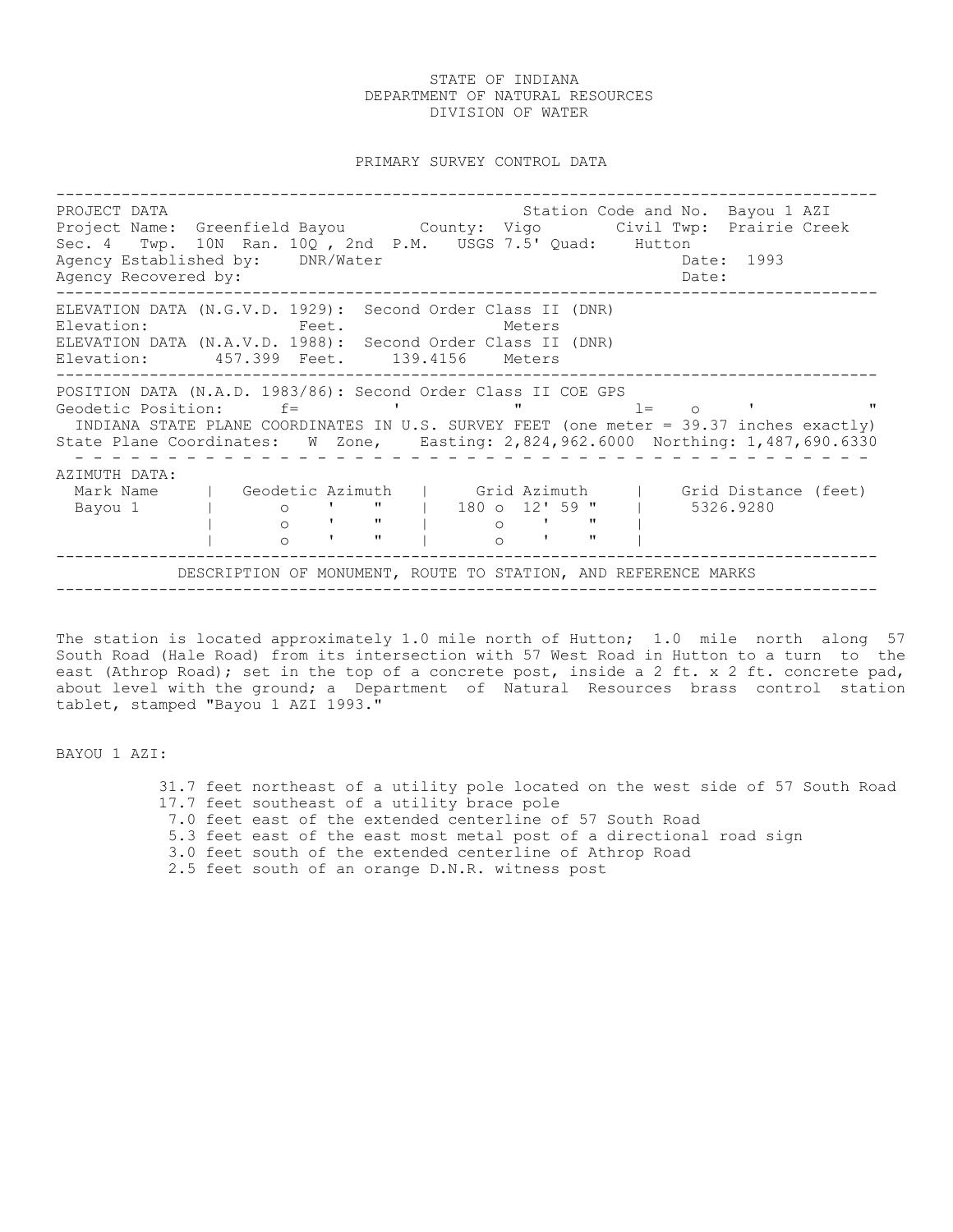PRIMARY SURVEY CONTROL DATA

---------------------------------------------------------------------------------------- PROJECT DATA Station Code and No. Bayou 2 Project Name: Greenfield Bayou County: Vigo Civil Twp: Prairie Creek Sec. 20 Twp. 10N Ran. 10W , 2nd P.M. USGS 7.5' Quad: Hutton Agency Established by: DNR/Water Case Communication of the Date: 1993 Agency Recovered by:  $\Box$ ---------------------------------------------------------------------------------------- ELEVATION DATA (N.G.V.D. 1929): Second Order Class II (DNR) Elevation: Feet. Meters ELEVATION DATA (N.A.V.D. 1988): Second Order Class II (DNR)<br>Elevation: 468.935 Feet. 142.9316 Meters Elevation: 468.935 ---------------------------------------------------------------------------------------- POSITION DATA (N.A.D. 1983/86): Second Order Class II COE GPS<br>Geodetic Position: f= ' " " Geodetic Position: f= ' " l= o ' " INDIANA STATE PLANE COORDINATES IN U.S. SURVEY FEET (one meter = 39.37 inches exactly) State Plane Coordinates: W Zone, Easting: 2,824,362.5800 Northing: 1,474,475.6760 - - - - - - - - - - - - - - - - - - - - - - - - - - - - - - - - - - - - - - - - - - - AZIMUTH DATA: Geodetic Azimuth | Grid Azimuth | Grid Distance (feet)<br>
o ' " | 269 o 59' 51.3" | 3356.1220<br>
o ' " | o ' " | Mark Name | Geodetic Azimuth | Grid Azimuth | Grid Distandorum | 3356.1220 | o ' " | o ' " | | o ' " | o ' " | ---------------------------------------------------------------------------------------- DESCRIPTION OF MONUMENT, ROUTE TO STATION, AND REFERENCE MARKS ----------------------------------------------------------------------------------------

The station is located approximately 1.5 mile south of Hutton; at the intersection of 85 West Road and 67 West Road, in the NE 1/4 of the intersection; set in the top of a concrete post, inside a 2 ft. x 2 ft. concrete pad, about level with the ground; a Department of Natural Resources brass control station tablet, stamped "Bayou 2 1993."

| BAYOU 2: 50.1 feet east of the centerline of 85 West Road                 |  |
|---------------------------------------------------------------------------|--|
| 41.0 feet northeast of and across 67 West Road from a telephone riser box |  |
| 23.2 feet east of a utility pole with a transformer                       |  |
| 11.7 feet north of the centerline of 67 West Road                         |  |
| 3.1 feet south of an orange D.N.R. witness post                           |  |
| 1.0 foot below the level of the roadway                                   |  |
|                                                                           |  |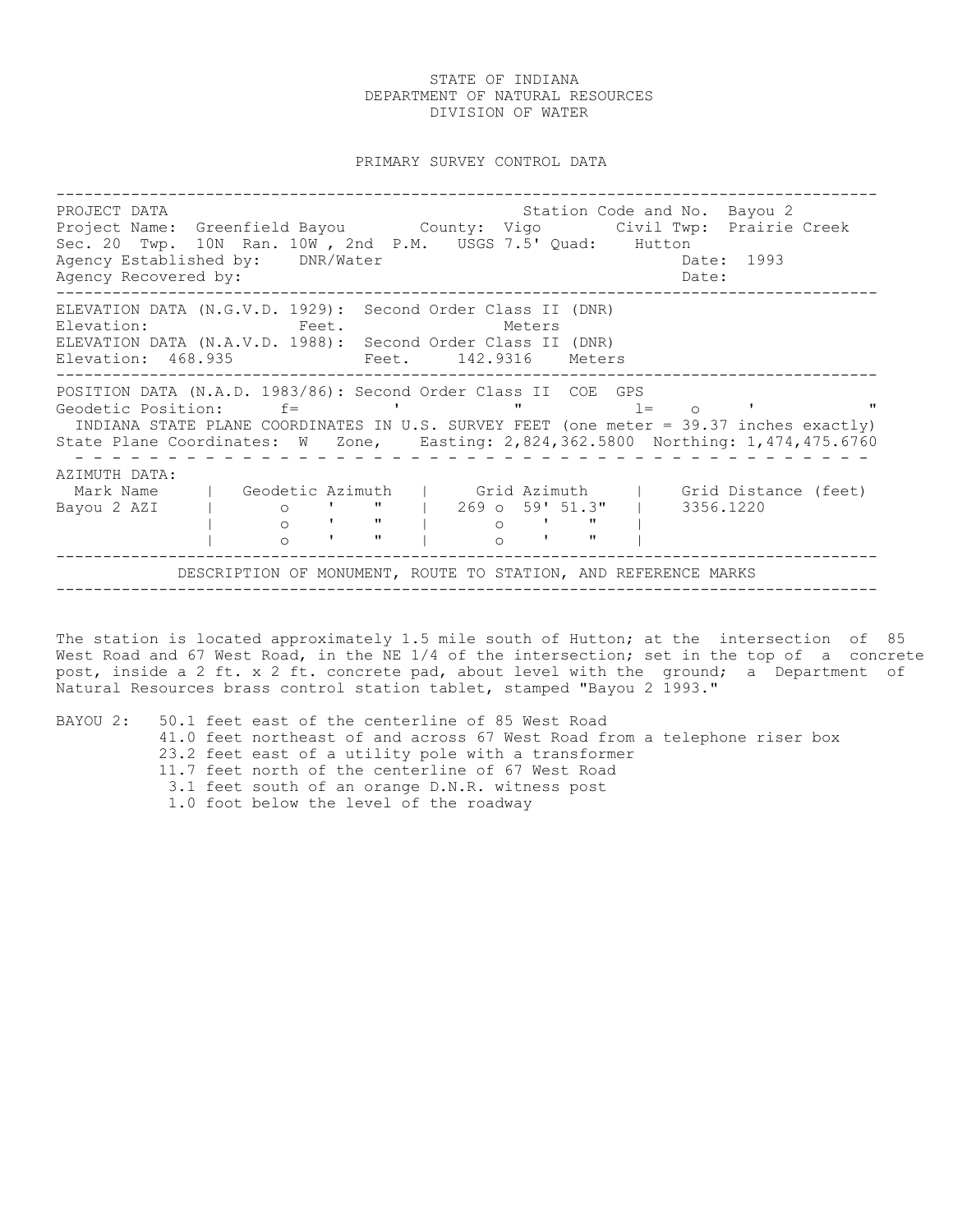PRIMARY SURVEY CONTROL DATA

---------------------------------------------------------------------------------------- PROJECT DATA STATION COLLECT DATA STATION COLLECT DATA STATION COLLECT DATA STATION STATION OF STATION OF STATI Project Name: Greenfield Bayou County: Vigo Civil Twp: Prairie Creek Sec. 20 Twp. 10N Ran. 10W , 2nd P.M. USGS 7.5' Quad: Hutton Agency Established by: DNR/Water Case Communication of the Date: 1993 Agency Recovered by: Date: ---------------------------------------------------------------------------------------- ELEVATION DATA (N.G.V.D. 1929): Second Order Class II (DNR) Elevation: Feet. Feet. Meters ELEVATION DATA (N.A.V.D. 1988): Second Order Class II (DNR) Elevation: 453.487 Feet. 138.2232 Meters ---------------------------------------------------------------------------------------- POSITION DATA (N.A.D. 1983/86): Second Class Order II COE GPS<br>Geodetic Position: f= ' " " 1= 0 ' Geodetic Position:  $f=$  ' ' "  $l=$  o ' " INDIANA STATE PLANE COORDINATES IN U.S. SURVEY FEET (one meter = 39.37 inches exactly) State Plane Coordinates: Zone, Easting: Northing: - - - - - - - - - - - - - - - - - - - - - - - - - - - - - - - - - - - - - - - - - - - AZIMUTH DATA: Mark Name | Geodetic Azimuth | Grid Azimuth | Grid Distance (feet) Bayou 2 | o ' " | 89 o 59 '51.3" | 3356.1220 | o ' " | o ' " | | o ' " | o ' " | ---------------------------------------------------------------------------------------- DESCRIPTION OF MONUMENT, ROUTE TO STATION, AND REFERENCE MARKS ----------------------------------------------------------------------------------------

The station is located approximately 1.7 miles southwest of Hutton; 0.7 mile west along 67 West Road from its intersection with 85 West Road to the station on the south side of the road; set in the top of a concrete post, inside a 2 ft. x 2 ft. concrete pad, about level with the ground; a Department of Natural Resources brass control station tablet, stamped "Bayou 2 AZI 1993."

BAYOU 2 AZI: 294.0 feet west of a private drive to the south 194.5 feet southwest of and across the road from a utility pole 147.0 feet west of a willow tree 144.2 feet southeast of and across the road from a utility pole 142.1 feet east of a metal telephone riser box 14.3 feet south of the centerline of 67 West Road 2.3 feet north of an Orange D.N.R. witness post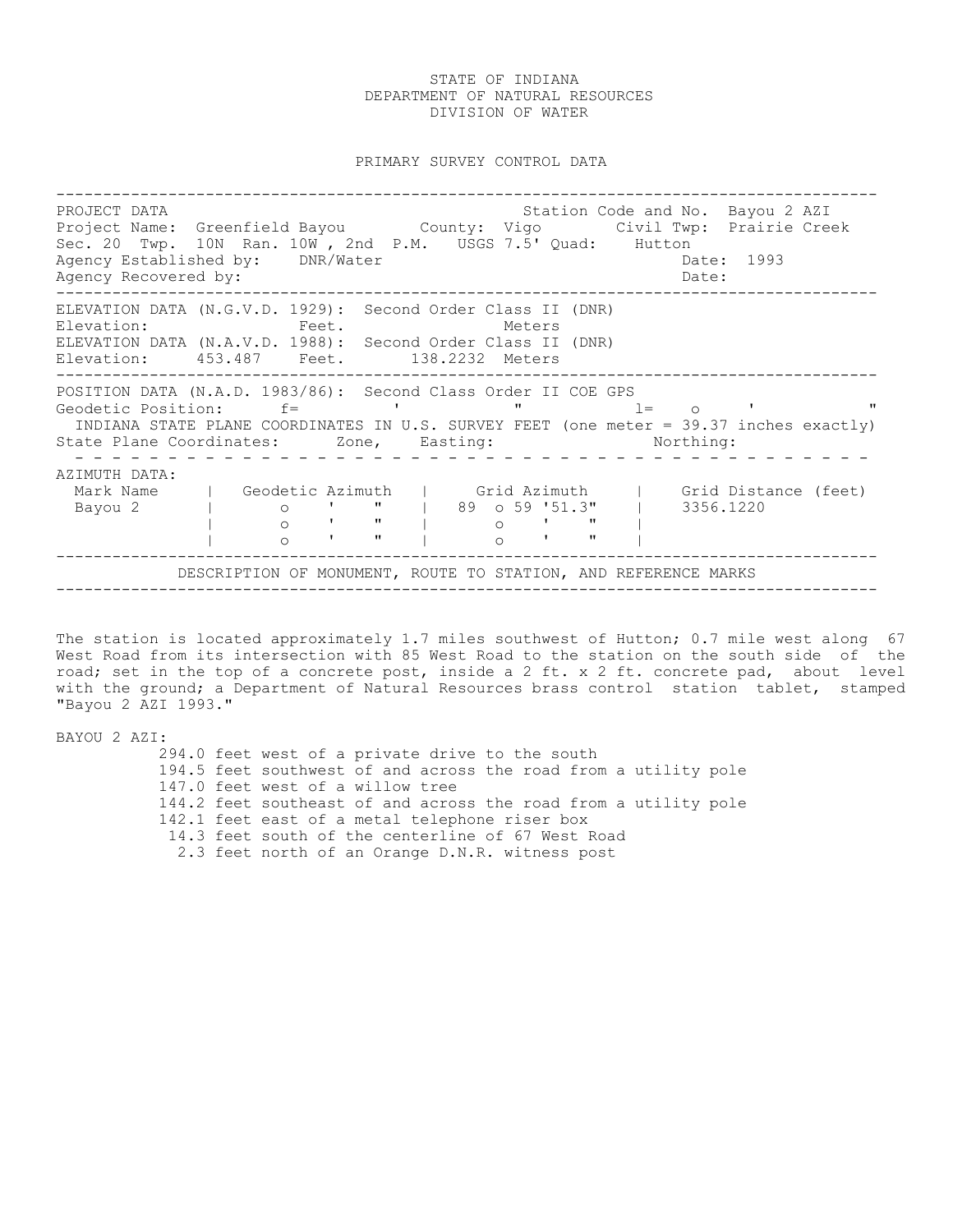PRIMARY SURVEY CONTROL DATA

---------------------------------------------------------------------------------------- PROJECT DATA Station Code and No. Bayou 3 Project Name: Greenfield Bayou County: Vigo Civil Twp: Prairie Creek Sec. 26 Twp. 10N Ran. 11W , 2nd P.M. USGS 7.5' Quad: Hutton Agency Established by: DNR/Water Case Controller Date: 1993 Agency Recovered by:  $\Box$ ---------------------------------------------------------------------------------------- ELEVATION DATA (N.G.V.D. 1929): Second Order Class II (DNR) Elevation: Feet. Feet. Meters ELEVATION DATA (N.A.V.D. 1988): Second Order Class II (DNR) Elevation: 448.920 Feet. 136.8312 Meters ---------------------------------------------------------------------------------------- POSITION DATA (N.A.D. 1983/86): Second Order Class II COE GPS<br>Geodetic Position: f= ' ' " 1= Geodetic Position:  $f=$  ' "  $l=$  o ' " INDIANA STATE PLANE COORDINATES IN U.S. SURVEY FEET (one meter = 39.37 inches exactly) State Plane Coordinates: W Zone, Easting: 2,804,343.9550 Northing: 1,469,271.9910 - - - - - - - - - - - - - - - - - - - - - - - - - - - - - - - - - - - - - - - - - - - AZIMUTH DATA: Mark Name | Geodetic Azimuth | Grid Azimuth | Grid Distance (feet) Bayou 3 AZI | o ' " | 90 o 22' 12" | 4619.854 | o ' " | o ' " | | o ' " | o ' " | ---------------------------------------------------------------------------------------- DESCRIPTION OF MONUMENT, ROUTE TO STATION, AND REFERENCE MARKS ----------------------------------------------------------------------------------------

The station is located approximately 0.3 mile southeast of Darwin, Illinois; 0.4 mile west along Darwin Ferry Road from its intersection with 75 South Road (T Road to the South) to the station on the south side of Darwin Ferry Road; set in the top of a concrete post, inside a 2 ft. x 2 ft. concrete pad, about level with the ground; a Department of Natural Resources brass control station tablet, stamped "BAYOU 3 1993."

| BAYOU 3: |  | 1,056 feet southeast of the ramp at the Darwin Ferry              |
|----------|--|-------------------------------------------------------------------|
|          |  | 88.8 feet east of the east toe of slope of the Wabash River levee |
|          |  | 15.7 feet south of the centerline of Darwin Ferry Road            |
|          |  | 3.0 feet north of an orange D.N.R. witness post                   |
|          |  | 1.6 feet north of a metal T fence post                            |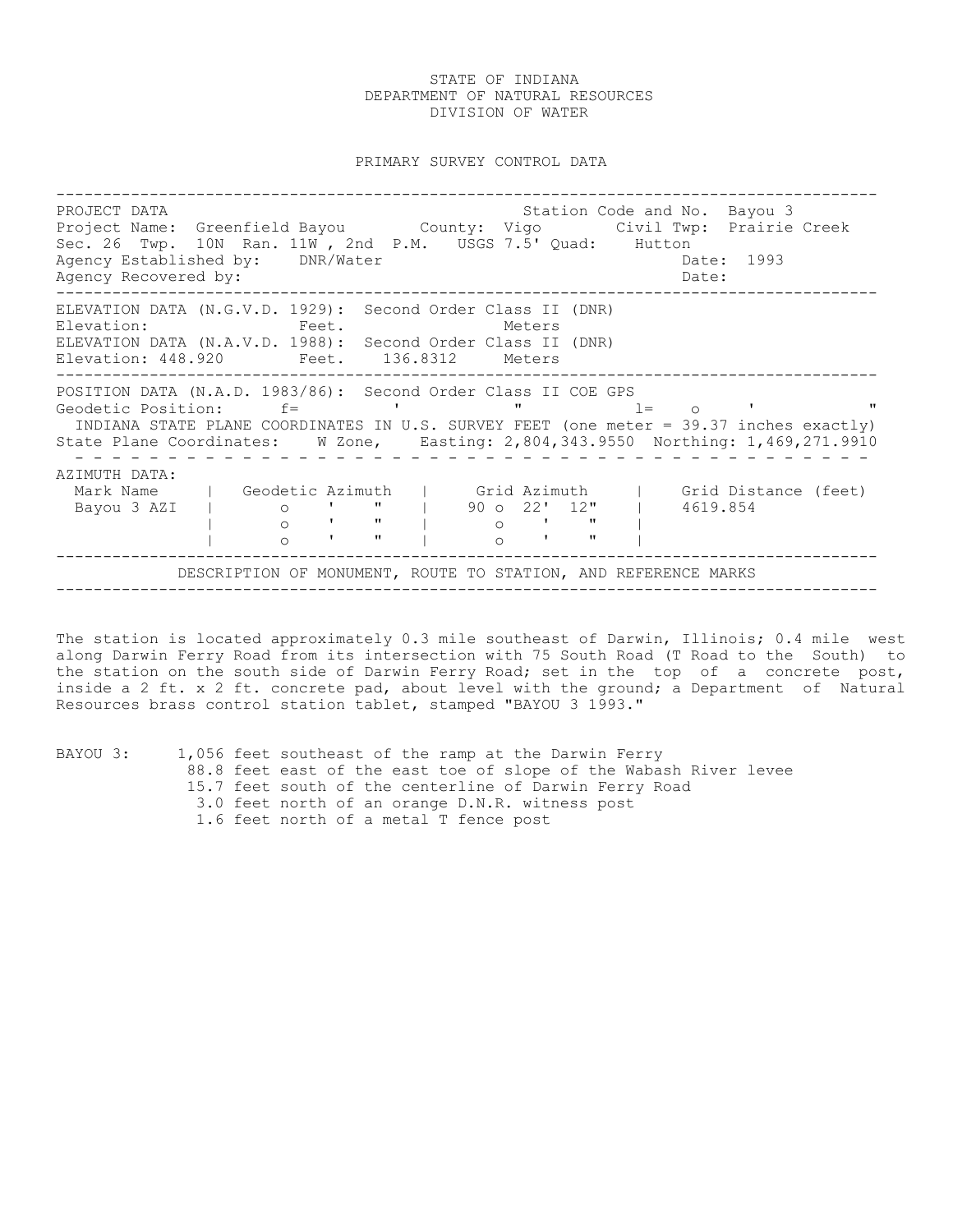PRIMARY SURVEY CONTROL DATA

---------------------------------------------------------------------------------------- PROJECT DATA Station Code and No. Bayou 3 AZI Project Name: Greenfield Bayou County: Vigo Civil Twp: Prairie Creek Sec. 26 Twp. 10N Ran. 11W , 2nd P.M. USGS 7.5' Quad: Hutton Agency Established by: DNR/Water Case Communication of the Date: 1993 Agency Recovered by: Date: ---------------------------------------------------------------------------------------- ELEVATION DATA (N.G.V.D. 1929): Second Order Class II (DNR) Elevation: Feet. Feet. Meters ELEVATION DATA (N.A.V.D. 1988): Second Order Class II (DNR) Elevation: 447.231 Feet. 136.3163 Meters ---------------------------------------------------------------------------------------- POSITION DATA (N.A.D. 1983/86): Second Order Class II COE GPS Geodetic Position:  $f=$  ' ' "  $l=$  o ' INDIANA STATE PLANE COORDINATES IN U.S. SURVEY FEET (one meter = 39.37 inches exactly) State Plane Coordinates: W Zone, Easting: 2,808,963.7130 Northing: 1,469,242.1600 - - - - - - - - - - - - - - - - - - - - - - - - - - - - - - - - - - - - - - - - - - - AZIMUTH DATA: Mark Name | Geodetic Azimuth | Grid Azimuth | Grid Distance (feet)<br>Bayou 3 | 0 ' " | 270 o 22 ' 12 " | 4619.854<br>" | 213 o 02 ' 25 " | 4436.6418 Bayou 3 | o ' " | 270 o 22 ' 12 " | 4619.854 VIGO 21 | o ' " | 213 o 02 ' 25 " | 4436.6418 VIGO 22 | o ' " | 196 o 07 ' 15 " | 8254.9873 ---------------------------------------------------------------------------------------- DESCRIPTION OF MONUMENT, ROUTE TO STATION, AND REFERENCE MARKS ----------------------------------------------------------------------------------------

The station is located approximately 1.1 miles southeast of Darwin, Illinois; at the intersection of 75 South Road and Darwin Ferry Road, on the extended centerline of Darwin Ferry Road; set in the top of a concrete post, inside a  $2$  ft.  $x$   $2$  ft. concrete pad, about level with the ground; a Department of Natural Resources brass control station tablet, stamped "BAYOU 3 AZI."

BAYOU 3 AZI:

 24.2 feet northwest of the north edge of Oxendine Bayou 4.4 feet west of the extended centerline of 75 South Road 3.5 feet north of a metal "T" fence post 3.0 feet north of an orange D.N.R. witness post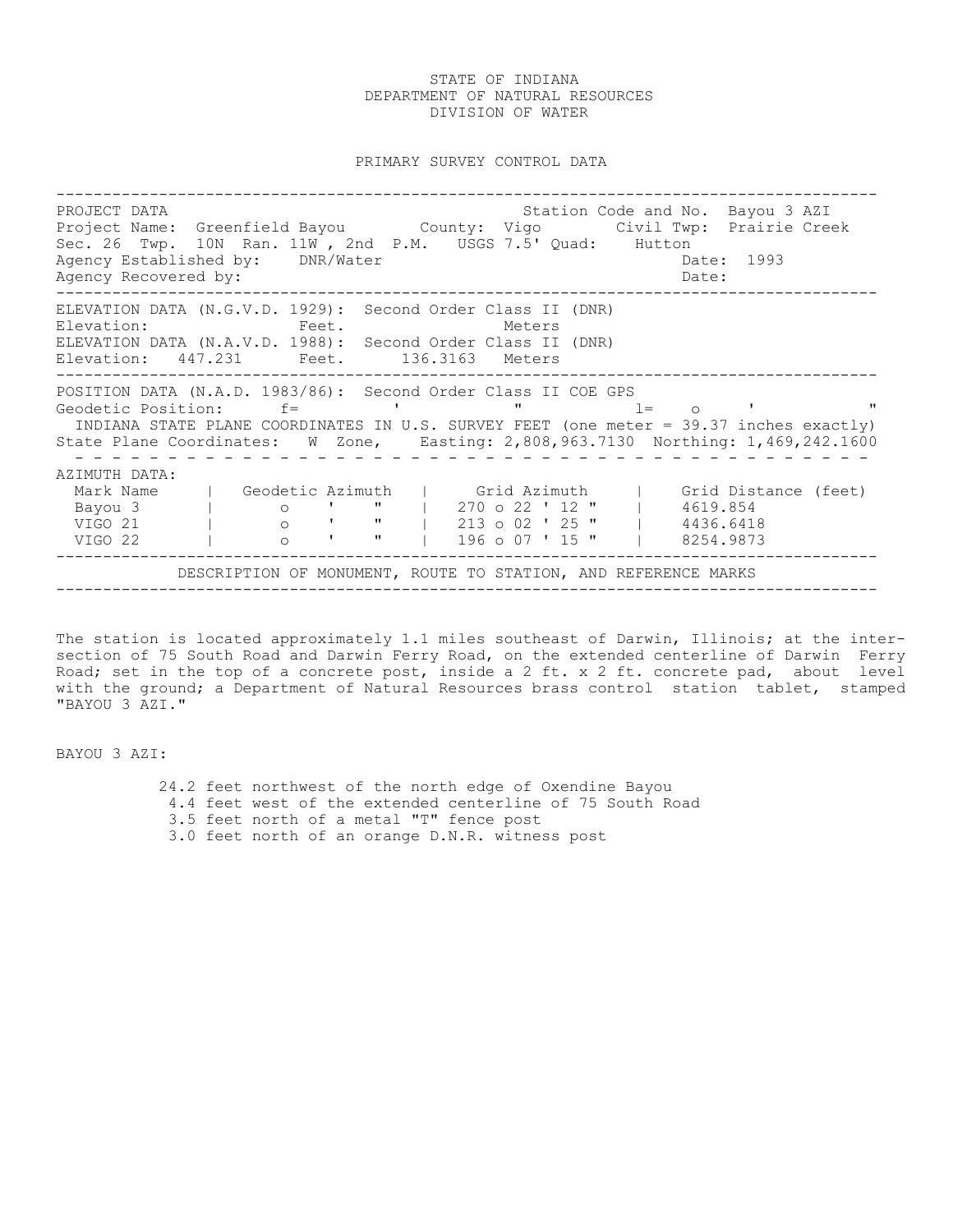PRIMARY SURVEY CONTROL DATA

---------------------------------------------------------------------------------------- PROJECT DATA **Station Code and No. Bayou 4** Project Name: Greenfield Bayou County: Vigo Civil Twp: Prairie Creek Sec. 1 Twp. 10N Ran. 11W , 2nd P.M. USGS 7.5' Quad: Hutton Agency Established by: DNR/Water Case Controller Date: 1993 Agency Recovered by:  $\Box$ ---------------------------------------------------------------------------------------- ELEVATION DATA (N.G.V.D. 1929): Second Order Class II (DNR) Elevation: Feet. Feet. Meters ELEVATION DATA (N.A.V.D. 1988): Second Order Class II (DNR) Elevation: 460.807 Feet. 140.4544 Meters ---------------------------------------------------------------------------------------- POSITION DATA (N.A.D. 1983/86): Second Class Order II COE GPS Geodetic Position: f= ' " l= o ' " INDIANA STATE PLANE COORDINATES IN U.S. SURVEY FEET (one meter = 39.37 inches exactly) State Plane Coordinates: W Zone, Easting: 2,813,509.4610 Northing: 1,490,545.4490 - - - - - - - - - - - - - - - - - - - - - - - - - - - - - - - - - - - - - - - - - - - AZIMUTH DATA: Mark Name | Geodetic Azimuth | Grid Azimuth | Grid Distance (feet)<br>Bayou 4 AZI | 0 ' " | 230 o 38' 50 " | 4450.810 | Grid Azimuth | Grid Dis<br>| 230 o 38' 50 " | 4450.810<br>| 0 ' " |<br>--- | o ' " | o ' " | | o ' " | o ' " | ---------------------------------------------------------------------------------------- DESCRIPTION OF MONUMENT, ROUTE TO STATION, AND REFERENCE MARKS ----------------------------------------------------------------------------------------

The station is located approximately 2.7 miles northwest of Hutton; 3.7 miles west along 83 West Road (Robertson Road) from its intersection with 51 South Road (Arbuckle Road), at the intersection of 83 West Road and 71 South Road (Wilson Road), on the north side of 83 West Road, on top of the levee; set in the top of a concrete post, inside a 2 ft. x 2 ft. concrete pad, about level with the ground; a Department of Natural Resources brass control

station tablet, stamped "BAYOU 4 1993."

|  |  | BAYOU 4: 144.0 feet northeast of and across 83 West Road from a utility pole |
|--|--|------------------------------------------------------------------------------|
|  |  | 117.2 feet northwest of and across 83 West Road from a utility pole          |
|  |  | 33.9 feet southwest of a tree that has been struck by lightning              |
|  |  | 26.0 feet west of the extended centerline of 71 South Road                   |
|  |  | 30.1 feet north of the centerline of 83 West Road (Robertson Road)           |
|  |  | 6.0 feet above the level of the road                                         |
|  |  | 3.3 feet south of an orange D.N.R. witness post                              |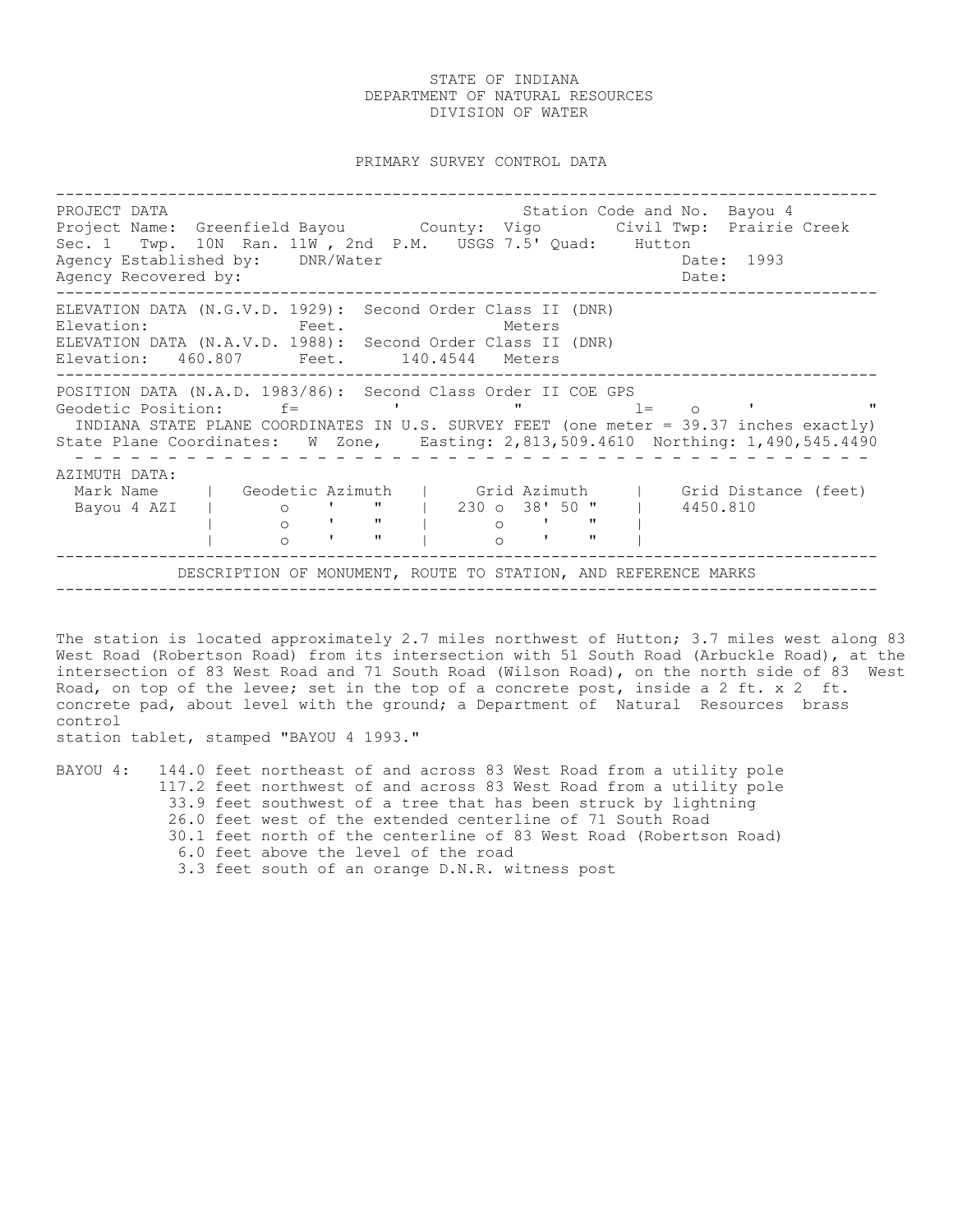PRIMARY SURVEY CONTROL DATA

---------------------------------------------------------------------------------------- PROJECT DATA STATION COLLECT DATA STATION COLLECT DATA STATION STATION CODE AND STATION OF A PART Project Name: Greenfield Bayou County: Vigo Civil Twp: Prairie Creek Sec. 1 Twp. 10N Ran. 11W , 2nd P.M. USGS 7.5' Quad: Hutton Agency Established by: DNR/Water Case Communication of the Date: 1993 Agency Recovered by: Date: ---------------------------------------------------------------------------------------- ELEVATION DATA (N.G.V.D. 1929): Second Order Class II (DNR) Elevation: Feet. Feet. Meters ELEVATION DATA (N.A.V.D. 1988): Second Order Class II (DNR) Elevation: 461.445 Feet. 140.6488 Meters ---------------------------------------------------------------------------------------- POSITION DATA (N.A.D. 1983/86): Second Class Order II COE GPS Geodetic Position:  $f=$  ' ' "  $l=$  o ' INDIANA STATE PLANE COORDINATES IN U.S. SURVEY FEET (one meter = 39.37 inches exactly) State Plane Coordinates: W Zone, Easting: 2,810,067.8440 Northing: 1,487,723.2190 - - - - - - - - - - - - - - - - - - - - - - - - - - - - - - - - - - - - - - - - - - - AZIMUTH DATA: Mark Name | Geodetic Azimuth | Grid Azimuth | Grid Distance (feet) Bayou 4 | o ' " | 50 o 38' 50 " | 4450.810 | o ' " | o ' " | | o ' " | o ' " | ---------------------------------------------------------------------------------------- DESCRIPTION OF MONUMENT, ROUTE TO STATION, AND REFERENCE MARKS ----------------------------------------------------------------------------------------

The station is located approximately 2.9 miles northwest of Hutton; approximately 4.65 miles west-southwest along 83 West Road (Robertson Road - Little Road) from its intersection with 51 South Road (Arbuckle Road) to the station located on the northwest side of 83 West Road (Robertson Road - Little Road), on top of the levee; set in the top of a concrete post, inside a 2 ft. x 2 ft. concrete pad, about level with the ground; a Department of Natural Resources brass control station tablet, stamped "Bayou 4 AZI 1993."

BAYOU 4 AZI:

 61.6 feet northwest of and across 83 West Road from a utility pole 49.7 feet southeast of a 10.0 inch ash tree 32.1 feet northwest of the centerline of 83 West Road 7.5 feet above the level of the road 3.4 feet east of an orange D.N.R. witness post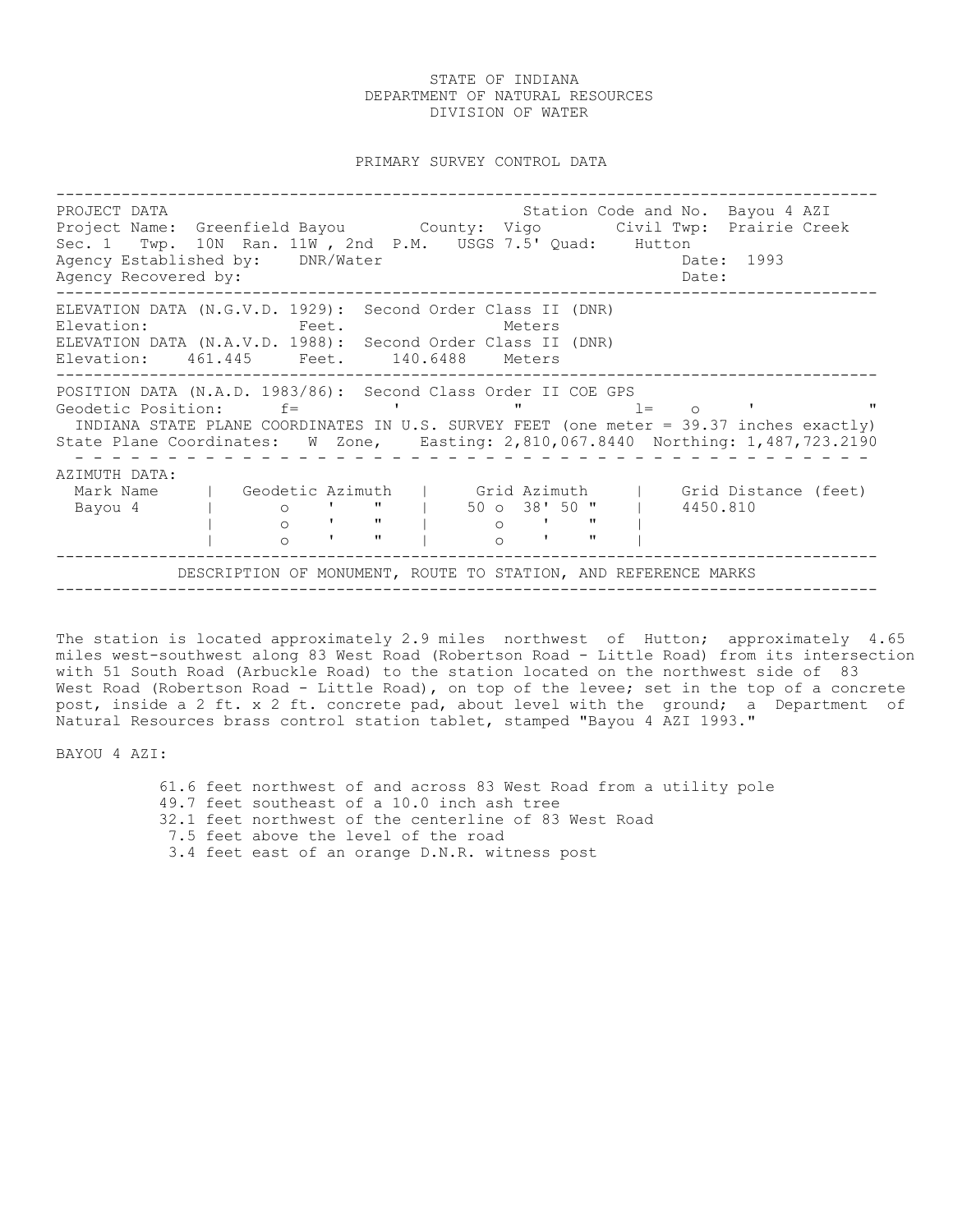PRIMARY SURVEY CONTROL DATA

---------------------------------------------------------------------------------------- PROJECT DATA Station Code and No. Vigo 14 Project Name: Greenfield Bayou County: Vigo Civil Twp: Prairie Creek Sec. 18 Twp. 10N Ran. 11W , 2nd P.M. USGS 7.5' Quad: Hutton Agency Established by: DNR/Water Case Controller Date: 1993 Agency Recovered by:  $\Box$ ---------------------------------------------------------------------------------------- ELEVATION DATA (N.G.V.D. 1929): Second Order Class II (DNR) Elevation: Feet. Feet. Meters ELEVATION DATA (N.A.V.D. 1988): Second Order Class II (DNR) Elevation: 466.290 Feet. 142.1254 Meters ---------------------------------------------------------------------------------------- POSITION DATA (N.A.D. 1983/86): Second Order Class II COE GPS Geodetic Position: f= ' " l= o ' " INDIANA STATE PLANE COORDINATES IN U.S. SURVEY FEET (one meter = 39.37 inches exactly) State Plane Coordinates: W Zone, Easting: 2,816,009.1700 Northing: 1,481,275.5450 - - - - - - - - - - - - - - - - - - - - - - - - - - - - - - - - - - - - - - - - - - - AZIMUTH DATA: Mark Name | Geodetic Azimuth | Grid Azimuth | Grid Distance (feet) Mark Name | Geodetic Azimuth | Grid Azimuth | Grid Distance | O ' " | 268 o 51' 18 " | 9596.5343<br>| o ' " | 0 ' " | 9596.5343<br>| o ' " | o ' " | | o ' " | o ' " | | o ' " | o ' " | ---------------------------------------------------------------------------------------- DESCRIPTION OF MONUMENT, ROUTE TO STATION, AND REFERENCE MARKS ----------------------------------------------------------------------------------------

The station is located at Big Knoll; on the west side of Big Knoll, on the south side of 57 West Road (Little Road); set in the top of a concrete post, inside a 2 ft. x 2 ft. concrete post, about level with the ground; a Department of Natural Resources brass control station tablet, stamped "VIGO 14, 1993."

VIGO 14: 93.2 feet southwest of the southwest corner of residence (#9615) 38.9 feet southeast of and across the road from a satellite dish 29.1 feet west of a utility pole with a transformer and a guy wire to the west 19.2 feet south of the centerline of 57 West Road (Little Road) 2.6 feet north of an orange D.N.R. witness post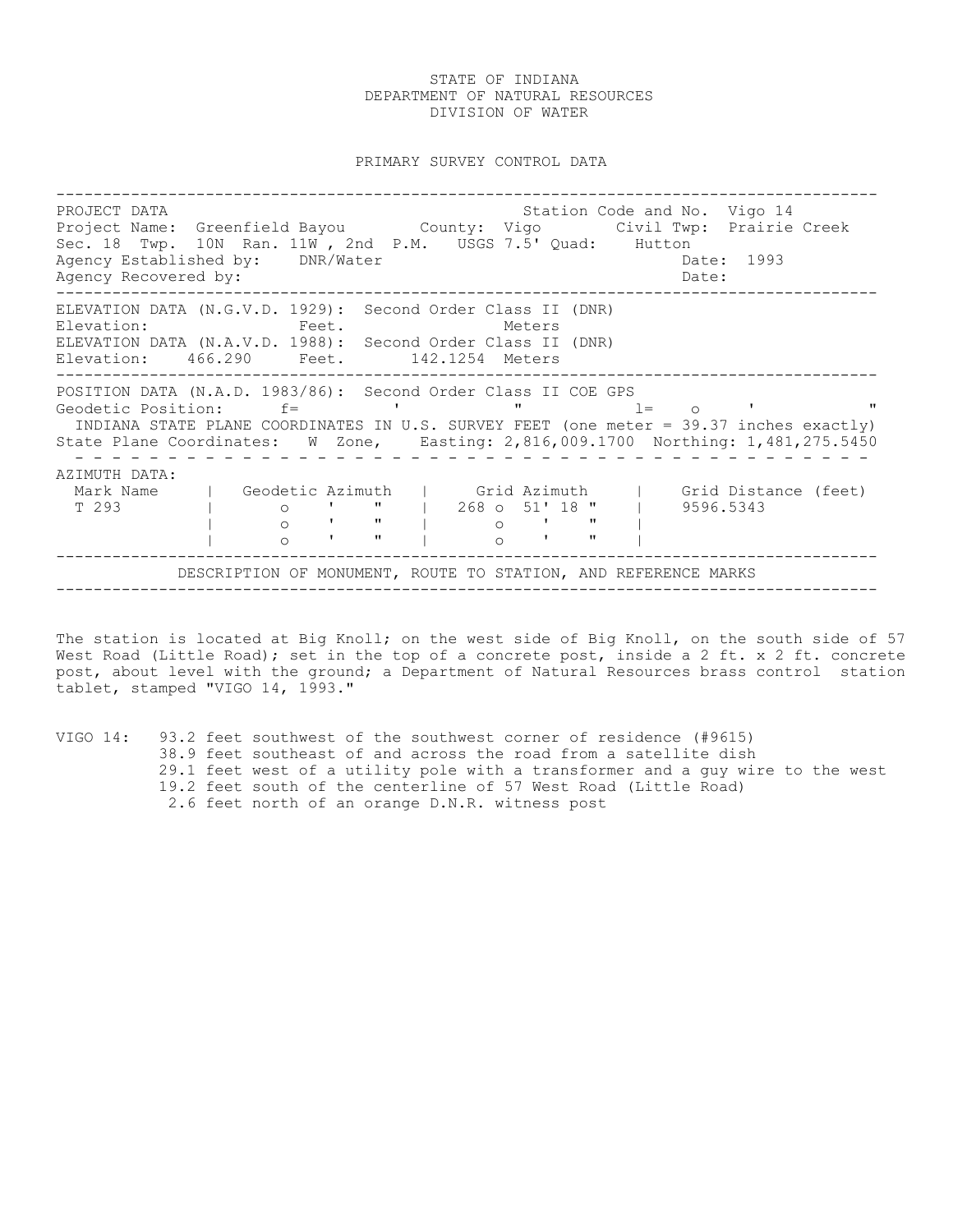#### PRIMARY SURVEY CONTROL DATA

---------------------------------------------------------------------------------------- PROJECT DATA **Station Code and No. T** 293 Project Name: Greenfield Bayou County: Vigo Civil Twp: Prairie Creek Sec. 14 Twp. 10N Ran. 11W, 2nd P.M. USGS 7.5' Quad: Hutton<br>Agency Established by: USC & GS Agency Established by: USC & GS Date: 1956 Agency Recovered by: DNR/Water Date: 1993 ---------------------------------------------------------------------------------------- ELEVATION DATA (N.G.V.D. 1929): Elevation: 452.447 Feet. 137.906 Meters ELEVATION DATA (N.A.V.D. 1988): Elevation: 452.082 Feet. 137.7949 Meters ---------------------------------------------------------------------------------------- POSITION DATA (N.A.D. 1983/86): Second Order Class II COE GPS<br>Geodetic Position: f= ' ' " 1= Geodetic Position:  $f=$  ' "  $l=$  o ' " INDIANA STATE PLANE COORDINATES IN U.S. SURVEY FEET (one meter = 39.37 inches exactly) State Plane Coordinates: W Zone, Easting: 2,806,414.5520 Northing: 1,481,083.7730 - - - - - - - - - - - - - - - - - - - - - - - - - - - - - - - - - - - - - - - - - - - AZIMUTH DATA: Mark Name | Geodetic Azimuth | Grid Azimuth | Grid Distance (feet) VIGO 14 | o ' " | 88 o 51' 18 " | 9596.5343 | o ' " | o ' " | | o ' " | o ' " | ---------------------------------------------------------------------------------------- DESCRIPTION OF MONUMENT, ROUTE TO STATION, AND REFERENCE MARKS ----------------------------------------------------------------------------------------

The station is located approximately 3.5 miles west of Hutton; at the intersection of 57 West Road (Little Road) and 83 West Road (Robertson Road), in the Southeast quarter of the intersection; set in the top of a concrete post, about level with the ground; a U.S. Coast and Geodetic Survey benchmark tablet, stamped "T 293 1956."

| T293: |  | 98.6 feet northeast of the northeast corner of a residence               |
|-------|--|--------------------------------------------------------------------------|
|       |  | 45.3 feet south of and across 57 West Road from a utility pole #FW-T 105 |
|       |  | 39.7 feet southwest of a mailbox                                         |
|       |  | 22.9 feet south of the centerline of 57 West Road                        |
|       |  | 20.4 feet east of the extended centerline of 83 West Road                |
|       |  | 3.1 feet south-southwest of an orange NGS witness post                   |
|       |  | 3.0 feet south of utility pole #FW-T 106 with transformer and guy wire   |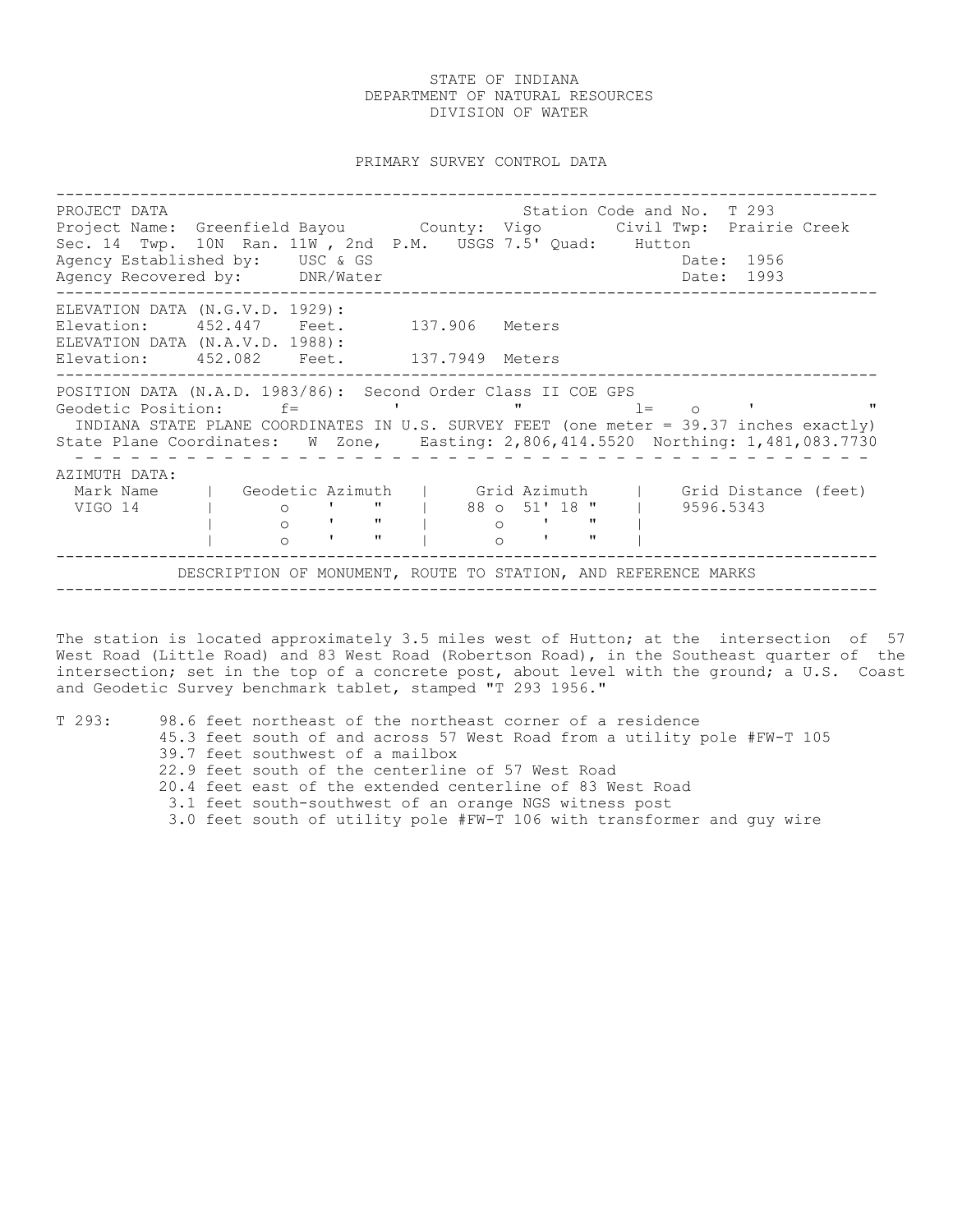PRIMARY SURVEY CONTROL DATA

---------------------------------------------------------------------------------------- PROJECT DATA<br>Project Name: Greenfield Bayou County: Vigo Civil Twp: Prairieton Project Name: Greenfield Bayou County: Vigo Civil Twp: Prairieton Sec. Twp. Ran. , P.M. USGS 7.5' Quad: Hutton Agency Established by: U.S. Coast & Geodetic Survey Date: 1956 Agency Recovered by: DNR/Water Date: 1993 ---------------------------------------------------------------------------------------- ELEVATION DATA (N.G.V.D. 1929): Elevation: 454.192 Feet. 138.438 Meters ELEVATION DATA (N.A.V.D. 1988): Elevation: 453.844 Feet. 138.332 Meters ---------------------------------------------------------------------------------------- POSITION DATA (N.A.D. 1983): Geodetic Position: f= ' " l= o ' " INDIANA STATE PLANE COORDINATES IN U.S. SURVEY FEET (one meter = 39.37 inches exactly) State Plane Coordinates: Zone, Easting: Northing: - - - - - - - - - - - - - - - - - - - - - - - - - - - - - - - - - - - - - - - - - - - AZIMUTH DATA: Mark Name | Geodetic Azimuth | Grid Azimuth | Grid Distance (feet) | o ' " | o ' " | | o ' " | o ' " | | o ' " | o ' " | ---------------------------------------------------------------------------------------- DESCRIPTION OF MONUMENT, ROUTE TO STATION, AND REFERENCE MARKS ----------------------------------------------------------------------------------------

The station is located approximately 3.5 miles northeast of Hutton; at the intersection of 81 West Road (Dosch Road) and 51 South Road (Arbuckle Road), in the northeast quadrant of the intersection; set in the top of a concrete post, about level with the ground; a U.S. Coast and Geodetic Survey bench mark tablet, stamped "M293 1956".

M293: 32.8 feet north of the centerline of Arbuckle Road 16.7 feet north of the centerline of Dosch Road 7.1 feet west of a metal telephone junction box 4.9 feet west of a utility pole 0.8 feet south of an orange D.N.R. witness post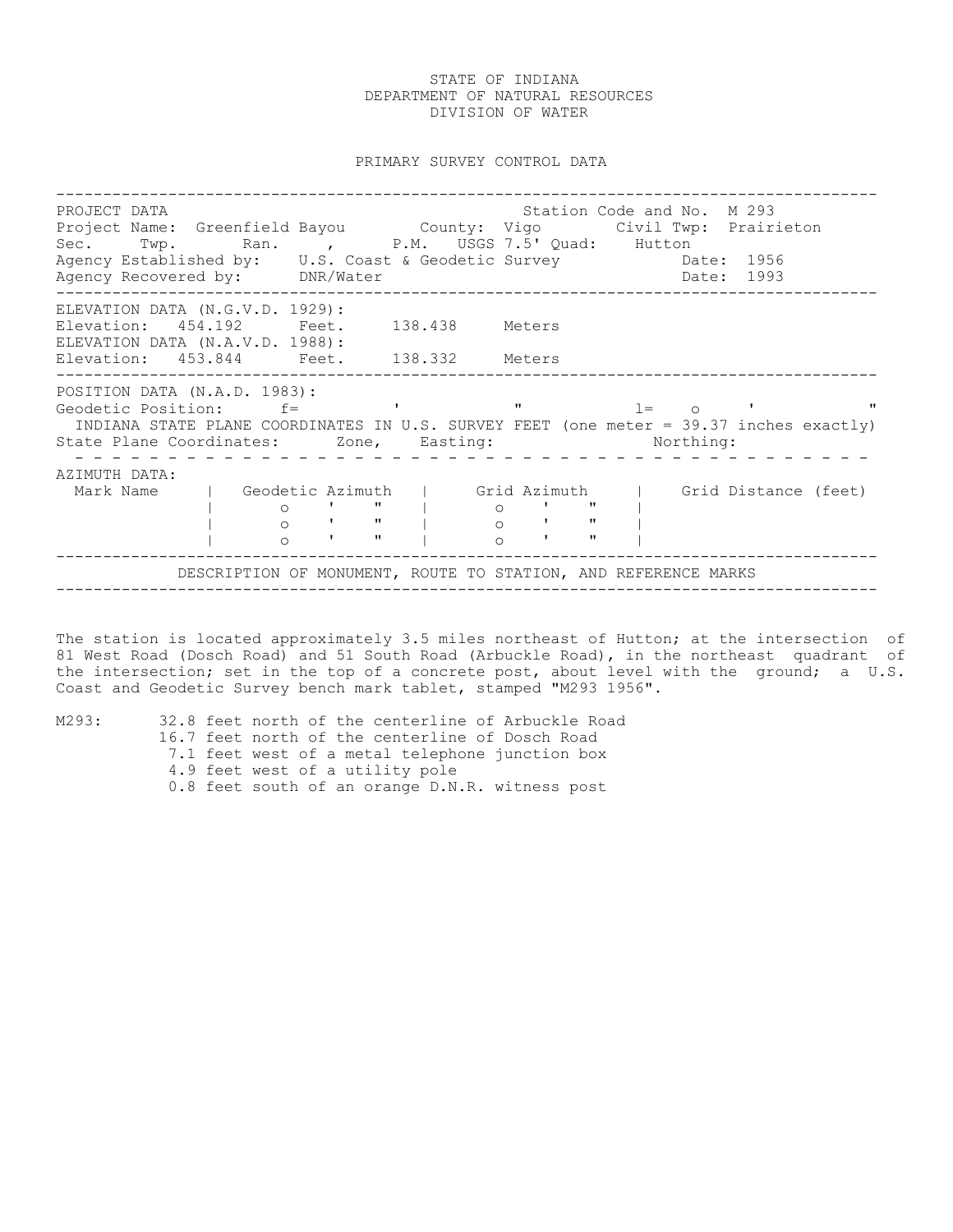PRIMARY SURVEY CONTROL DATA

---------------------------------------------------------------------------------------- PROJECT DATA Station Code and No. X 293 Project Name: Greenfield Bayou County: Vigo Civil Twp: Prairie Creek Sec. 13 Twp. 10N Ran. 11W, 2nd P.M. USGS 7.5' Quad: Hutton<br>Agency Established by: U.S. Coast and Geodetic Survey Date: 1956 Agency Established by: U.S. Coast and Geodetic Survey Date: 1956 Agency Recovered by: DNR/Water Date: 1993 ---------------------------------------------------------------------------------------- ELEVATION DATA (N.G.V.D. 1929): Elevation: 448.615 Feet. 136.738 Meters ELEVATION DATA (N.A.V.D. 1988): Elevation: 448.247 Feet. 136.6260 Meters ---------------------------------------------------------------------------------------- POSITION DATA (N.A.D. 1983/86): Geodetic Position: f= ' " l= o ' " INDIANA STATE PLANE COORDINATES IN U.S. SURVEY FEET (one meter = 39.37 inches exactly) State Plane Coordinates: Zone, Easting: Northing: - - - - - - - - - - - - - - - - - - - - - - - - - - - - - - - - - - - - - - - - - - - AZIMUTH DATA: Mark Name | Geodetic Azimuth | Grid Azimuth | Grid Distance (feet) | o ' " | o ' " | | o ' " | o ' " | | 0 | " | 0 | " |<br>| 0 | " | 0 | " |<br>| 0 | " | 0 | " | ---------------------------------------------------------------------------------------- DESCRIPTION OF MONUMENT, ROUTE TO STATION, AND REFERENCE MARKS ----------------------------------------------------------------------------------------

The station is located approximately 1.25 miles west of the Big Knoll; at the intersection of 57 West Road (Little Road) and 75 South Road, in the Southeast quadrant of the intersection; at a culvert under 57 West Road; set on top of a copper coated steel rod (driven to a depth of 60 feet) inside a 4 inch tile, 0.2 foot below the level of the ground; a U.S. Coast and Geodetic Survey bench mark tablet, stamped " X 293 1956"

X293: 123.8 feet east of the centerline of 75 South Road

- 19.4 feet southeast of and across 57 West Road from the east end of the north concrete headwall of the culvert
	- 10.9 feet south of the centerline 57 West Road
	- 1.7 feet east of the east end of the south concrete headwall of the culvert
	- 0.9 feet east of an orange NGS witness post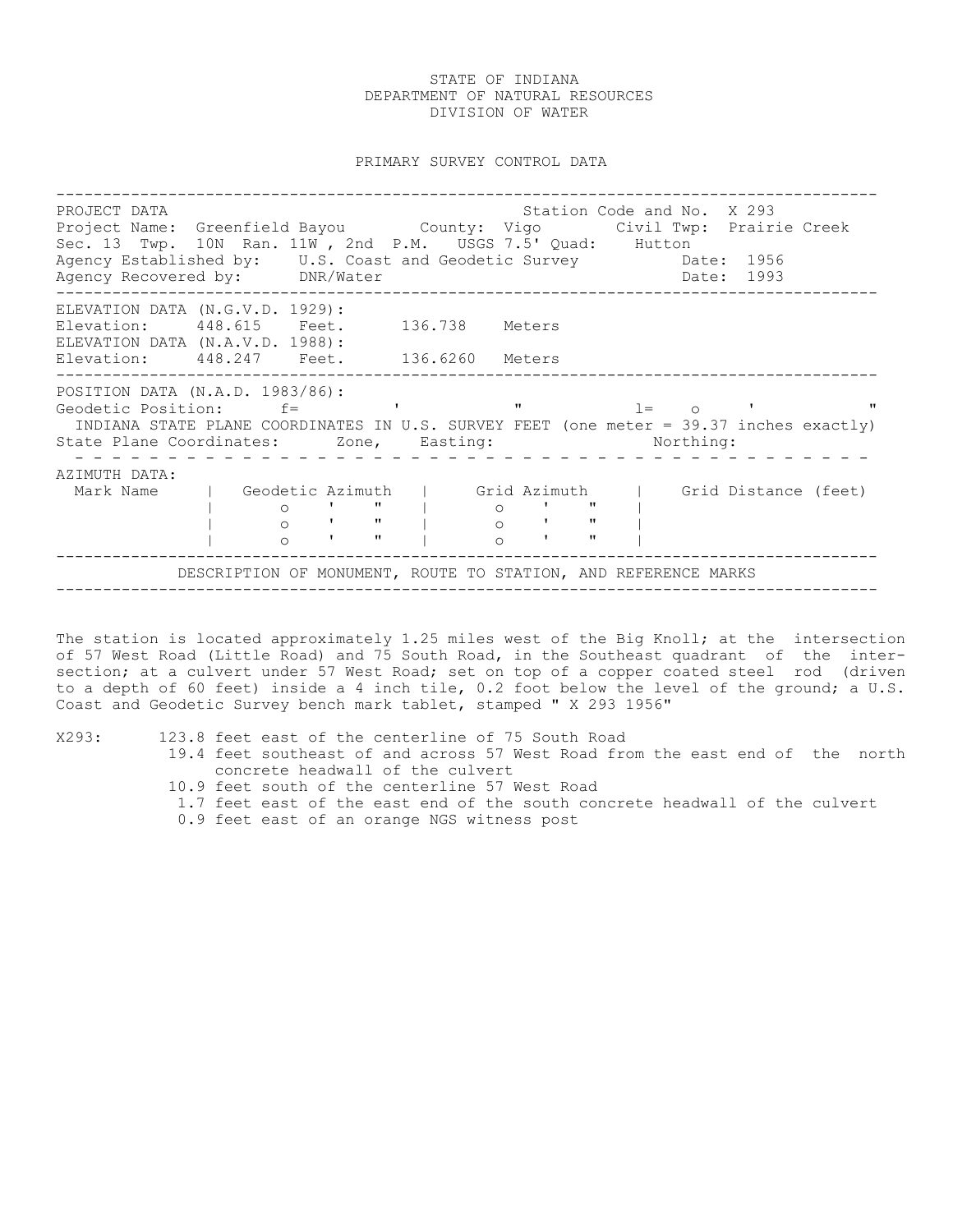PRIMARY SURVEY CONTROL DATA

---------------------------------------------------------------------------------------- PROJECT DATA **Station Code and No. U** 293 Project Name: Greenfield Bayou County: Vigo Civil Twp: Prairie Creek Sec. 14 Twp. 10N Ran. 11W, 2nd P.M. USGS 7.5' Quad: Hutton<br>Agency Established by: U.S. Coast and Geodetic Survey Date: 1956 Agency Established by: U.S. Coast and Geodetic Survey Date: 1956 Agency Recovered by: DNR/Water Date: 1993 ---------------------------------------------------------------------------------------- ELEVATION DATA (N.G.V.D. 1929): Second Order Class II (DNR) Elevation: 448.099 Feet. 136.581 Meters ELEVATION DATA (N.A.V.D. 1988): Second Order Class II (DNR) Elevation: 447.697 Feet. 136.4583 Meters ---------------------------------------------------------------------------------------- -------------<br>POSITION DATA (N.A.D. 1983/86): Geodetic Position:  $f =$  ' ' "  $l = 0$  ' " INDIANA STATE PLANE COORDINATES IN U.S. SURVEY FEET (one meter = 39.37 inches exactly) State Plane Coordinates: Zone, Easting: Northing: - - - - - - - - - - - - - - - - - - - - - - - - - - - - - - - - - - - - - - - - - - - AZIMUTH DATA: Mark Name | Geodetic Azimuth | Grid Azimuth | Grid Distance (feet) | o ' " | o ' " | | o ' " | o ' " | | 0 | " | 0 | " |<br>| 0 | " | 0 | " |<br>| 0 | " | 0 | " | ---------------------------------------------------------------------------------------- DESCRIPTION OF MONUMENT, ROUTE TO STATION, AND REFERENCE MARKS ----------------------------------------------------------------------------------------

The station is located approximately 1.6 miles southwest of the Big Knoll; 0.8 mile south along 75 South Road from its intersection with 57 West Road (Little Road) to an east-west levee, and the station on the west side of 75 South Road; set in the top of a concrete post, about 2 feet above the level of the road, 0.1 foot below the level of the ground; a U.S. Coast and Geodetic Survey bench mark tablet, stamped "U 293 1956"

U 293: 38.6 feet south of the centerline of the levee to the west

- 24.7 feet northeast of a 36 inch oak tree
- 22.2 feet west of the centerline of 75 South Road
- 1.8 feet east-southeast of a metal T fence post

1.5 feet east of an orange NGS witness post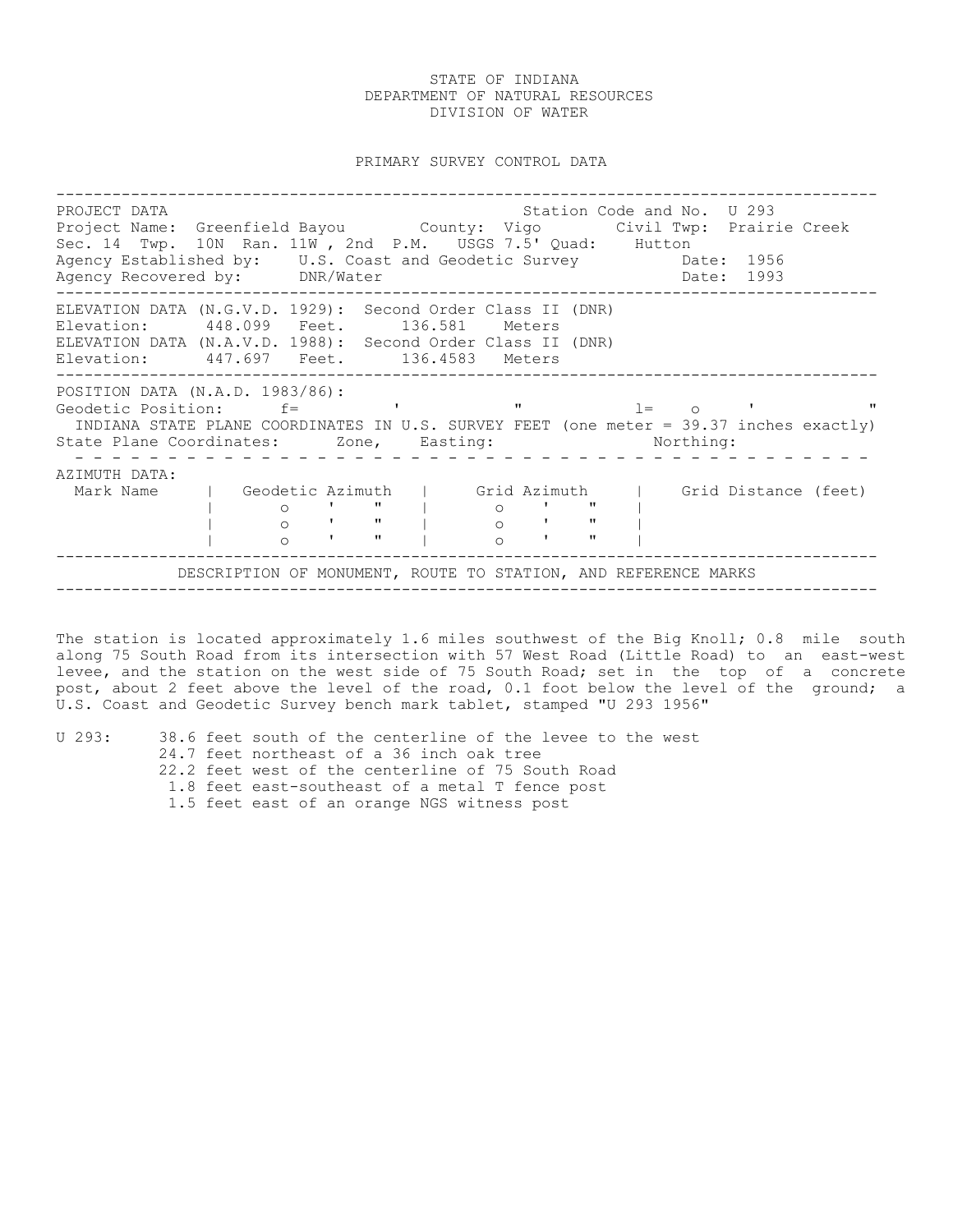PRIMARY SURVEY CONTROL DATA

---------------------------------------------------------------------------------------- PROJECT DATA STATION COLLECT DATA STATION CODE AND STATION CODE AND PASSAGE POSSESS. Project Name: Greenfield Bayou County: Vigo Civil Twp: Prairieton Sec. 5 Twp. 10N Ran. 10W, 2nd P.M. USGS 7.5' Quad: Hutton<br>Agency Established by: U.S. Coast and Geodetic Survey Date: 1956 Agency Established by: U.S. Coast and Geodetic Survey Date: 1956 Agency Recovered by: DNR/Water Date: 1993 ---------------------------------------------------------------------------------------- ELEVATION DATA (N.G.V.D. 1929): Elevation: 458.162 Feet. 139.648 Meters ELEVATION DATA (N.A.V.D. 1988): Elevation: 457.804 Feet. 139.5389 Meters ---------------------------------------------------------------------------------------- POSITION DATA (N.A.D. 1983/86): Geodetic Position: f= ' " l= o ' " INDIANA STATE PLANE COORDINATES IN U.S. SURVEY FEET (one meter = 39.37 inches exactly) State Plane Coordinates: Zone, Easting: Northing: - - - - - - - - - - - - - - - - - - - - - - - - - - - - - - - - - - - - - - - - - - - AZIMUTH DATA: Mark Name | Geodetic Azimuth | Grid Azimuth | Grid Distance (feet) | o ' " | o ' " | | o ' " | o ' " | | o ' " | o ' " | ---------------------------------------------------------------------------------------- DESCRIPTION OF MONUMENT, ROUTE TO STATION, AND REFERENCE MARKS ----------------------------------------------------------------------------------------

The station is located approximately 1.9 miles northwest of Hutton; approximately 1.7 miles southwest along 83 West Road (Robertson Road) from its intersection with 51 South Road (Arbuckle Road) to the station on the northwest side of the road; set in the top of a concrete post, 0.2 foot above the ground; a U.S. Coast and Geodetic Survey bench mark tablet,

stamped "P 293 1956."

P 293: 156.9 feet northeast of and across the road from a utility pole 155.8 feet northeast of and across the road from a telephone riser box. 150.3 feet east of a utility brace pole 23.6 feet north-northwest of the centerline of the road 1.0 foot south of an orange USC & GS witness post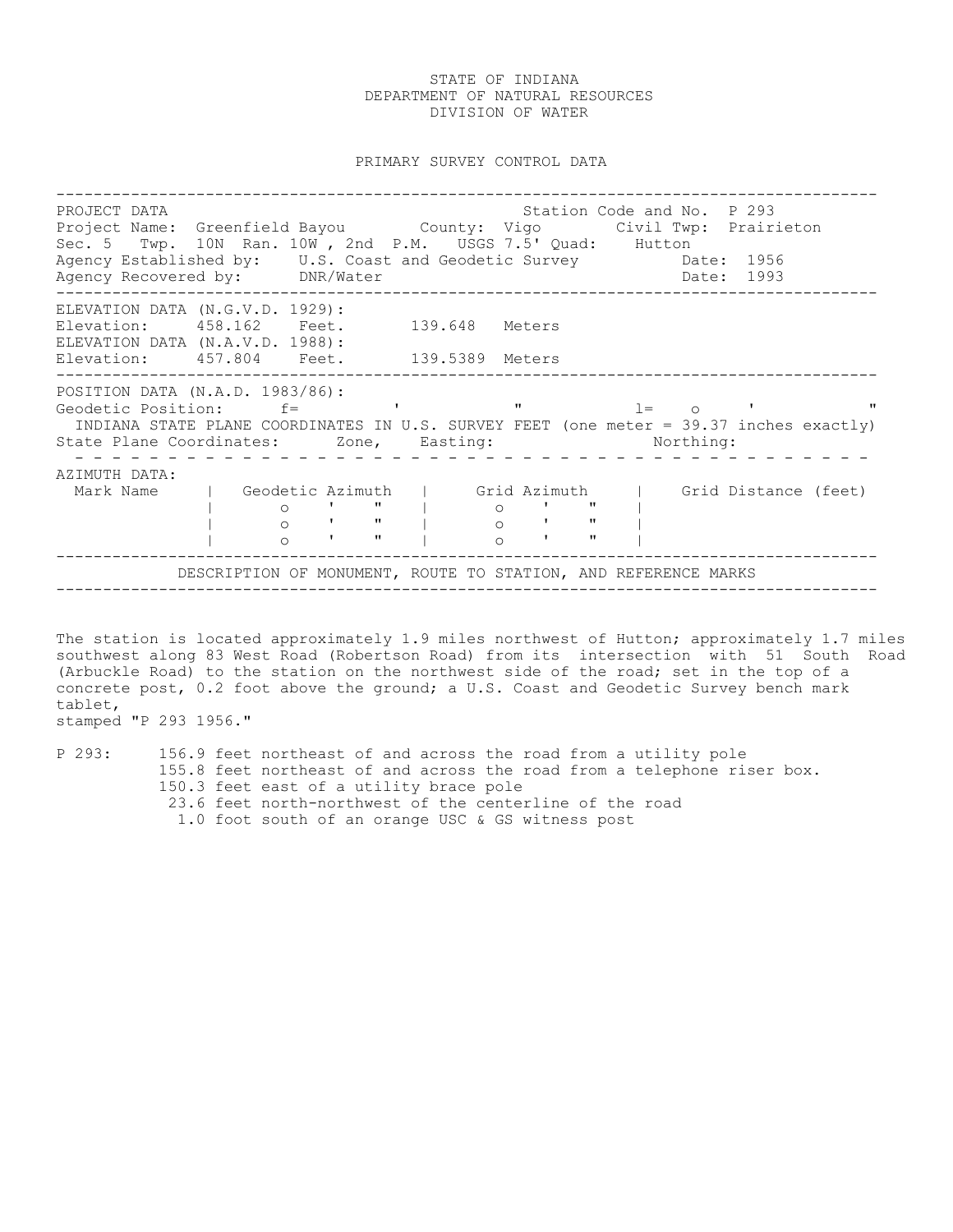PRIMARY SURVEY CONTROL DATA

---------------------------------------------------------------------------------------- PROJECT DATA Station Code and No. DRAKE Project Mame: Greenfield Bayou County: Vigo Civil Twp: Sec. 25 Twp. 11N Ran. 10W , 2nd P.M. USGS 7.5' Quad: Pimento Agency Established by: U.S. Coast and Geodetic Survey Date: 1947 Agency Recovered by: DNR/Water Date: 1993 ---------------------------------------------------------------------------------------- ELEVATION DATA (N.G.V.D. 1929): Elevation: Feet. Meters ELEVATION DATA (N.A.V.D. 1988): Elevation: 486 Feet. 148 Meters ---------------------------------------------------------------------------------------- POSITION DATA (N.A.D. 1983): Geodetic Position:  $f=$  ' ' "  $l=$  o ' " INDIANA STATE PLANE COORDINATES IN U.S. SURVEY FEET (one meter = 39.37 inches exactly) State Plane Coordinates: Zone, Easting: Northing: - - - - - - - - - - - - - - - - - - - - - - - - - - - - - - - - - - - - - - - - - - - AZIMUTH DATA: Mark Name | Geodetic Azimuth | Grid Azimuth | Grid Distance (feet) | o ' " | o ' " | | o ' " | o ' " | | 0 | " | 0 | " |<br>| 0 | " | 0 | " |<br>| 0 | " | 0 | " | ---------------------------------------------------------------------------------------- DESCRIPTION OF MONUMENT, ROUTE TO STATION, AND REFERENCE MARKS ----------------------------------------------------------------------------------------

The station is located at Prairieton; at the Prairieton United Methodist Church, in the gravel parking lot of the church; set in the top of a concrete post, about 10 inches below the surface of the parking lot; a U.S. Coast and Geodetic Survey horizontal control station tablet, stamped "DRAKE 1947."

DRAKE: 77.7 feet west of the northwest corner of the church

- 60.5 feet northwest of a light pole
- 45.7 feet southwest of USGS BM TT 19D
- 43.0 feet south of a P. K. rail set in the centerline of 47 West Road
- 39.9 feet northwest of the northwest corner of the steps leading to the church (on the West side of the church)
- 37.9 feet southeast of a P. K. nail set in P/P #307-002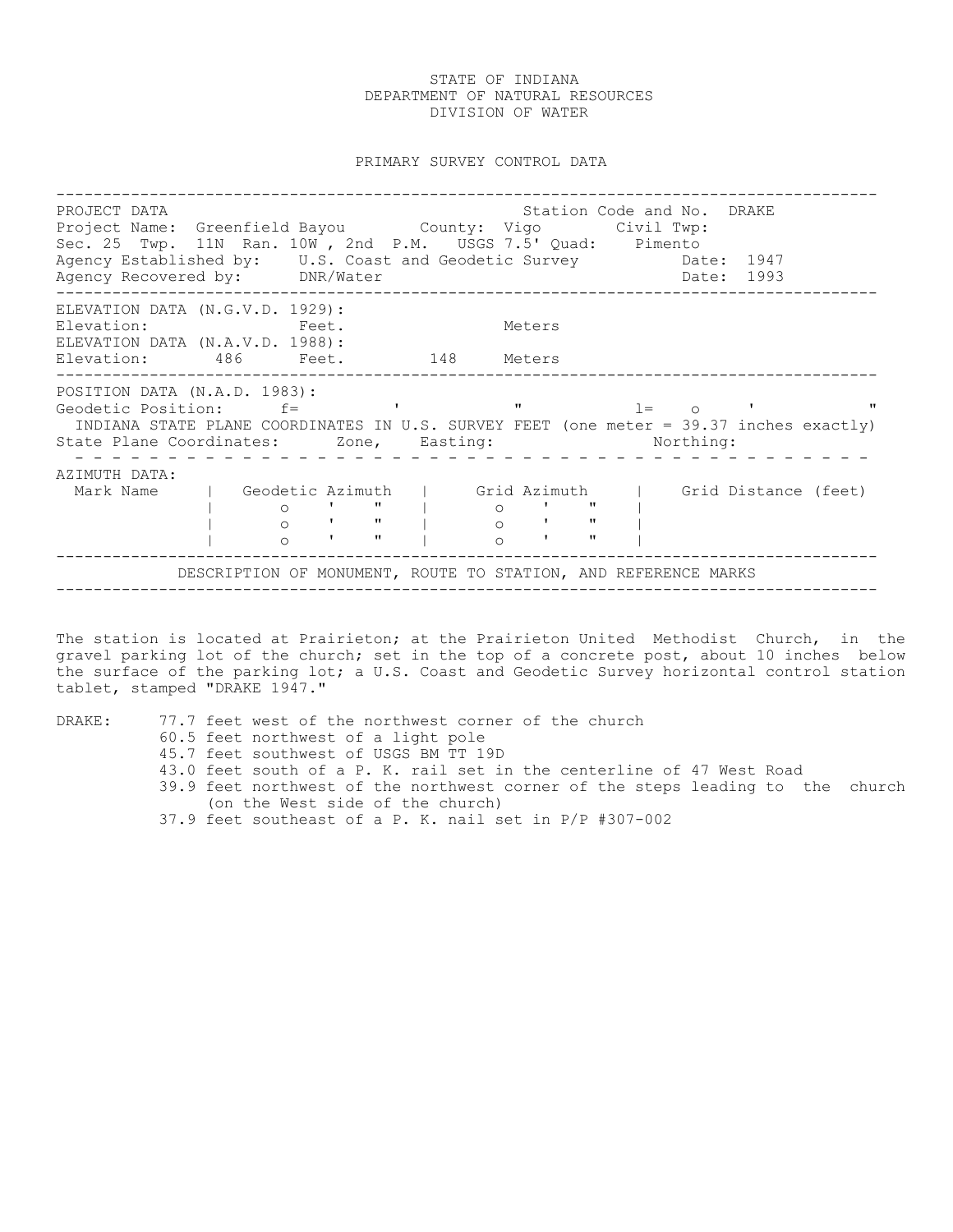PRIMARY SURVEY CONTROL DATA

---------------------------------------------------------------------------------------- PROJECT DATA Station Code and No. VIGO 12 Project Name: Greenfield Bayou County: Vigo Civil Twp: Prairieton Sec. 33 Twp. 11N Ran. 10W , 2nd P.M. USGS 7.5' Quad: Hutton Agency Established by: DNR/Water Case Communication of the Date: 1993 Agency Recovered by:  $\Box$ ---------------------------------------------------------------------------------------- ELEVATION DATA (N.G.V.D. 1929): Second Order Class II (DNR) Elevation: Feet. Feet. Meters ELEVATION DATA (N.A.V.D. 1988): Second Order Class II (DNR) Elevation: 465.469 Feet. 141.8751 Meters ---------------------------------------------------------------------------------------- POSITION DATA (N.A.D. 1983/86): Second Order Class II DNR Geodetic Position:  $f=$  ' ' " al= o ' INDIANA STATE PLANE COORDINATES IN U.S. SURVEY FEET (one meter = 39.37 inches exactly) State Plane Coordinates: W Zone, Easting: 2,830,317.0605 Northing: 1,494,403.8354 - - - - - - - - - - - - - - - - - - - - - - - - - - - - - - - - - - - - - - - - - - - AZIMUTH DATA: Mark Name | Geodetic Azimuth | Grid Azimuth | Grid Distance (feet) | o ' " | o ' " | | o ' " | o ' " | | o ' " | o ' " | ---------------------------------------------------------------------------------------- DESCRIPTION OF MONUMENT, ROUTE TO STATION, AND REFERENCE MARKS ----------------------------------------------------------------------------------------

The station is located approximately 2.6 miles northeast of Hutton; near the Blue Hole, at the intersection of 51 South Road (Arbuckle Road) and 83 West Road (Robertson Road) and 85 West Road (Rigney Road); set in the top of a concrete post, inside a 2 ft. x 2 ft. concrete pad, slightly below the level of the ground; a Department of Natural Resources brass control station tablet stamped "VIGO 12 1993"

VIGO 12: 86.9 feet west of the centerline of 85 West Road 19.6 feet northwest of a utility pole 19.3 feet south of the centerline of 83 West Road 10.7 feet east of the extended centerline of 51 South Road 6.4 feet east of a metal stop sign post 3.2 feet northeast of an orange D.N.R. witness post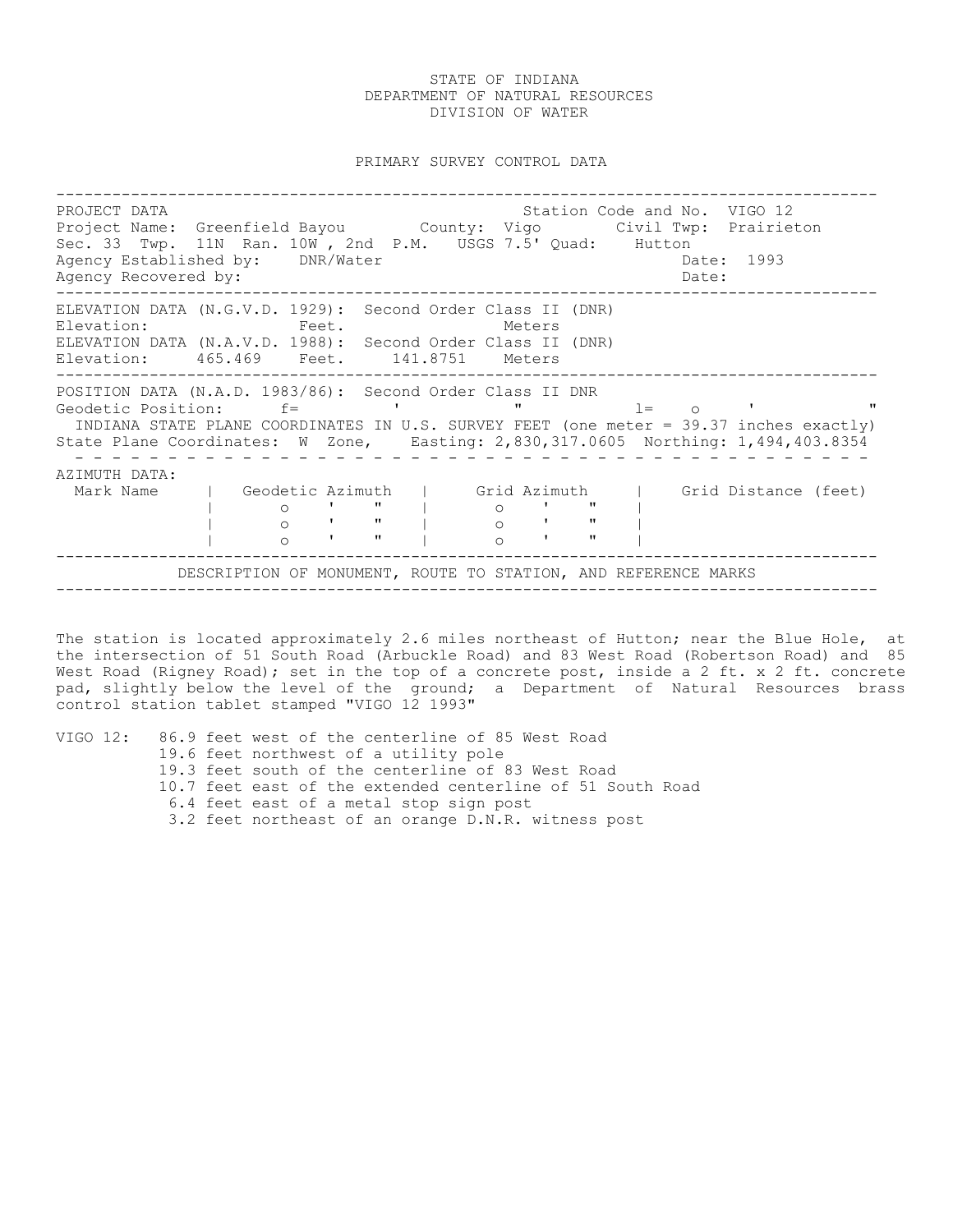PRIMARY SURVEY CONTROL DATA

---------------------------------------------------------------------------------------- PROJECT DATA Station Code and No. VIGO 17 Project Dinn<br>Project Name: Greenfield Bayou County: Vigo Civil Twp: Prairie Creek Sec. 9 Twp. 10N Ran. 10W , 2nd P.M. USGS 7.5' Quad: Hutton Agency Established by: DNR/Water Case Communication of the Date: 1993 Agency Recovered by:  $\Box$ ---------------------------------------------------------------------------------------- ELEVATION DATA (N.G.V.D. 1929): Second Order Class II (DNR) Elevation: Feet. Meters ELEVATION DATA (N.A.V.D. 1988): Second Order Class II (DNR) Elevation: 471.108 Feet. 143.5940 Meters ---------------------------------------------------------------------------------------- -----------<br>POSITION DATA (N.A.D. 1983/86): Geodetic Position:  $f =$  ' ' "  $l = 0$  ' " INDIANA STATE PLANE COORDINATES IN U.S. SURVEY FEET (one meter = 39.37 inches exactly) State Plane Coordinates: Zone, Easting: Northing: - - - - - - - - - - - - - - - - - - - - - - - - - - - - - - - - - - - - - - - - - - - AZIMUTH DATA: Mark Name | Geodetic Azimuth | Grid Azimuth | Grid Distance (feet) | o ' " | o ' " | | o ' " | o ' " | | 0 | " | 0 | " |<br>| 0 | " | 0 | " |<br>| 0 | " | 0 | " | ---------------------------------------------------------------------------------------- DESCRIPTION OF MONUMENT, ROUTE TO STATION, AND REFERENCE MARKS ----------------------------------------------------------------------------------------

The station is located approximately 0.25 mile northeast of Hutton; at the 85 West Road bridge over an unnamed tributary to Greenfield Bayou; set in the top of the northwest concrete wingwall of the bridge; a Department of Natural Resources brass control station

tablet stamped "VIGO 17 1993"

VIGO 17: 8.9 feet west of the centerline of 85 West Road

- 1.3 feet northwest of the northwest corner of the north end of the west concrete guardrail
- 0.6 foot above the level of the road
- 0.55 foot northeast of the southwest face of the northwest wingwall of the bridge
- 0.45 foot southwest of the northeast face of the northwest wingwall of the bridge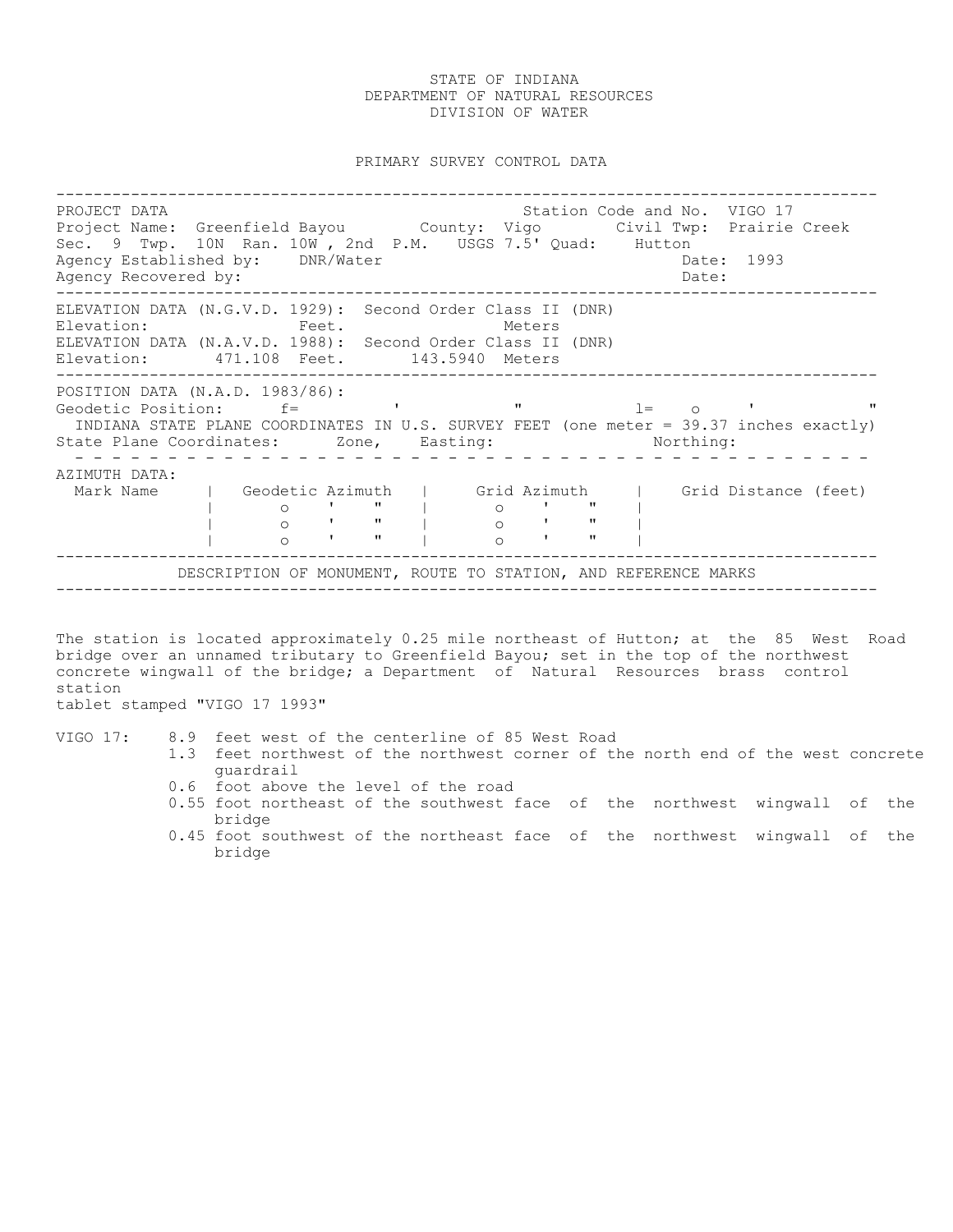PRIMARY SURVEY CONTROL DATA

---------------------------------------------------------------------------------------- PROJECT DATA Station Code and No. VIGO 18 Project Name: Greenfield Bayou County: Vigo Civil Twp: Prairie Creek Sec. 19 Twp. 10N Ran. 10W , 2nd P.M. USGS 7.5' Quad: Hutton Agency Established by: DNR/Water Case Communication of the Date: 1993 Agency Recovered by:  $\Box$ ---------------------------------------------------------------------------------------- ELEVATION DATA (N.G.V.D. 1929): Second Order Class II (DNR) Elevation: Feet. Feet. Meters ELEVATION DATA (N.A.V.D. 1988): Second Order Class II (DNR) Elevation: 446.858 Feet. 136.2027 Meters ---------------------------------------------------------------------------------------- POSITION DATA (N.A.D. 1983/86): Geodetic Position:  $f =$  ' ' "  $l = 0$  ' " INDIANA STATE PLANE COORDINATES IN U.S. SURVEY FEET (one meter = 39.37 inches exactly) State Plane Coordinates: Zone, Easting: Northing: - - - - - - - - - - - - - - - - - - - - - - - - - - - - - - - - - - - - - - - - - - - AZIMUTH DATA: Mark Name | Geodetic Azimuth | Grid Azimuth | Grid Distance (feet)<br>
| 0 ' " | 0 ' " |<br>
| 0 ' " | 0 ' " |<br>
| 0 ' " | 0 ' " | | o ' " | o ' " | | o ' " | o ' " | | o ' " | o ' " | ---------------------------------------------------------------------------------------- DESCRIPTION OF MONUMENT, ROUTE TO STATION, AND REFERENCE MARKS ----------------------------------------------------------------------------------------

The station is located approximately 1.3 miles south of the Big Knoll; at the 67 West Road Bridge over Negro Ditch; set in the top of the northeast wooden bridge abutment, about level with the asphalt bridge deck; a dome headed bolt, stamped "Vigo 18 1993."

Vigo 18: 13.2 feet north of the centerline of 67 West Road 2.5 feet south of the north end of the bridge abutment 0.5 foot east of the west edge of the bridge abutment 0.5 foot west of the east edge of the bridge abutment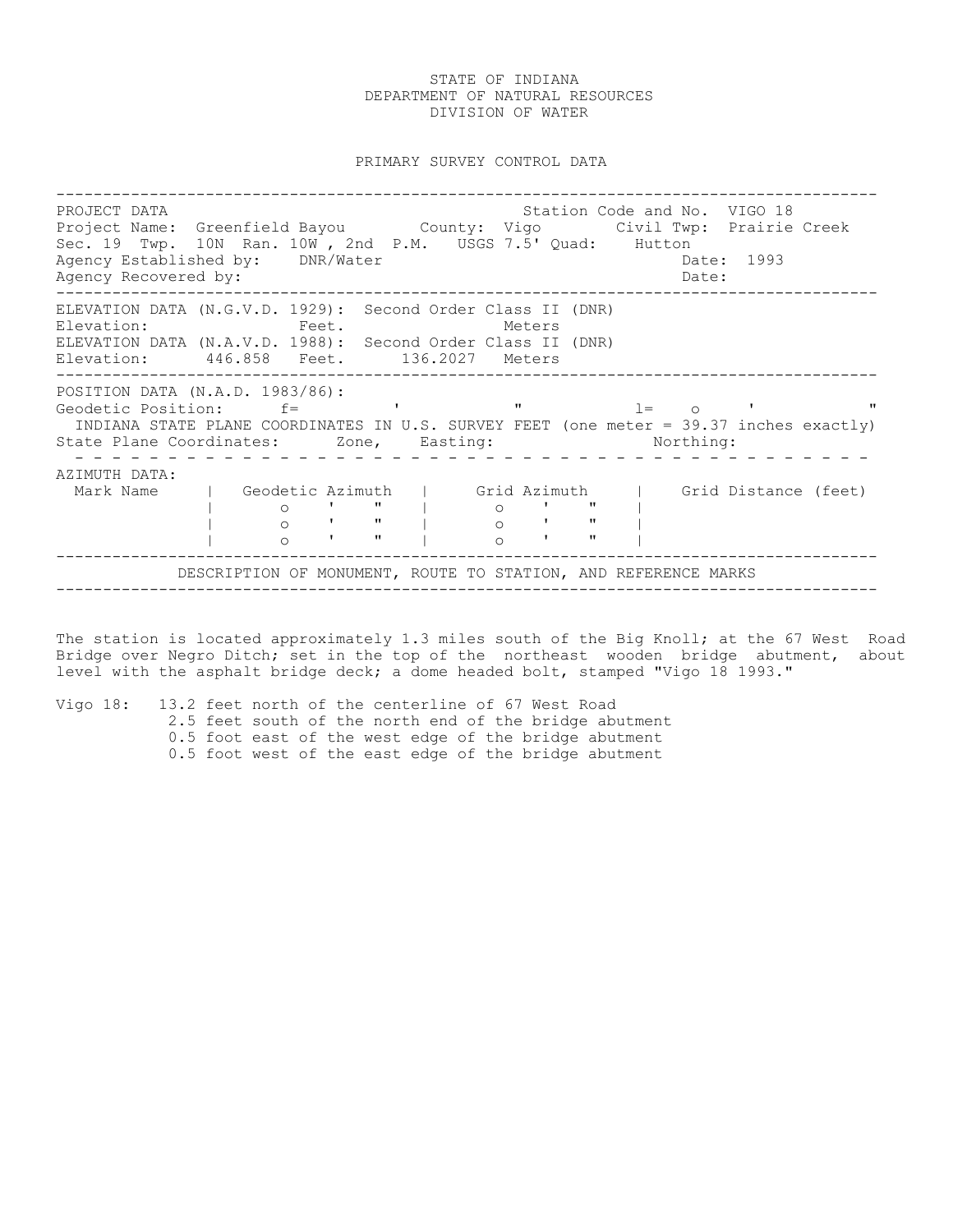PRIMARY SURVEY CONTROL DATA

---------------------------------------------------------------------------------------- PROJECT DATA Station Code and No. VIGO 19 Project Name: Greenfield Bayou County: Vigo Civil Twp: Prairie Creek Sec. 24 Twp. 10N Ran. 11W , 2nd P.M. USGS 7.5' Quad: Hutton Agency Established by: DNR/Water Case Communication of the Date: 1993 Agency Recovered by:  $\Box$ ---------------------------------------------------------------------------------------- ELEVATION DATA (N.G.V.D. 1929): Second Order Class II (DNR) Elevation: Feet. Feet. Meters ELEVATION DATA (N.A.V.D. 1988): Second Order Class II (DNR) Elevation: 443.965 Feet. 135.3209 Meters ---------------------------------------------------------------------------------------- POSITION DATA (N.A.D. 1983/86): Second Order Class II DNR Geodetic Position: f= ' " l= o ' " INDIANA STATE PLANE COORDINATES IN U.S. SURVEY FEET (one meter = 39.37 inches exactly) State Plane Coordinates: W Zone, Easting: 2,811,633.8917 Northing: 1,472,022.7100 - - - - - - - - - - - - - - - - - - - - - - - - - - - - - - - - - - - - - - - - - - - AZIMUTH DATA: Mark Name | Geodetic Azimuth | Grid Azimuth | Grid Distance (feet) | o ' " | o ' " | | o ' " | o ' " | | o ' " | o ' " | ---------------------------------------------------------------------------------------- DESCRIPTION OF MONUMENT, ROUTE TO STATION, AND REFERENCE MARKS ----------------------------------------------------------------------------------------

The station is located approximately 2.1 miles southwest of the Big Knoll; 0.5 mile east along 67 West Road from its intersection with 75 South Road to a T-Road South leading to Muskrat Pond; in the North Quadrant of the intersection, on the extended centerline of Muskrat Pond Road; set in the top of a concrete post, inside a 2 ft. x 2 ft. concrete pad, about 2 feet below the level of the road; a Department of Natural Resources brass control station tablet stamped "VIGO 19 1993."

VIGO 19: 120 feet northwest of and across 67 West Road from a twin trunk 8 inch cottonwood tree 18.5 feet northwest of the centerline of 67 West Road 12.5 feet south of the south edge of a ditch 3.7 feet south of an orange D.N.R. witness post 3.5 feet south of a metal fence post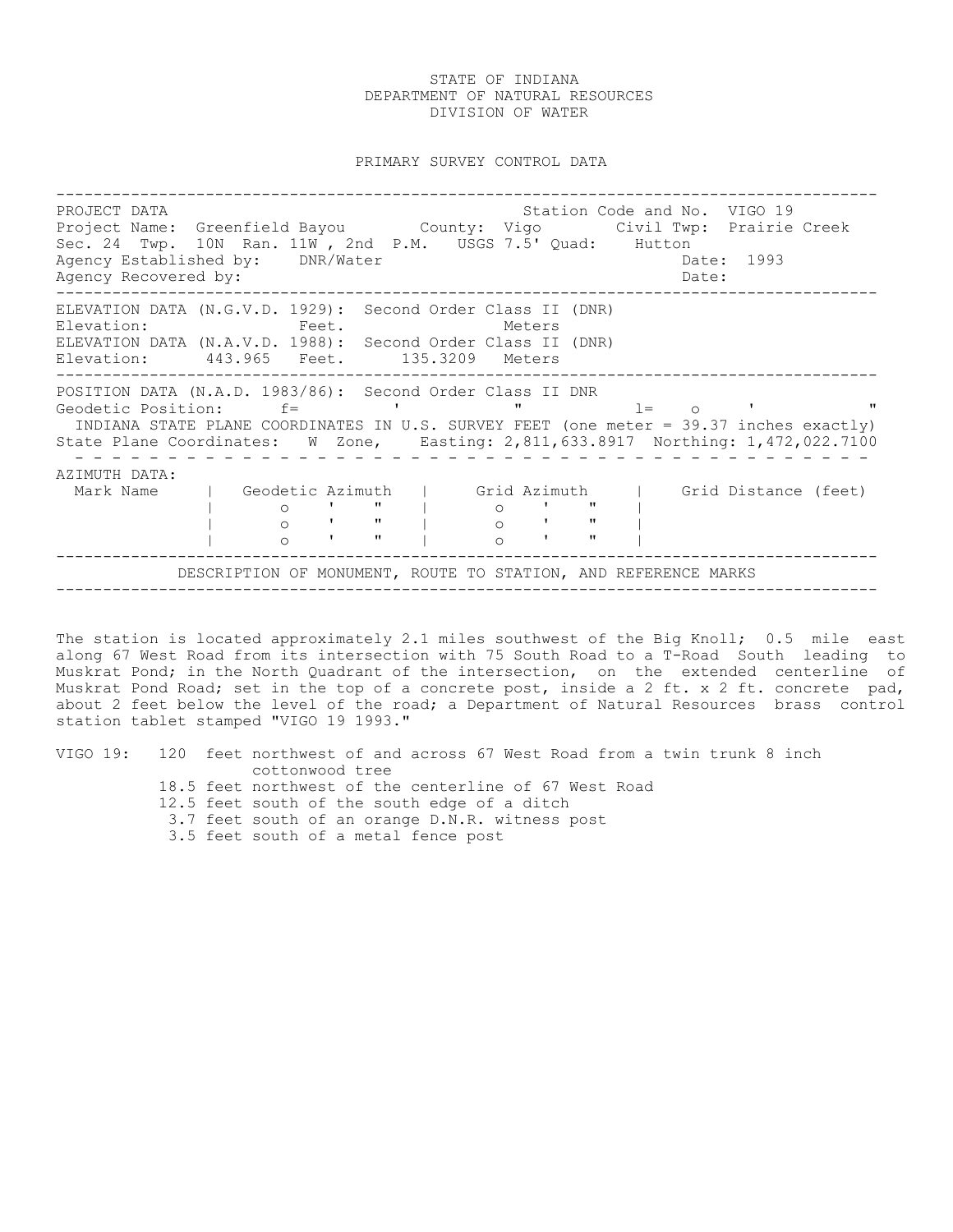PRIMARY SURVEY CONTROL DATA

---------------------------------------------------------------------------------------- PROJECT DATA Station Code and No. VIGO 26 Project Name: Greenfield Bayou County: Vigo Civil Twp: Prairie Creek Sec. 32 Twp. 10N Ran. 10W , 2nd P.M. USGS 7.5' Quad: Hutton Agency Established by: DNR/Water Case Communication of the Date: 1993 Agency Recovered by:  $\Box$ ---------------------------------------------------------------------------------------- ELEVATION DATA (N.G.V.D. 1929): Second Order Class II (DNR) Elevation: Feet. Feet. Meters ELEVATION DATA (N.A.V.D. 1988): Second Order Class II (DNR) Elevation: 492.885 Feet. 150.2317 Meters ---------------------------------------------------------------------------------------- POSITION DATA (N.A.D. 1983/86): Second Order Class II DNR Geodetic Position: f= ' " l= o ' " INDIANA STATE PLANE COORDINATES IN U.S. SURVEY FEET (one meter = 39.37 inches exactly) State Plane Coordinates: W Zone, Easting: 2,823,836.4437 Northing: 1,463,923.5012 - - - - - - - - - - - - - - - - - - - - - - - - - - - - - - - - - - - - - - - - - - - AZIMUTH DATA: Mark Name | Geodetic Azimuth | Grid Azimuth | Grid Distance (feet) | o ' " | o ' " | | o ' " | o ' " | | o ' " | o ' " | ---------------------------------------------------------------------------------------- DESCRIPTION OF MONUMENT, ROUTE TO STATION, AND REFERENCE MARKS ----------------------------------------------------------------------------------------

The station is located approximately 3.5 miles south of Hutton; at the intersection of 85 West Road and 77 West Road, in the northeast quadrant of the intersection; set in the top of a concrete post, inside a 2 ft. x 2 ft. concrete pad, about level with the ground, about 1.5 feet below the level of the road; a Department of Natural Resources brass control station tablet stamped "Vigo 26 1993."

VIGO 26: 47.5 feet northeast of and across 77 West Road from a telephone riser box 42.8 feet east of the centerline of 85 West Road 21.0 feet east-southeast of a wooden fence corner post 19.0 feet north of the centerline of 77 West Road 16.7 feet east of a metal stop sign post 2.3 feet south of a fence line 2.2 feet south of an orange D.N.R. witness post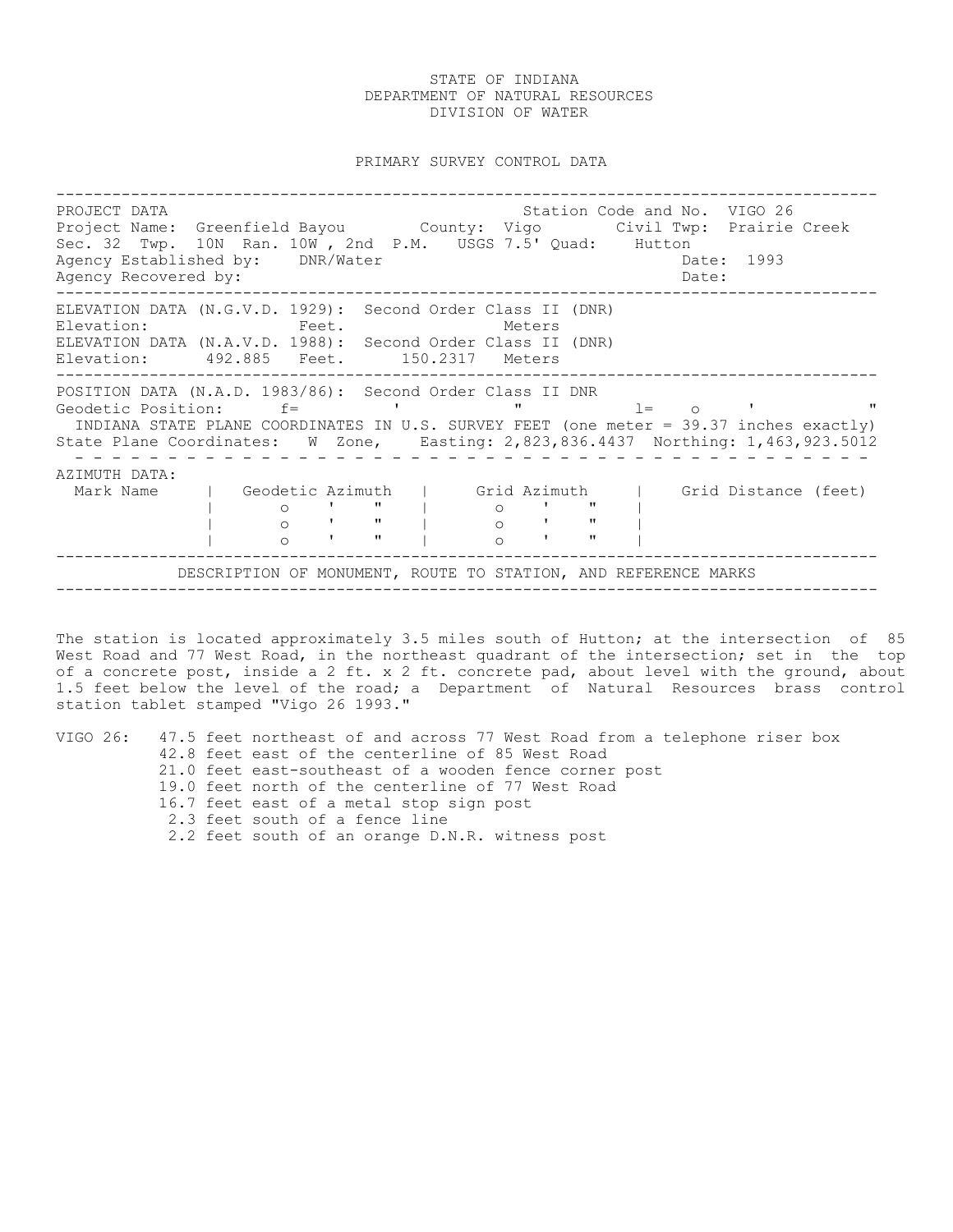PRIMARY SURVEY CONTROL DATA

---------------------------------------------------------------------------------------- PROJECT DATA Station Code and No. VIGO 27 Project Dinn<br>Project Name: Greenfield Bayou County: Vigo Civil Twp: Prairie Creek Sec. 32 Twp. 10N Ran. 10W , 2nd P.M. USGS 7.5' Quad: Hutton Agency Established by: DNR/Water Case Communication of the Date: 1993 Agency Recovered by:  $\Box$ ---------------------------------------------------------------------------------------- ELEVATION DATA (N.G.V.D. 1929): Second Order Class II (DNR) Elevation: Feet. Feet. Meters ELEVATION DATA (N.A.V.D. 1988): Second Order Class II (DNR) Elevation: 479.630 Feet. 146.1917 Meters ---------------------------------------------------------------------------------------- POSITION DATA (N.A.D. 1983/86): Geodetic Position: f= ' " l= o ' " INDIANA STATE PLANE COORDINATES IN U.S. SURVEY FEET (one meter = 39.37 inches exactly) State Plane Coordinates: Zone, Easting: Northing: - - - - - - - - - - - - - - - - - - - - - - - - - - - - - - - - - - - - - - - - - - - AZIMUTH DATA: Mark Name | Geodetic Azimuth | Grid Azimuth | Grid Distance (feet)<br>
| 0 ' " | 0 ' " |<br>
| 0 ' " | 0 ' " |<br>
| 0 ' " | 0 ' " | | o ' " | o ' " | | o ' " | o ' " | | o ' " | o ' " | ---------------------------------------------------------------------------------------- DESCRIPTION OF MONUMENT, ROUTE TO STATION, AND REFERENCE MARKS ----------------------------------------------------------------------------------------

The station is located approximately 3.0 miles south of Hutton; at the 85 West Road Bridge over an unnamed tributary to Prairie Creek; set in the top of the southeast wingwall of the bridge; a Department of Natural Resources brass control station tablet, stamped "VIGO 27 1993."

VIGO 27: 34.0 feet south of the centerline of 73 West Road

- 27.2 feet north of the extended centerline of a farm lane to the west
- 12.5 feet east of the centerline of 85 West Road
- 2.5 feet below the top of the south end of the east concrete guardrail
- 0.4 feet east of the base of the south end of the east concrete guardrail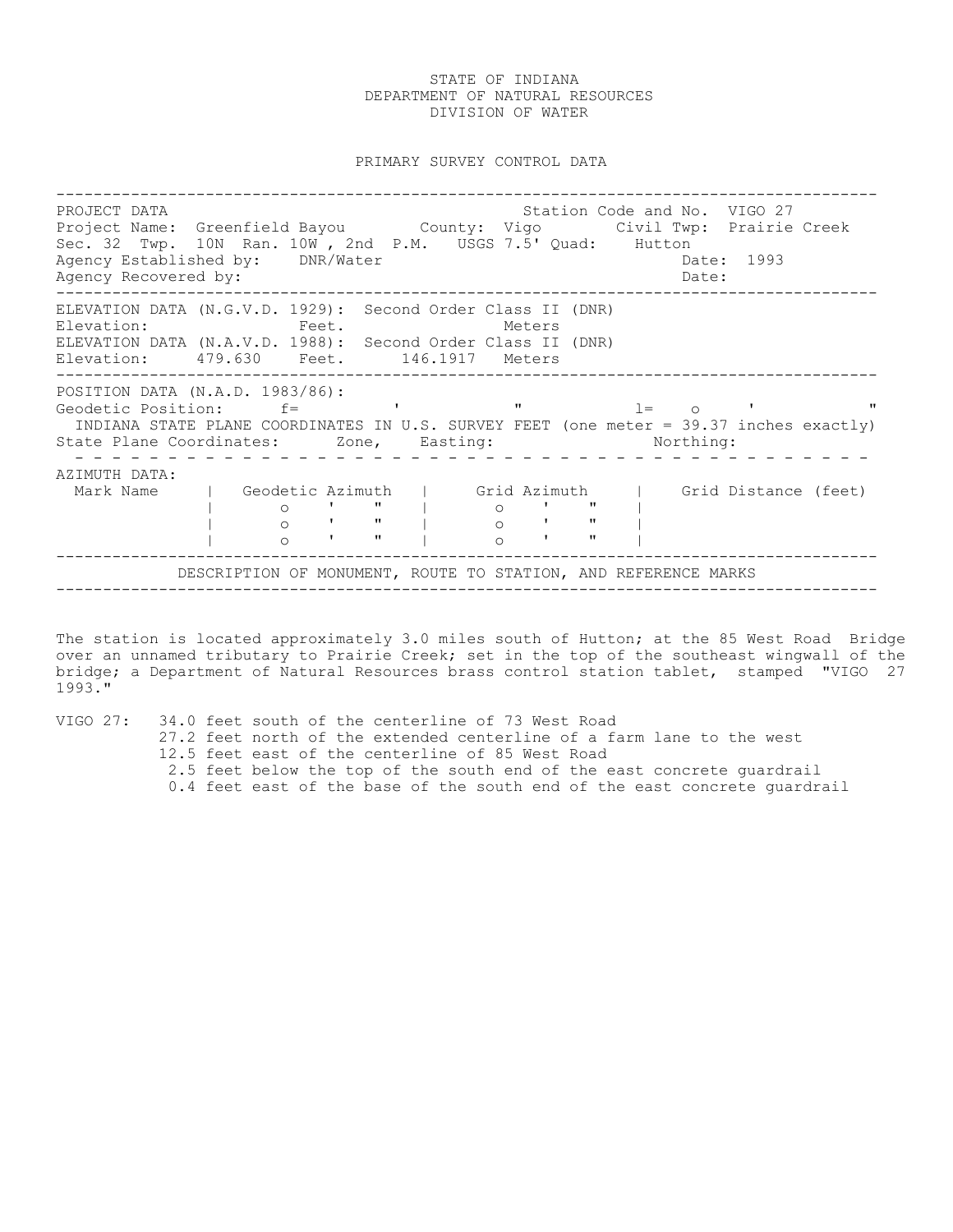PRIMARY SURVEY CONTROL DATA

---------------------------------------------------------------------------------------- PROJECT DATA Station Code and No. VIGO 28 Project Name: Greenfield Bayou County: Vigo Civil Twp: Prairie Creek Sec. 29 Twp. 10N Ran. 10W , 2nd P.M. USGS 7.5' Quad: Hutton Agency Established by: DNR/Water Case Communication of the Date: 1993 Agency Recovered by:  $\Box$ ---------------------------------------------------------------------------------------- ELEVATION DATA (N.G.V.D. 1929): Second Order Class II (DNR) Elevation: Feet. Feet. Meters ELEVATION DATA (N.A.V.D. 1988): Second Order Class II (DNR) Elevation: 460.836 Feet. 140.4630 Meters ---------------------------------------------------------------------------------------- POSITION DATA (N.A.D. 1983/86): Geodetic Position: f= ' " l= o ' " INDIANA STATE PLANE COORDINATES IN U.S. SURVEY FEET (one meter = 39.37 inches exactly) State Plane Coordinates: Zone, Easting: Northing: - - - - - - - - - - - - - - - - - - - - - - - - - - - - - - - - - - - - - - - - - - - AZIMUTH DATA: Mark Name | Geodetic Azimuth | Grid Azimuth | Grid Distance (feet)<br>| 0 ' " | 0 ' " |<br>| 0 ' " | 0 ' " | | o ' " | o ' " | | o ' " | o ' " | | o ' " | o ' " | ---------------------------------------------------------------------------------------- DESCRIPTION OF MONUMENT, ROUTE TO STATION, AND REFERENCE MARKS ----------------------------------------------------------------------------------------

The station is located approximately 2.25 miles south of Hutton; at the 85 West Road Bridge over Prairie Creek; set in the top of the northwest bridge seat; a Department of Natural Resources brass control station tablet stamped "VIGO 28 1993."

VIGO 28: 11.8 feet east of the centerline of 85 West Road

- 2.7 feet below the bottom edge of the aluminum guardrail
	- 1.5 feet below the level of the road
- 0.85 foot north of the south edge of the bridge seat
- 0.6 foot east of the west end of the bridge seat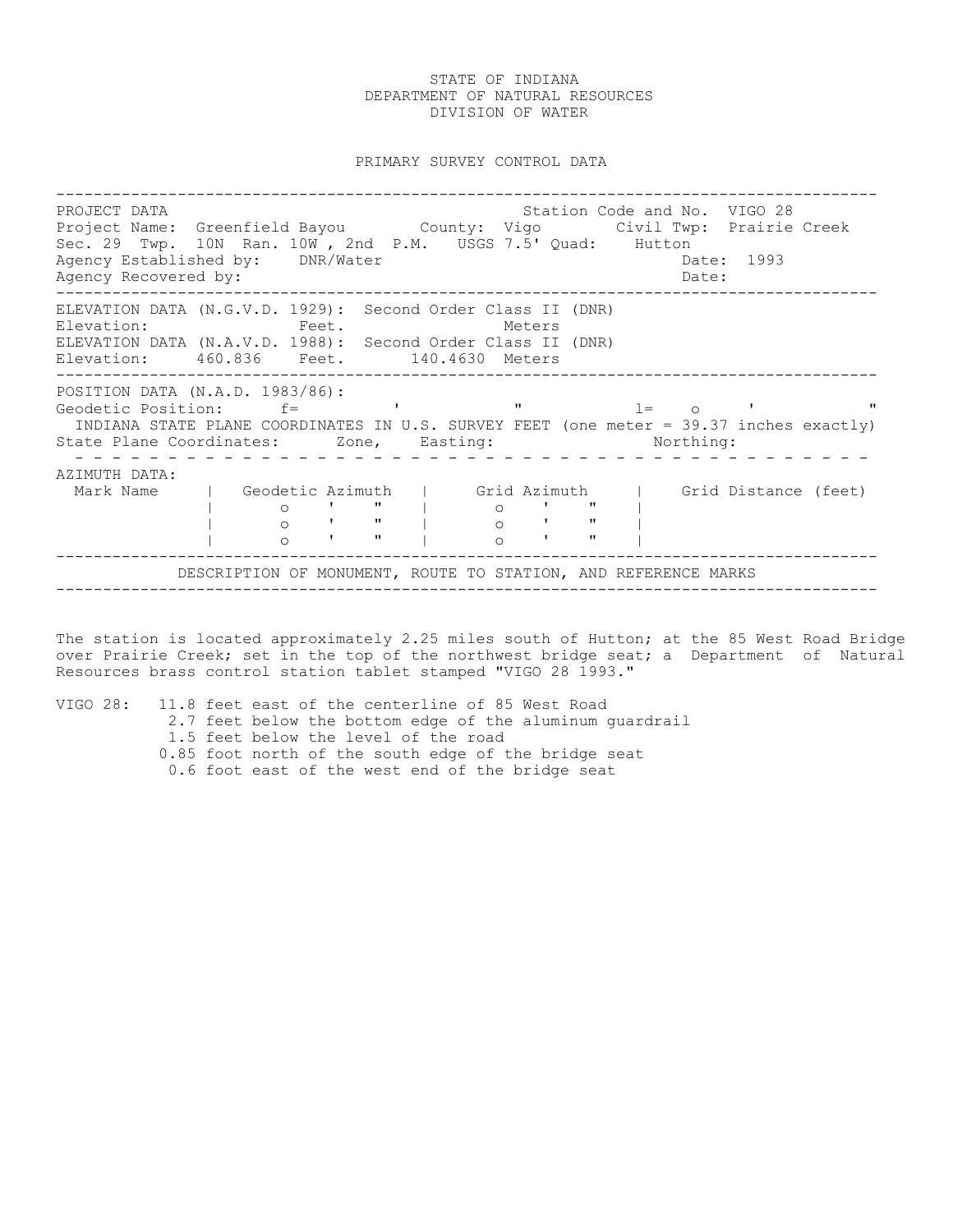PRIMARY SURVEY CONTROL DATA

---------------------------------------------------------------------------------------- PROJECT DATA STATION COLLECT DATA STATION COLLECT DATA STATION STATION COLLECT DATA STATION OF STATION OF STATION Project Name: Greenfield Bayou County: Vigo Civil Twp: Prairie Creek Sec. 24 Twp. 10N Ran. 11W, P.M. USGS 7.5' Quad: Hutton Agency Established by: DNR/Water Case Control of the Date: 1993 Agency Recovered by:  $\Box$ ---------------------------------------------------------------------------------------- ELEVATION DATA (N.G.V.D. 1929): Second Order Class II (DNR) Elevation: Feet. Feet. Meters ELEVATION DATA (N.A.V.D. 1988): Second Order Class II (DNR) Elevation: 446.513 Feet. 136.0974 Meters ---------------------------------------------------------------------------------------- POSITION DATA (N.A.D. 1983/86): Second Order Class II DNR Geodetic Position: f= ' " l= o ' " INDIANA STATE PLANE COORDINATES IN U.S. SURVEY FEET (one meter = 39.37 inches exactly) State Plane Coordinates: W Zone, Easting: 2,809,013.2540 Northing: 1,471,889.2915 - - - - - - - - - - - - - - - - - - - - - - - - - - - - - - - - - - - - - - - - - - - AZIMUTH DATA: Mark Name | Geodetic Azimuth | Grid Azimuth | Grid Distance (feet)<br>Bayou 3 AZI | 0 ' " | 0 ' " |<br>
0 ' " | 0 ' " | Bayou 3 AZI | o ' " | o ' " | | o ' " | o ' " | | o ' " | o ' " | ---------------------------------------------------------------------------------------- DESCRIPTION OF MONUMENT, ROUTE TO STATION, AND REFERENCE MARKS ----------------------------------------------------------------------------------------

The station is located approximately 2.3 miles southwest of the Big Knoll; at the intersection of 75 South Road and 57 West Road, in the northeast quadrant of the intersection, set in the top of a concrete post, inside a 2 ft. x 2 ft. concrete pad, about level with the ground; a Department of Natural Resources brass control station tablet stamped "VIGO 31 1993."

VIGO 31: 46.5 feet east of and across 75 South Road from a 5/8" rebar and aluminum cap 35.4 feet east of the centerline of 75 South Road 29.2 feet north of and across 57 West Road from a 5/8" rebar and aluminum cap 13.8 feet north of the centerline of 57 West Road 4.1 feet west of an orange D.N.R. witness post 4.0 feet west of a metal fence post 3.5 feet east of a metal T fence post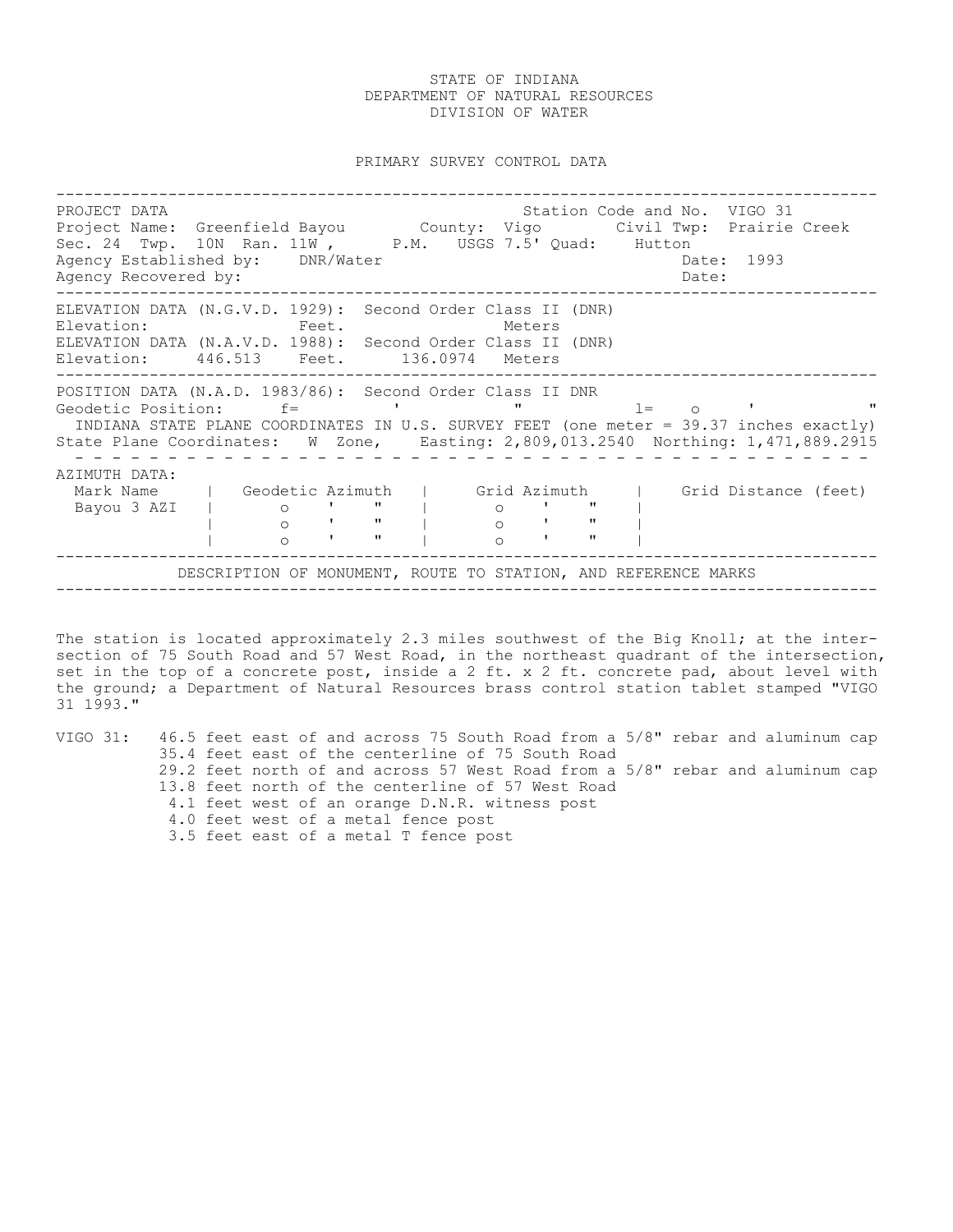PRIMARY SURVEY CONTROL DATA

---------------------------------------------------------------------------------------- PROJECT DATA Station Code and No. VIGO 13 Project Name: Greenfield Bayou County: Vigo Civil Twp: Prairieton Sec. 6 Twp. 10N Ran. 10W , 2nd P.M. USGS 7.5' Quad: Hutton Agency Established by: DNR/Water Case Controller Date: 1993 Agency Recovered by:  $\Box$ ---------------------------------------------------------------------------------------- ELEVATION DATA (N.G.V.D. 1929): Second Order Class II (DNR) Elevation: Feet. Feet. Meters ELEVATION DATA (N.A.V.D. 1988): Second Order Class II (DNR) Elevation: 450.328 Feet. 137.2603 Meters ---------------------------------------------------------------------------------------- POSITION DATA (N.A.D. 1983/86): Geodetic Position: f= ' " l= o ' " INDIANA STATE PLANE COORDINATES IN U.S. SURVEY FEET (one meter = 39.37 inches exactly) State Plane Coordinates: Zone, Easting: Northing: - - - - - - - - - - - - - - - - - - - - - - - - - - - - - - - - - - - - - - - - - - - AZIMUTH DATA: Mark Name | Geodetic Azimuth | Grid Azimuth | Grid Distance (feet)<br>| 0 ' " | 0 ' " | | o ' " | o ' " | | o ' " | o ' " | | o ' " | o ' " | ---------------------------------------------------------------------------------------- DESCRIPTION OF MONUMENT, ROUTE TO STATION, AND REFERENCE MARKS ----------------------------------------------------------------------------------------

The station is located approximately 1.8 miles northwest of Hutton; approximately 2.65 generally southwest along 83 West Road (Robertson Road) to a private drive which extends northwest over a levee; set in the top of a concrete post, inside a 2 ft. x 2 ft. concrete pad, about level with the ground; a Department of Natural Resources brass control station tablet, stamped "VIGO 13 1993."

| VIGO 13: 47.0 feet south of a multi trunk maple tree               |
|--------------------------------------------------------------------|
| 40.2 feet west of the centerline of the private drive              |
| 31.6 feet northeast of a utility pole #FW-T 45                     |
| 26.3 feet north of the centerline of 83 West Road (Robertson Road) |
| 2.0 feet south of an orange D.N.R. witness post                    |
| 1.3 feet south-southeast of a metal T fence post                   |
| 0.9 feet below the level of the road (83 West Road)                |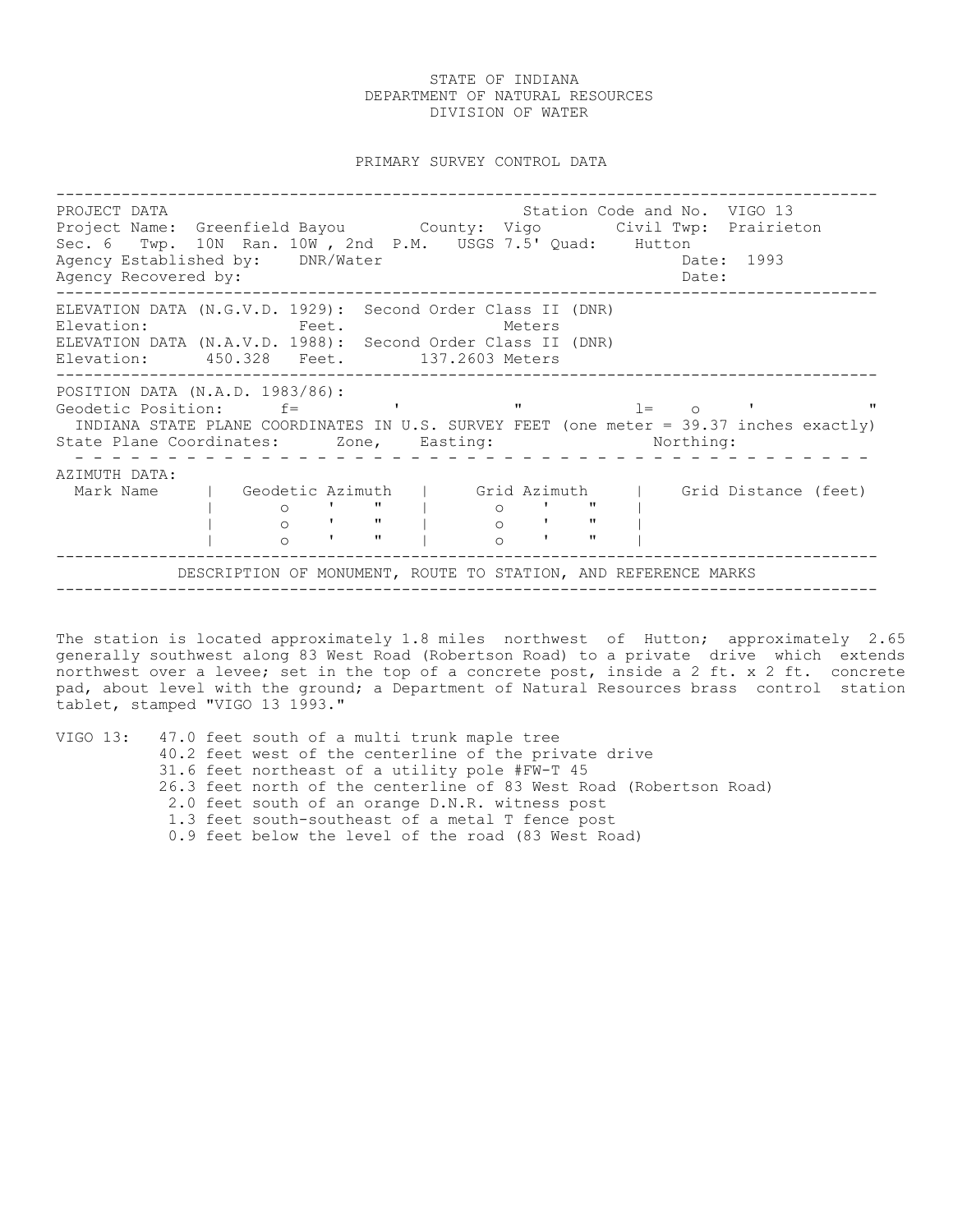PRIMARY SURVEY CONTROL DATA

---------------------------------------------------------------------------------------- PROJECT DATA Station Code and No. VIGO 15 Project Name: Greenfield Bayou County: Vigo Civil Twp: Prairie Creek Sec. 18 Twp. 10N Ran. 11W , 2nd P.M. USGS 7.5' Quad: Hutton Agency Established by: DNR/Water Case Communication of the Date: 1993 Agency Recovered by:  $\Box$ ---------------------------------------------------------------------------------------- ELEVATION DATA (N.G.V.D. 1929): Second Order Class II (DNR) Elevation: Feet. Feet. Meters ELEVATION DATA (N.A.V.D. 1988): Second Order Class II (DNR) Elevation: 453.867 Feet. 138.3390 Meters ---------------------------------------------------------------------------------------- POSITION DATA (N.A.D. 1983/86): Second Order Class II DNR Geodetic Position: f= ' " l= o ' " INDIANA STATE PLANE COORDINATES IN U.S. SURVEY FEET (one meter = 39.37 inches exactly) State Plane Coordinates: W Zone, Easting: 2,816,998.5791 Northing: 1,482,377.1306 - - - - - - - - - - - - - - - - - - - - - - - - - - - - - - - - - - - - - - - - - - - AZIMUTH DATA: Mark Name | Geodetic Azimuth | Grid Azimuth | Grid Distance (feet)<br>| 0 ' " | 0 ' " |<br>| 0 ' " | 0 ' " | | o ' " | o ' " | | o ' " | o ' " | | o ' " | o ' " | ---------------------------------------------------------------------------------------- DESCRIPTION OF MONUMENT, ROUTE TO STATION, AND REFERENCE MARKS ----------------------------------------------------------------------------------------

The station is located at the Big Knoll; at the intersection of 69 South Road and 57 West Road, in the southwest quadrant of the intersection; set in the top of a concrete post, inside a 2 ft. x 2 ft. concrete pad, about level with the ground, and about 3 feet above the level of 57 West Road; a Department of Natural Resources brass control station tablet, stamped "VIGO 15 1993".

VIGO 15: 528 feet north of residence #12405 45 feet south of the extended centerline of 57 West Road 7 feet west of the extended centerline of 57 West Road 4.0 feet east of an orange DNR witness post 3.4 feet east of a metal T fence post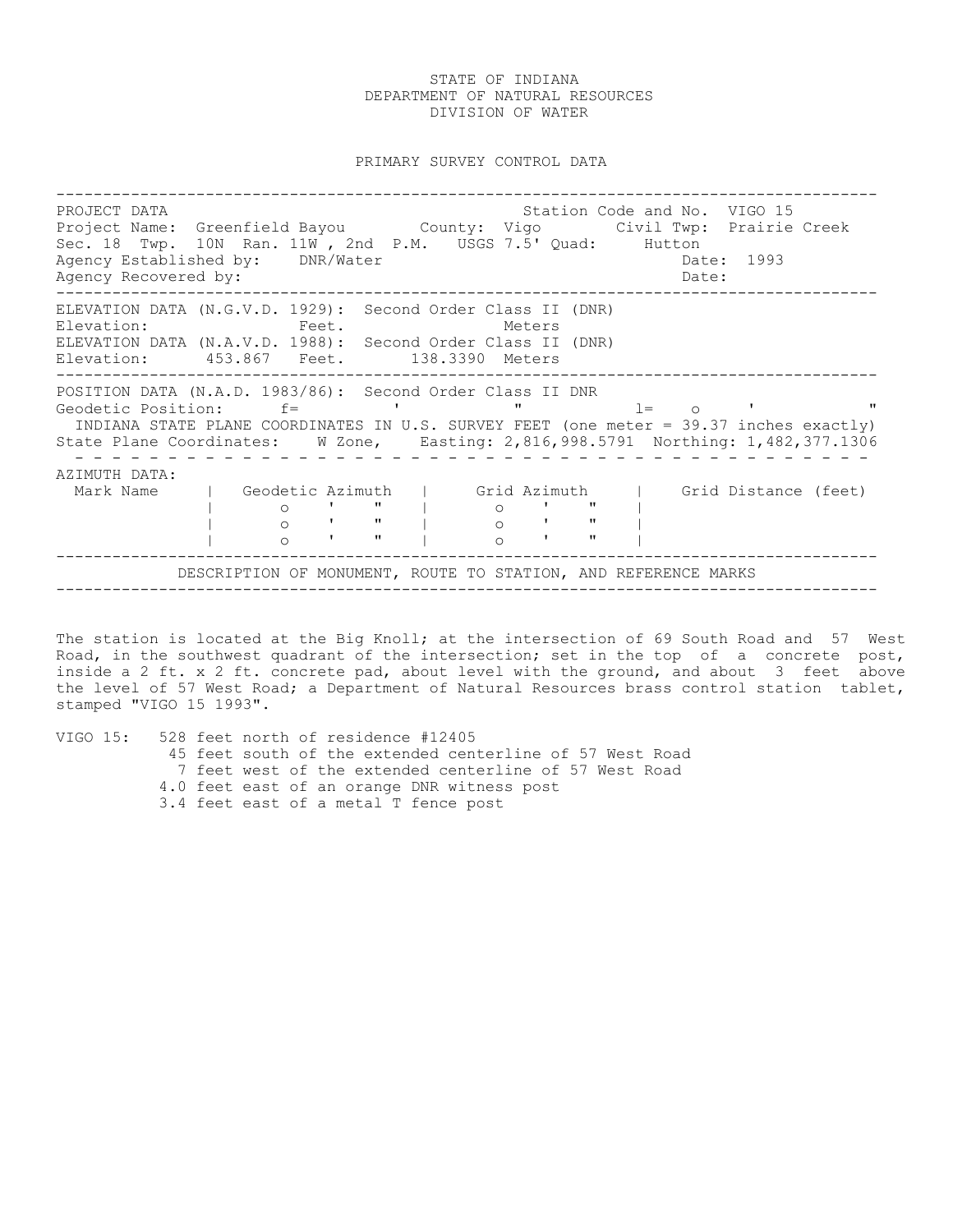PRIMARY SURVEY CONTROL DATA

---------------------------------------------------------------------------------------- PROJECT DATA Station Code and No. VIGO 16 Project Name: Greenfield Bayou County: Vigo Civil Twp: Prairie Creek Sec. 20 Twp. 10N Ran. 10W , 2nd P.M. USGS 7.5' Quad: Hutton Agency Established by: DNR/Water Case Controller Date: 1993 Agency Recovered by:  $\Box$ ---------------------------------------------------------------------------------------- ELEVATION DATA (N.G.V.D. 1929): Second Order Class II (DNR) Elevation: Feet. Feet. Meters ELEVATION DATA (N.A.V.D. 1988): Second Order Class II (DNR) Elevation: 468.532 Feet. 142.8090 Meters ---------------------------------------------------------------------------------------- POSITION DATA (N.A.D. 1983/86): Geodetic Position:  $f=$  ' "  $l=$  o ' " INDIANA STATE PLANE COORDINATES IN U.S. SURVEY FEET (one meter = 39.37 inches exactly) State Plane Coordinates: Zone, Easting: Northing: - - - - - - - - - - - - - - - - - - - - - - - - - - - - - - - - - - - - - - - - - - - AZIMUTH DATA: Mark Name | Geodetic Azimuth | Grid Azimuth | Grid Distance (feet)<br>| 0 ' " | 0 ' " | | o ' " | o ' " | | o ' " | o ' " | | o ' " | o ' " | ---------------------------------------------------------------------------------------- DESCRIPTION OF MONUMENT, ROUTE TO STATION, AND REFERENCE MARKS ----------------------------------------------------------------------------------------

The station is located approximately 1.0 mile south of Hutton; at the intersection of 85 West Road (Drake Road) and 91 West Road (Worley Road); set in the top of a concrete post, inside a 2 ft. x 2 ft. concrete pad, on the extended centerline of 91 West Road (Worley Road), about level with the ground; a Department of Natural Resources brass control station tablet, stamped "VIGO 16 1993."

|  | VIGO 16: 54.2 feet southwest of and across 85 West Road from the southwest corner of a |
|--|----------------------------------------------------------------------------------------|
|  | metal transformer box with double doors                                                |
|  | 48.5 feet northwest of and across 85 West Road from a metal telephone riser box        |
|  | 14.0 feet west of the centerline of 85 West Road                                       |
|  | 2.6 feet east of a north-south split rail fence line                                   |
|  | 2.4 feet east of an orange D.N.R. witness post                                         |
|  |                                                                                        |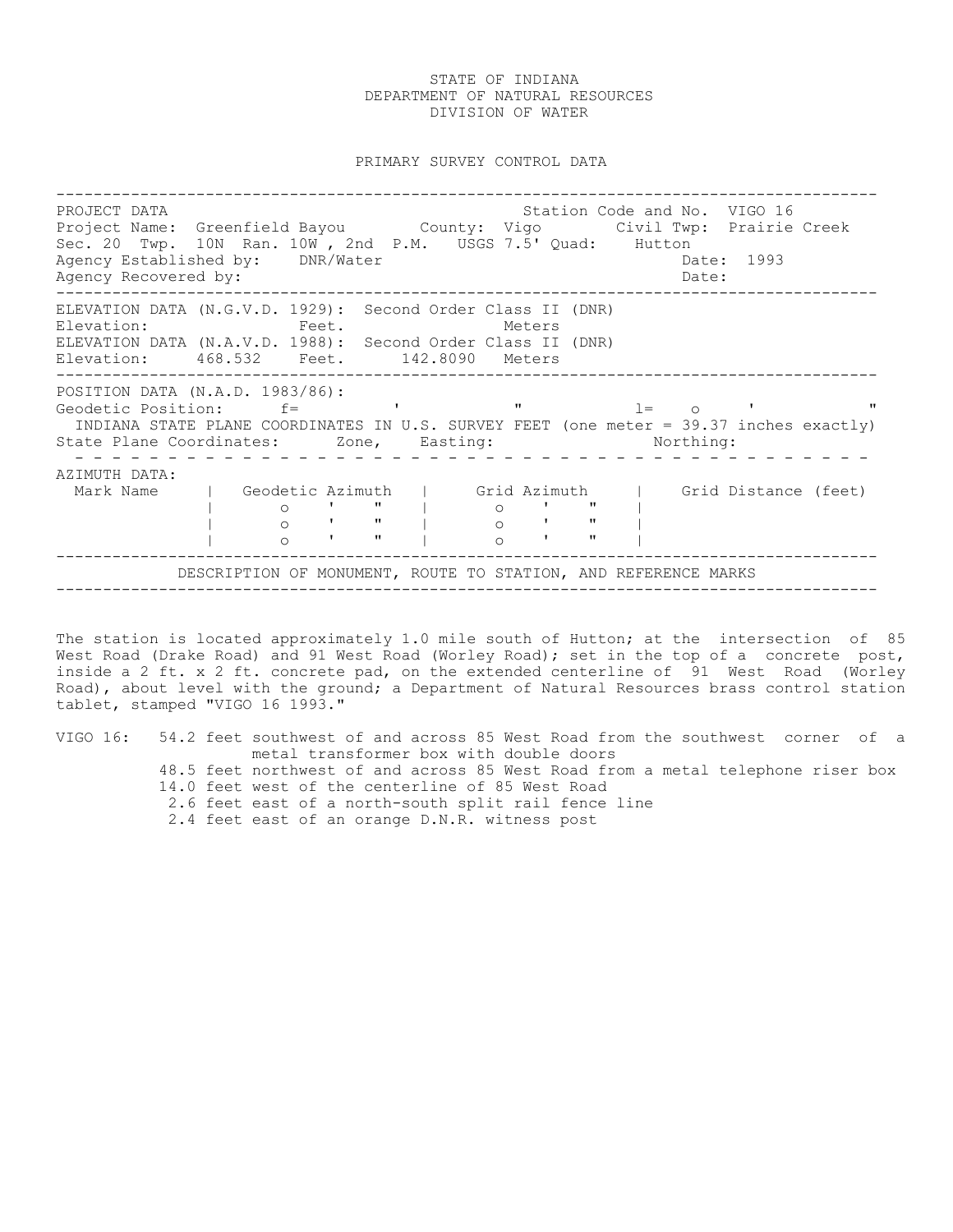PRIMARY SURVEY CONTROL DATA

---------------------------------------------------------------------------------------- PROJECT DATA Station Code and No. VIGO 20 Project Name: Greenfield Bayou County: Vigo Civil Twp: Prairie Creek Sec. 26 Twp. 11W Ran. 10N , 2nd P.M. USGS 7.5' Quad: Hutton Agency Established by: DNR/Water Case Communication of the Date: 1993 Agency Recovered by:  $\Box$ ---------------------------------------------------------------------------------------- ELEVATION DATA (N.G.V.D. 1929): Second Order Class II (DNR) Elevation: Feet. Feet. Meters ELEVATION DATA (N.A.V.D. 1988): Second Order Class II (DNR) Elevation: 444.841 Feet. 135.5878 Meters ---------------------------------------------------------------------------------------- POSITION DATA (N.A.D. 1983/86): Geodetic Position: f= ' " l= o ' " INDIANA STATE PLANE COORDINATES IN U.S. SURVEY FEET (one meter = 39.37 inches exactly) State Plane Coordinates: Zone, Easting: Northing: - - - - - - - - - - - - - - - - - - - - - - - - - - - - - - - - - - - - - - - - - - - AZIMUTH DATA: Mark Name | Geodetic Azimuth | Grid Azimuth | Grid Distance (feet) | o ' " | o ' " | | o ' " | o ' " | | 0 | " | 0 | " |<br>| 0 | " | 0 | " |<br>| 0 | " | 0 | " | ---------------------------------------------------------------------------------------- DESCRIPTION OF MONUMENT, ROUTE TO STATION, AND REFERENCE MARKS ----------------------------------------------------------------------------------------

The station is located approximately 0.8 mile southeast of Darwin, Illinois; 0.2 mile south along 75 South Road from its intersection with Darwin Ferry Road to the 75 South Road culvert over Oxendine Bayou; set in the top of the north end of the concrete headwall of a flood control gate on the west end of the culvert, about 10 feet below the level of the road; a Department of Natural Resources brass control station tablet, stamped "VIGO 20 1993".

VIGO 20: 28.6 feet west of the centerline of 75 South Road 6.9 feet north of the south end of the concrete headwall 6.6 feet northwest of the west most metal step of the steps leading from the road to the culvert 2.6 feet south of the north end of the concrete headwall feet north of the metal worm gear of the flood control gate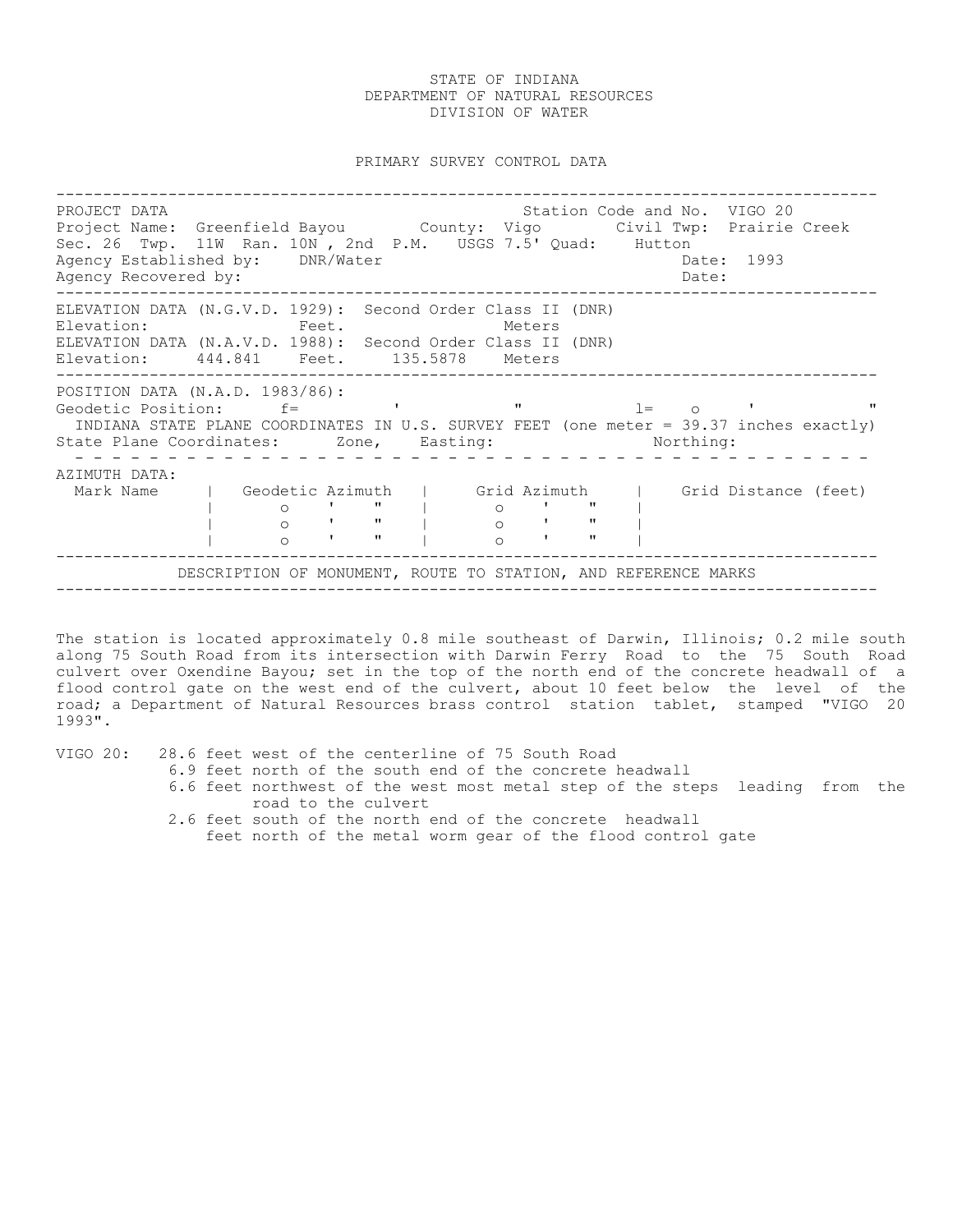PRIMARY SURVEY CONTROL DATA

---------------------------------------------------------------------------------------- PROJECT DATA Station Code and No. VIGO 21 Project Name: Greenfield Bayou County: Vigo Civil Twp: Prairie Creek Sec. 35 Twp. 10N Ran. 11W , 2nd P.M. USGS 7.5' Quad: Hutton Agency Established by: DNR/Water Case Controller Date: 1993 Agency Recovered by:  $\Box$ ---------------------------------------------------------------------------------------- ELEVATION DATA (N.G.V.D. 1929): Second Order Class II (DNR) Elevation: Feet. Feet. Meters ELEVATION DATA (N.A.V.D. 1988): Second Order Class II (DNR) Elevation: 455.322 Feet. 138.7825 Meters ---------------------------------------------------------------------------------------- POSITION DATA (N.A.D. 1983/86): Second Order Class II DNR Geodetic Position: f= ' " l= o ' " INDIANA STATE PLANE COORDINATES IN U.S. SURVEY FEET (one meter = 39.37 inches exactly) State Plane Coordinates: W Zone, Easting: 2,806,544.7237 Northing: 1,465,552.9839 - - - - - - - - - - - - - - - - - - - - - - - - - - - - - - - - - - - - - - - - - - - AZIMUTH DATA: Mark Name | Geodetic Azimuth | Grid Azimuth | Grid Distance (feet) Bayou 3 AZI | o ' " | 33 o 02' 25 " | 4436.6418 | o ' " | o ' " | | o ' " | o ' " | ---------------------------------------------------------------------------------------- DESCRIPTION OF MONUMENT, ROUTE TO STATION, AND REFERENCE MARKS ----------------------------------------------------------------------------------------

The station is located approximately 1.1 miles southeast of Darwin, Illinois; 0.7 mile north along 75 South Road from its intersection with the Sullivan-Vigo County Line Road to a levee and the station on the west side of the road; set in the top of a concrete post, inside a 2 ft. x 2 ft. concrete pad, on the extended centerline of 75 South Road from the south, on the centerline of the levee; a Department of Natural Resources brass control station tablet, stamped "VIGO 21 1993".

|  |  | VIGO 21: 21.0 feet west of the centerline of 75 South Road |  |  |  |  |  |  |  |  |  |                                                        |
|--|--|------------------------------------------------------------|--|--|--|--|--|--|--|--|--|--------------------------------------------------------|
|  |  |                                                            |  |  |  |  |  |  |  |  |  | 5.5 feet west of the east edge of the top of the levee |
|  |  |                                                            |  |  |  |  |  |  |  |  |  | 5.0 feet east of the west edge of the top of the levee |
|  |  | 4.5 feet above the level of the road                       |  |  |  |  |  |  |  |  |  |                                                        |
|  |  | 3.0 feet east of an orange D.N.R. witness post             |  |  |  |  |  |  |  |  |  |                                                        |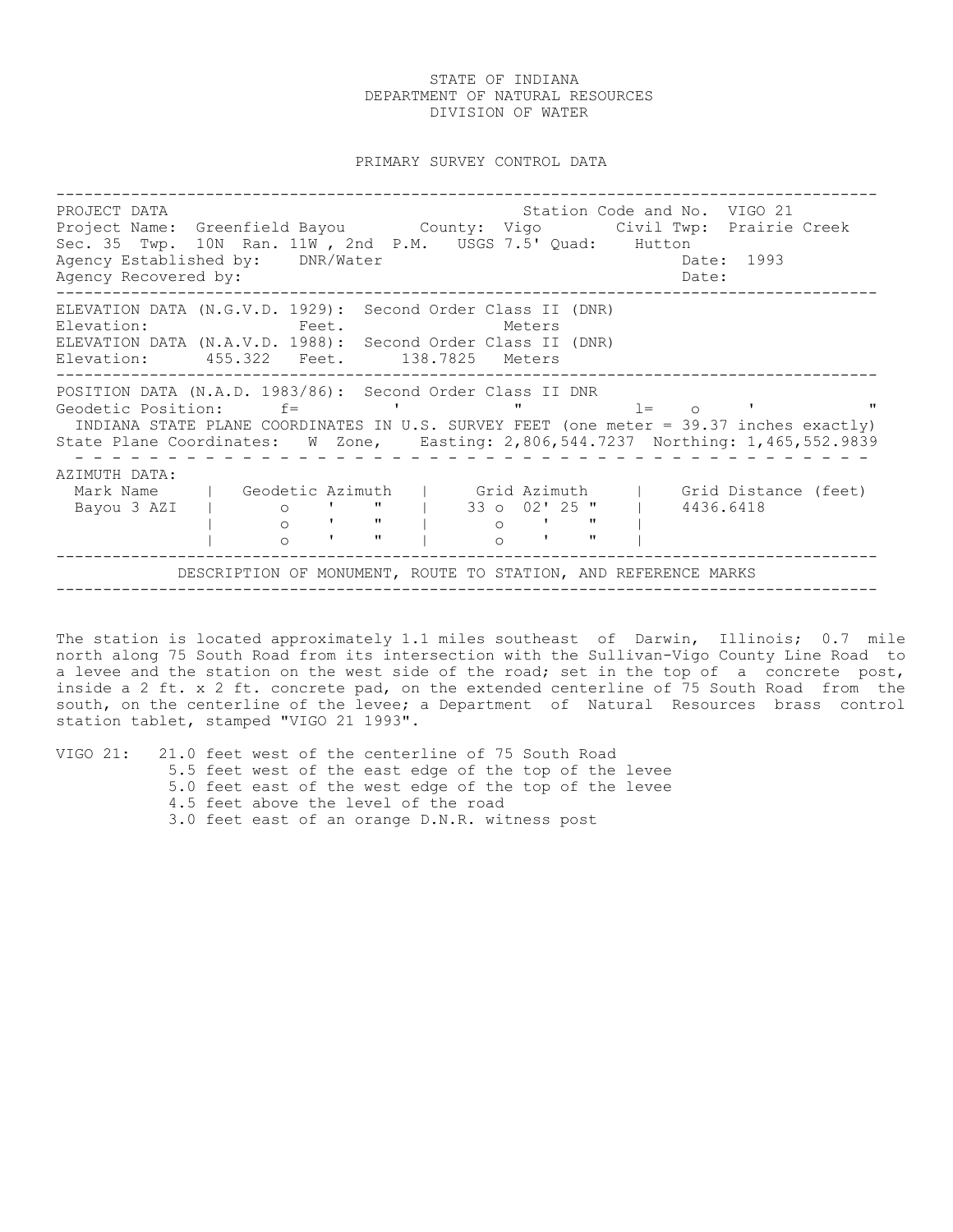PRIMARY SURVEY CONTROL DATA

---------------------------------------------------------------------------------------- PROJECT DATA Station Code and No. VIGO 22 Project Name: Greenfield Bayou County: Vigo Civil Twp: Prairie Creek Sec. 35 Twp. 10N Ran. 11W , 2nd P.M. USGS 7.5' Quad: Hutton Agency Established by: DNR/Water Case Communication of the Date: 1993 Agency Recovered by:  $\Box$ ---------------------------------------------------------------------------------------- ELEVATION DATA (N.G.V.D. 1929): Second Order Class II (DNR) Elevation: Feet. Feet. Meters ELEVATION DATA (N.A.V.D. 1988): Second Order Class II (DNR) Elevation: 448.213 Feet. 136.6157 Meters ---------------------------------------------------------------------------------------- POSITION DATA (N.A.D. 1983/86): Second Order Class II DNR Geodetic Position: f= ' " l= o ' " INDIANA STATE PLANE COORDINATES IN U.S. SURVEY FEET (one meter = 39.37 inches exactly) State Plane Coordinates: W Zone, Easting: 2,806,671.5872 Northing: 1,461,311.7770 - - - - - - - - - - - - - - - - - - - - - - - - - - - - - - - - - - - - - - - - - - - AZIMUTH DATA: Mark Name | Geodetic Azimuth | Grid Azimuth | Grid Distance (feet) Bayou 3 AZI | o ' " | 16 o 07 ' 15" | 8,254.9873 | o ' " | o ' " | | o ' " | o ' " | ---------------------------------------------------------------------------------------- DESCRIPTION OF MONUMENT, ROUTE TO STATION, AND REFERENCE MARKS ----------------------------------------------------------------------------------------

The station is located approximately 1.8 miles southeast of Darwin, Illinois; near the intersection of 75 West Road and the Sullivan-Vigo County Line Road; set in the top of a concrete post, inside a 2 ft. x 2 ft. concrete pad, about 0.2 foot below the level of the ground, and about 4 feet above the level of the road; a Department of Natural Resources brass control station tablet, stamped "VIGO 22 1993"

VIGO 22: +/- 260.0 feet east of the extended centerline of 75 West Road 37.5 feet south of the centerline of County Line Road 27.4 feet north of a PK nail set in a 10 foot Hedge Apple tree 19.7 feet southwest of a PK nail set in a 10 inch locust tree 3.0 feet west of an orange DNR witness post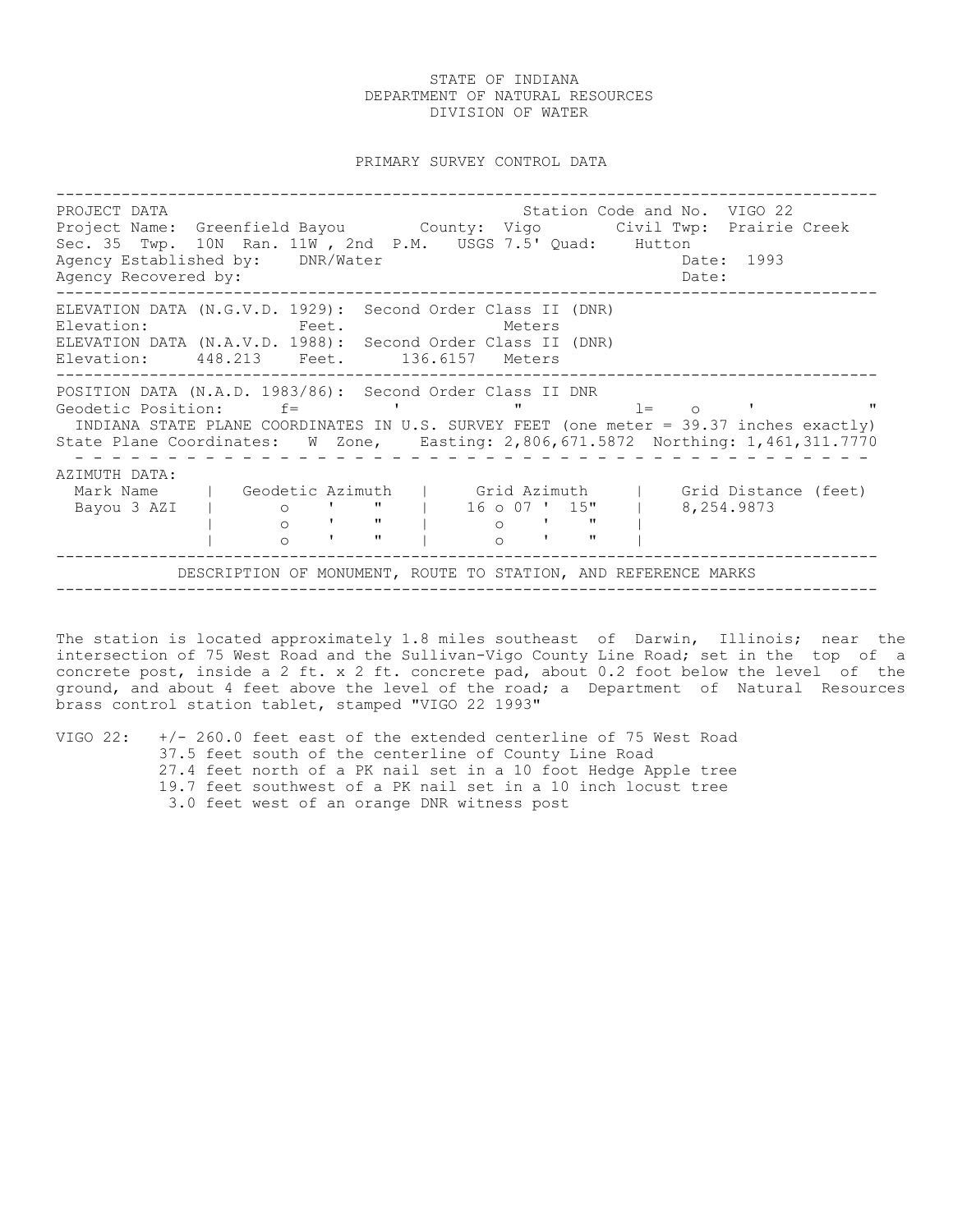PRIMARY SURVEY CONTROL DATA

---------------------------------------------------------------------------------------- PROJECT DATA Station Code and No. VIGO 25 Project Name: Greenfield Bayou County: Vigo Civil Twp: Prairie Creek Sec. 5 Twp. 9N Ran. 10W , 2nd P.M. USGS 7.5' Quad: Hutton Agency Established by: DNR/Water Case Controller Date: 1993 Agency Recovered by:  $\Box$ ---------------------------------------------------------------------------------------- ELEVATION DATA (N.G.V.D. 1929): Second Order Class II (DNR) Elevation: Feet. Feet. Meters ELEVATION DATA (N.A.V.D. 1988): Second Order Class II (DNR) Elevation: 482.536 Feet. 147.0773 Meters ---------------------------------------------------------------------------------------- POSITION DATA (N.A.D. 1983/86): Geodetic Position:  $f =$  ' ' "  $l = 0$  ' " INDIANA STATE PLANE COORDINATES IN U.S. SURVEY FEET (one meter = 39.37 inches exactly) State Plane Coordinates: Zone, Easting: Northing: - - - - - - - - - - - - - - - - - - - - - - - - - - - - - - - - - - - - - - - - - - - AZIMUTH DATA: Mark Name | Geodetic Azimuth | Grid Azimuth | Grid Distance (feet) | o ' " | o ' " | | o ' " | o ' " | | o ' " | o ' " | ---------------------------------------------------------------------------------------- DESCRIPTION OF MONUMENT, ROUTE TO STATION, AND REFERENCE MARKS ----------------------------------------------------------------------------------------

The station is located approximately 4 miles southwest of Hutton; at the intersection of the Sullivan-Vigo County Line Road and 750 West Road, at the 750 West Road concrete slab bridge over an unnamed tributary to Prairie Creek; set in the top of the northwest corner of the bridge deck; a Department of Natural Resources brass control station tablet, stamped "VIGO 25 1993"

VIGO 25: 103.7 feet southeast of and across County Line Road from utility pole #132 98.7 feet southwest of and across County Line Road from utility pole #131 29.8 feet south of the centerline of County Line Road 17.5 feet northeast of a concrete fence corner post

9.8 feet west of the centerline of 750 West Road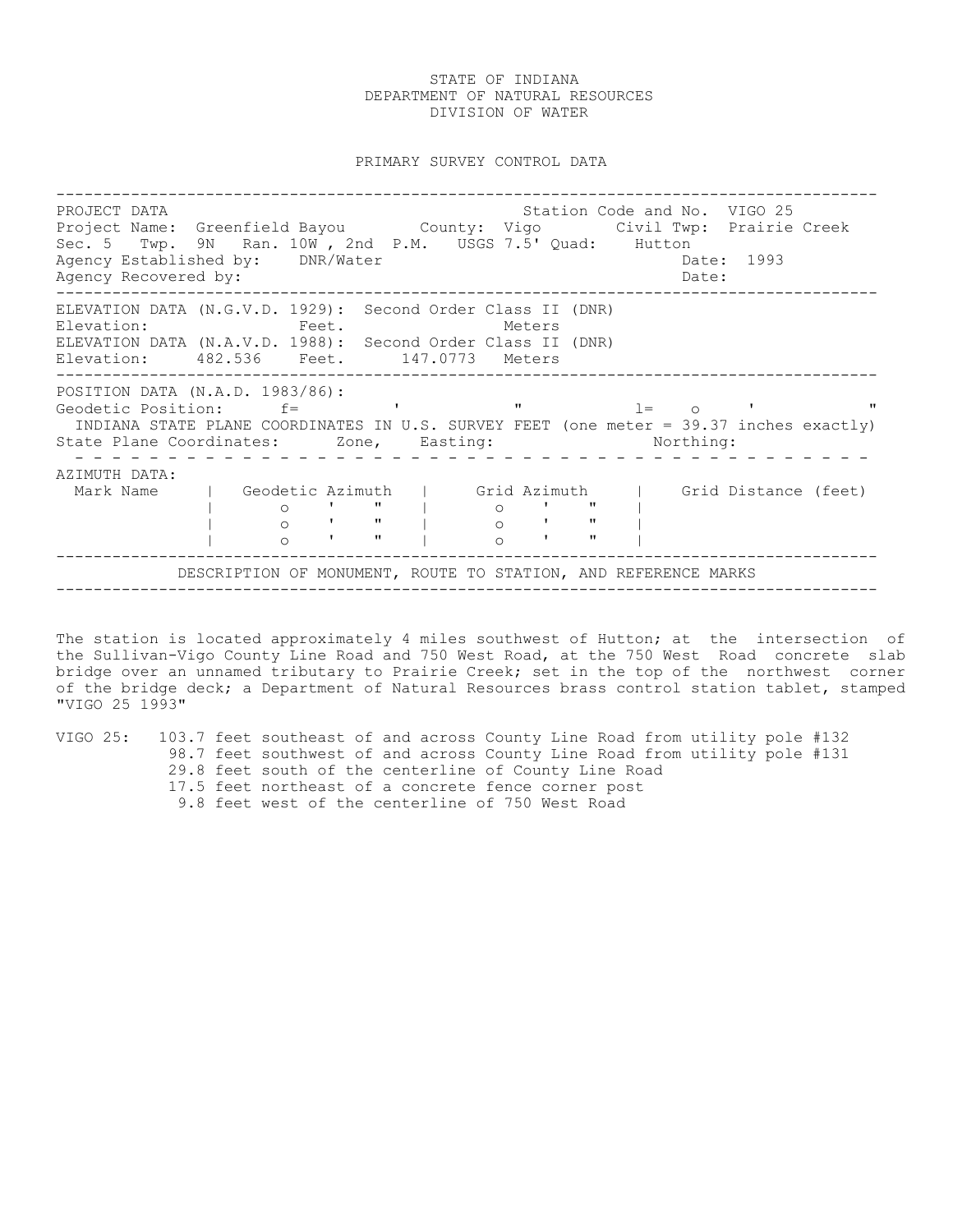PRIMARY SURVEY CONTROL DATA

---------------------------------------------------------------------------------------- PROJECT DATA Station Code and No. VIGO 29 Project Name: Greenfield Bayou County: Vigo Civil Twp: Prairie Creek Sec. 36 Twp. 10N Ran. 11W , 2nd P.M. USGS 7.5' Quad: Hutton Agency Established by: DNR/Water Case Communication of the Date: 1993 Agency Recovered by: Date: ---------------------------------------------------------------------------------------- ELEVATION DATA (N.G.V.D. 1929): Second Order Class II (DNR) Elevation: Feet. Feet. Meters ELEVATION DATA (N.A.V.D. 1988): Second Order Class II (DNR) Elevation: 445.245 Feet. 135.7108 Meters ---------------------------------------------------------------------------------------- POSITION DATA (N.A.D. 1983/86): Second Order Class II DNR Geodetic Position: f= ' " l= o ' " INDIANA STATE PLANE COORDINATES IN U.S. SURVEY FEET (one meter = 39.37 inches exactly) State Plane Coordinates: W Zone, Easting: 2,812,334.2650 Northing: 1,461,448.8270 - - - - - - - - - - - - - - - - - - - - - - - - - - - - - - - - - - - - - - - - - - - AZIMUTH DATA: Mark Name | Geodetic Azimuth | Grid Azimuth | Grid Distance (feet)<br>
| 0 ' " | 0 ' " |<br>
| 0 ' " | 0 ' " | | o ' " | o ' " | | o ' " | o ' " | | o ' " | o ' " | ---------------------------------------------------------------------------------------- DESCRIPTION OF MONUMENT, ROUTE TO STATION, AND REFERENCE MARKS ----------------------------------------------------------------------------------------

The station is located approximately 2.5 miles southeast of Darwin, Illinois; approximately 1.1 miles generally east along the Sullivan-Vigo County Line Road from its intersection with 75 South Road, on the east side of Round Pond, on the south side of County Line Road; set in the top of a concrete post, inside a 2 ft. x 2 ft. concrete pad, 0.3 foot below the ground; a Dept. of Natural Resources brass control station tablet, stamped "VIGO 29 1993"

VIGO 29: 42.6 feet north of the top of bank (of Round Pond)

- 40.7 feet northeast of a PK nail set in the side of a twin trunk maple tree 6 feet above ground)
- 32.8 feet northwest of a PK nail set in the side of a 12 inch maple tree (feet above the ground)
- 13.0 feet south of the centerline of County Line Road
- 2.9 feet north of an orange D.N.R. witness post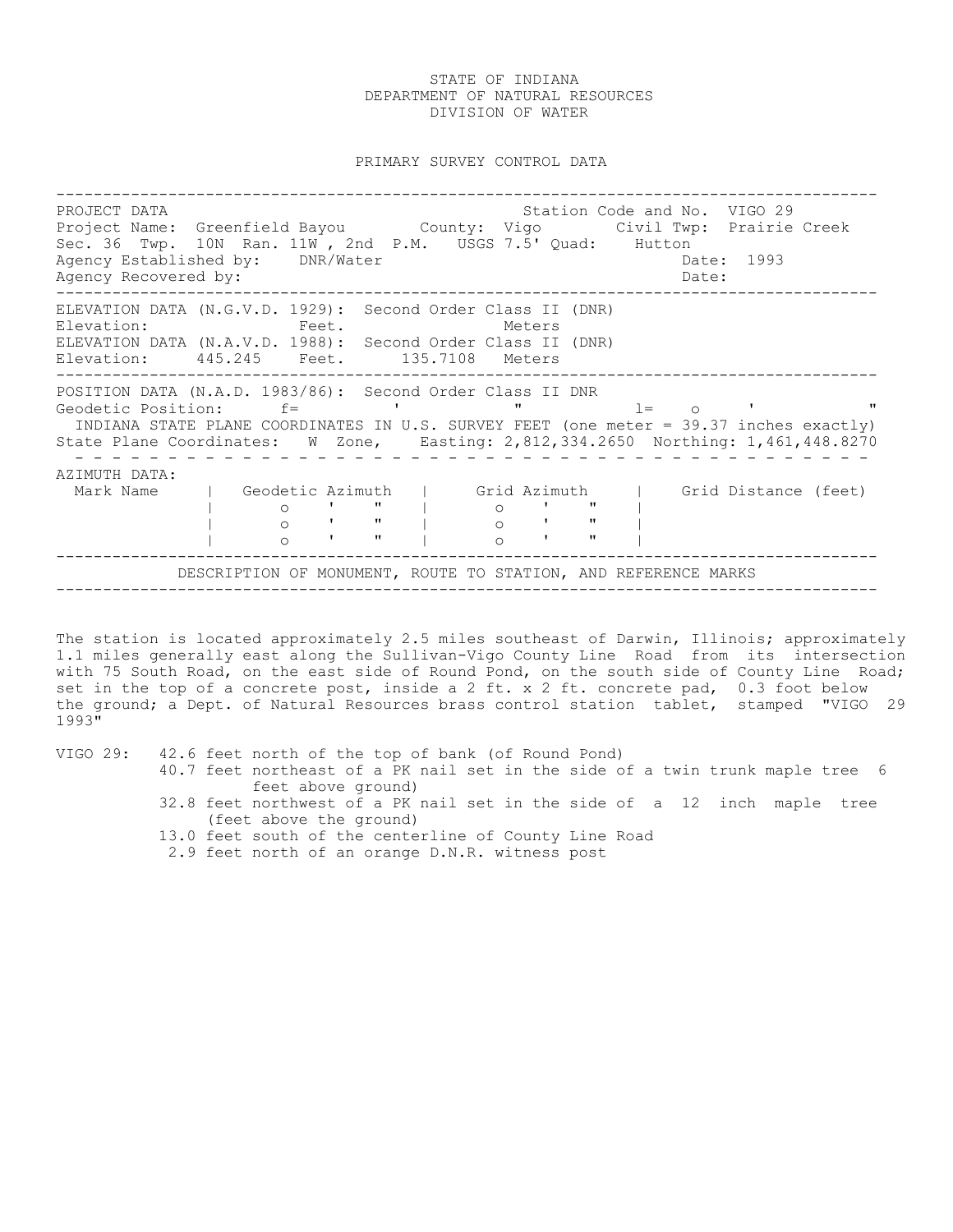PRIMARY SURVEY CONTROL DATA

---------------------------------------------------------------------------------------- PROJECT DATA Station Code and No. VIGO 30 Project Name: Greenfield Bayou County: Vigo Civil Twp: Prairie Creek Sec. 31 Twp. 10N Ran. 10W , 2nd P.M. USGS 7.5' Quad: Hutton Agency Established by: DNR/Water Case Communication of the Date: 1993 Agency Recovered by:  $\Box$ ---------------------------------------------------------------------------------------- ELEVATION DATA (N.G.V.D. 1929): Second Order Class II (DNR) Elevation: Feet. Feet. Meters ELEVATION DATA (N.A.V.D. 1988): Second Order Class II (DNR) Elevation: 447.171 Feet. 136.2980 Meters ---------------------------------------------------------------------------------------- POSITION DATA (N.A.D. 1983/86): Geodetic Position:  $f=$  ' ' "  $l=$  o ' " INDIANA STATE PLANE COORDINATES IN U.S. SURVEY FEET (one meter = 39.37 inches exactly) State Plane Coordinates: Zone, Easting: Northing: - - - - - - - - - - - - - - - - - - - - - - - - - - - - - - - - - - - - - - - - - - - AZIMUTH DATA: Mark Name | Geodetic Azimuth | Grid Azimuth | Grid Distance (feet)<br>
| 0 ' " | 0 ' " |<br>
| 0 ' " | 0 ' " | | o ' " | o ' " | | o ' " | o ' " | | o ' " | o ' " | ---------------------------------------------------------------------------------------- DESCRIPTION OF MONUMENT, ROUTE TO STATION, AND REFERENCE MARKS ----------------------------------------------------------------------------------------

The station is located approximately 4.3 miles southwest of Hutton; at the Sullivan-Vigo County Line Road Bridge over Prairie Creek; set in the west end of the north concrete guardrail of the bridge; a Department of Natural Resources stainless steel pin, set vertically in the concrete guardrail, with an aluminum tag, stamped "DNR TBM VIGO 30 1993."

VIGO 30: 9.2 feet north of the centerline of County Line Road 2.7 feet below the top of the concrete guardrail of the bridge 2.7 feet above the ground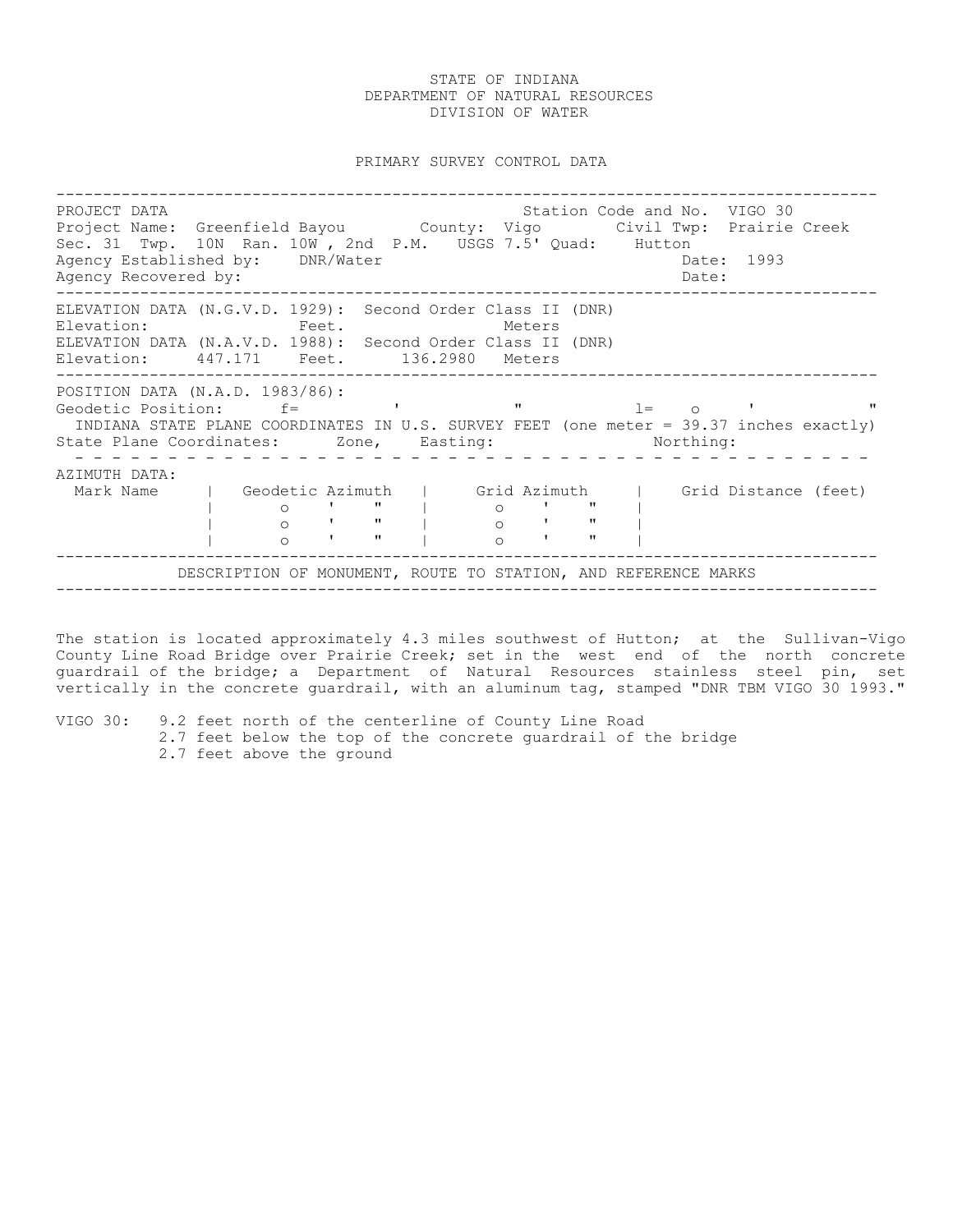## NGS BM C 293 RESET 1991

In Vigo County, Terre Haute Quadrangle, in the NW ¼ of Sec. 28, T. 12 N., R. 9 W., 2 P.M. at the City of Terre Haute, about 0.3 mile southwest of the courthouse to the intersection of Oak Street and South 1st Street, located in the Southwest Quadrant of the intersection at Fairbanks Park, 49.1 feet south of Oak Street centerline, 26.2 feet west of South 1st Street centerline(south bound lane), 5.0 feet southeast of Fairbanks Park wood sign, level with ground, an NGS BM control station tablet, set in the top of a concrete post stamped "C 293 RESET 1991".

 $2<sup>nd</sup>$  Order

499.466 feet N.G.V.D. 1929

# DNR TBM TERRE HAUTE 1, 1991

In Vigo County, Terre Haute Quadrangle, in the NW  $\frac{1}{4}$  of Section 28, T. 12 N., R. 9 W., 2 P.M. at Terre Haute; about 0.3 mile southwest of the courthouse to the intersection of Oak Street and South 1st Street. Located in the southeast Quadrant of the intersection 16.5' feet east of south 1<sup>st</sup> Street centerline, 49.0' feet south of Oak Street centerline 1.2' above ground, set in the west side of utility pole #841 1525; a railroad spike driven through a aluminum tag, stamped "IDNR TBM TERRE HAUTE 1 1991".

2<sup>nd</sup> Order

500.400 feet N.G.V.D. 1929

# DNR TBM TERRE HAUTE 2, 1991

In Vigo County, Terre Haute Quadrangle, in the NW ¼ of Section 28, T. 12 N., R. 9 W., 2 P.M.; at Terre Haute, about 0.3 mile southwest of the courthouse to the intersection of Oak Street and South 1st Street. Located in the northeast Quadrant of the intersection 16.1' feet east of south 1st Street centerline 133.5' feet north of Oak Street centerline 1.2' feet above ground, set in the west side of utility pole #841 1526, a railroad spike thru aluminum tag stamped "IDNR TBM TERRE HAUTE 2, 1991".

2<sup>nd</sup> Order

500.605 feet N.G.V.D. 1929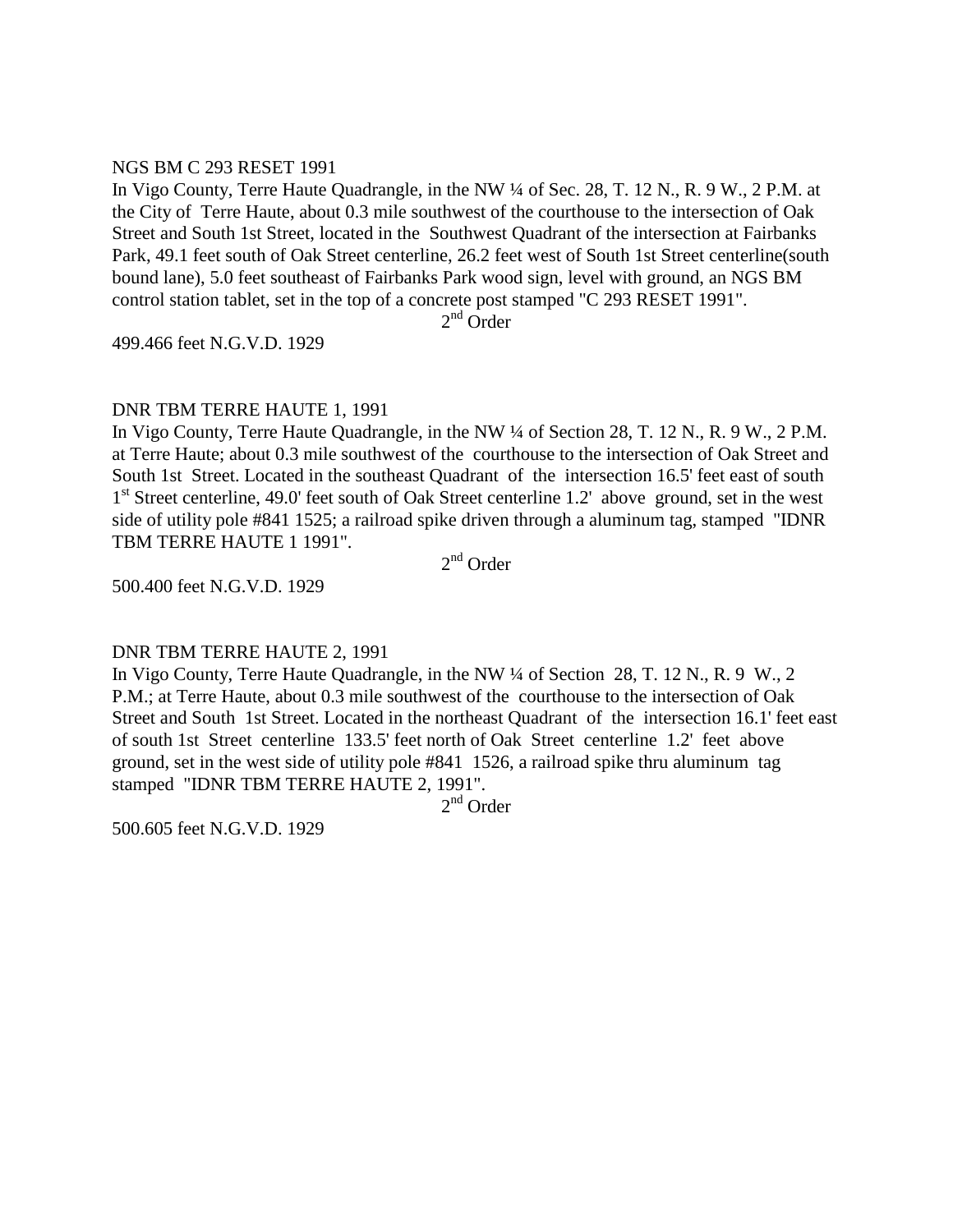### NGS BM N 360 1986

In Vigo County, New Goshen Quad, Sec. 5, T.13N., R.9W., approximately 4,244 feet south along State Road 63, from the south end of the bridge over Brouilletts Creek, approximately 2,112 feet north along State Road 63, from the east-west crossroads leading to Shepardsville, 61.5 feet west of the centerline of State Road 63, 1.6 feet east from a N. S. fence line, 1.4 feet east from a witness post, the top of a aluminum rod, inside of a plastic pipe, with a iron cap cover, stamped NGS survey point marker assess cover "N-360 1986".

2<sup>nd</sup> Order

532.034 feet N.G.V.D. 1929 531.69 feet N.A.V.D. 1988

## DNR BM VIG 11, 1987

In Vigo County, New Goshen Quad, Sec. 4, T.13., R.9W., about 0.5 mile northeast of Shepardsville, at a new concrete bridge over Brouilletts Creek, set in the top of the east concrete headwall of bridge, 16.2 feet southeast from the centerline of the bridge, 1.3 feet west-southwest from the east-northeast end of the east headwall of the bridge, an Indiana Department of Natural Resources bench mark tablet, stamped "VIG 11 1987".

2<sup>nd</sup> Order

488.099 feet N.G.V.D. 1929

#### DNR BM VIG 1, 1986

In Vigo County, New Goshen Quad, W ½ Sec. 28, T.13N., R.9W., on the P. S. I. Power Plant property, 500 feet south from north entrance to P. S. I. Power Plant, 9.0 feet east from the most eastern rail of tracks, 2.0 feet below the rails, about level with the ground set in the top at the southeast corner of a concrete drain catch basin: a Indiana Department of Natural Resources bench mark tablet stamped "VIG 1 1986".

2<sup>nd</sup> Order

484.098 feet N.G.V.D. 1929

DNR BM VIG 2, 1986

In Vigo County, New Goshen Quad, S. edge of Sec. 16, T.13N., R.9W, at Tecumseh, 283 feet north from the centerline of a road west, 26.5 feet east from the centerline of north-south road, (26 W. Road) 4.0 feet below roadway, set in the top at the south end of the east concrete headwall of a 14 foot concrete headwall over a small tributary to Wabash River, 1.0 foot north from south end of headwall, a Indiana Department of Natural Resources bench mark tablet stamped "VIG 2 1986".

2<sup>nd</sup> Order

469.727 feet N.G.V.D. 1929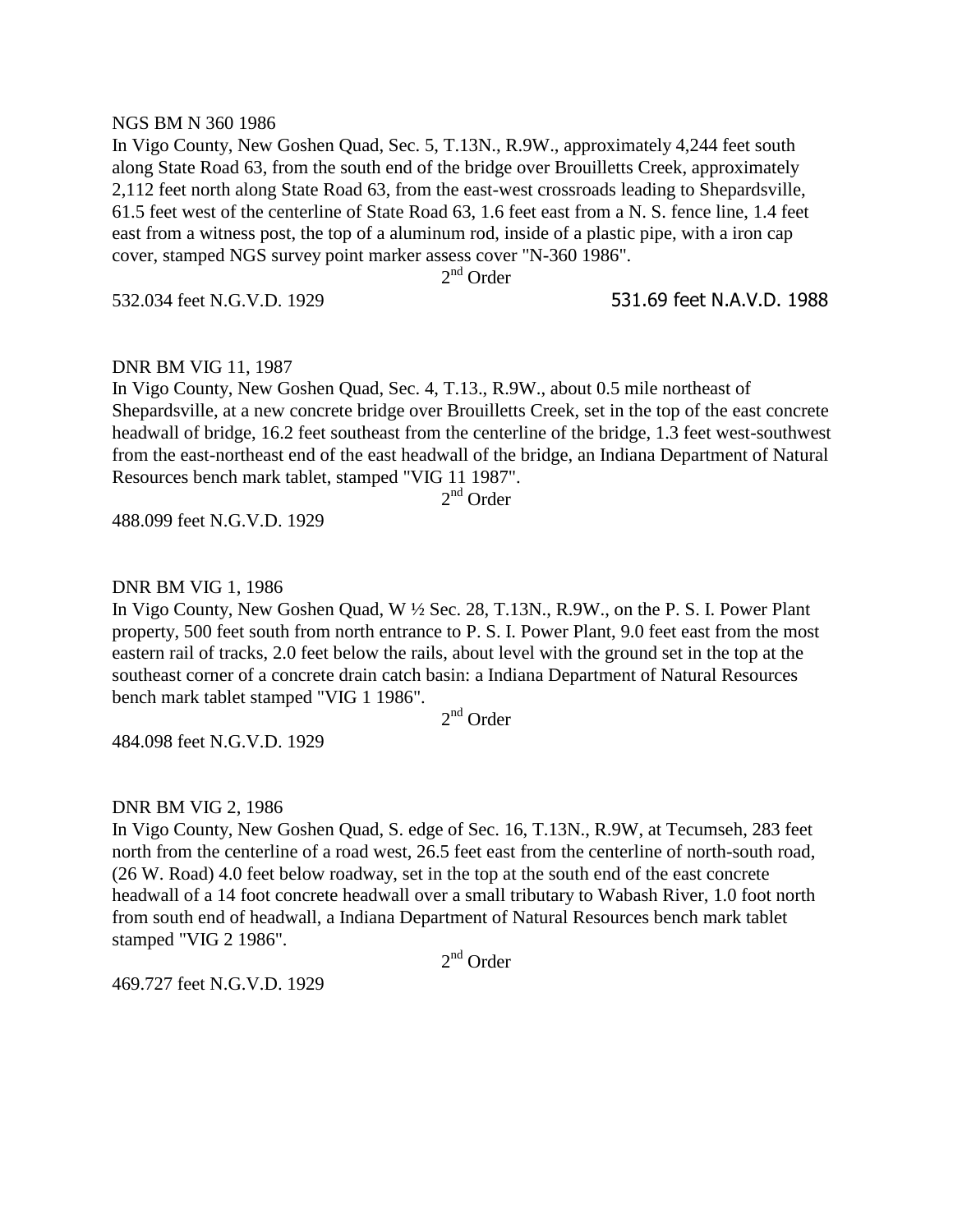### DNR BM VIG 7, 1986

In Vigo County, New Goshen Quad, Sec. 32, T.13N., R.9W., on North Bolton Road, 0.1 mile northeast from its junction with State Road 63, set in the top of a 11.0 foot concrete headwall, 30.7 feet northwest from the centerline of North Bolton Road, 5.2 feet southwest from the northeast end of headwall 1.4 feet above ground: a Department of Natural Resources bench mark tablet, stamped "VIG 7 1986".

2<sup>nd</sup> Order

593.269 feet N.G.V.D. 1929

# DNR TBM SHEP-VILLE 1987

In Vigo County, New Goshen Quad, at Shepardsville, Sec. 4, T.13N., R.9W., at the U.S. Post Office, set in the north side of power pole, 34.5 feet west from the centerline of road leading west, 1.2 feet above ground: a railroad spike driven thru an aluminum tag, stamped "SHEP-VILLE 1987".

2<sup>nd</sup> Order

504.763 feet N.G.V.D. 1929

# DNR BM VIG 10, 1987

In Vigo County, New Goshen Quad, at Shepardsville, Sec. 4, T.13N., R.9W., at the U.S. Post Office, set vertically in the south face of building, 48.7 feet north from the centerline of road west, 31.6 feet west from the centerline of north-south road, 6.0 feet west from the southeast corner of building, 1.4 feet above ground, an Indiana Department of Natural Resources bench mark tablet, stamped "VIG 10 1987".

2<sup>nd</sup> Order

505.751 feet N.G.V.D. 1929

DNR BM VIG 5, 1986

In Vigo County, New Goshen Quad, at Terre Haute, NW ¼, Sec. 9, T.12N., R.9W., at the State Road 63 bridge over Wabash River, set in the top at the northwest end of the north bound bridge, on top of the southwest concrete curbing for bridge, 19.4 feet southwest from the centerline of the north bound bridge, 2.0 feet southeast from the northwest end of curbing for bridge, 0.9 feet above the highway, a Department of Natural Resources bench mark tablet, stamped "VIG 5 1986".

2<sup>nd</sup> Order

487.109 feet N.G.V.D. 1929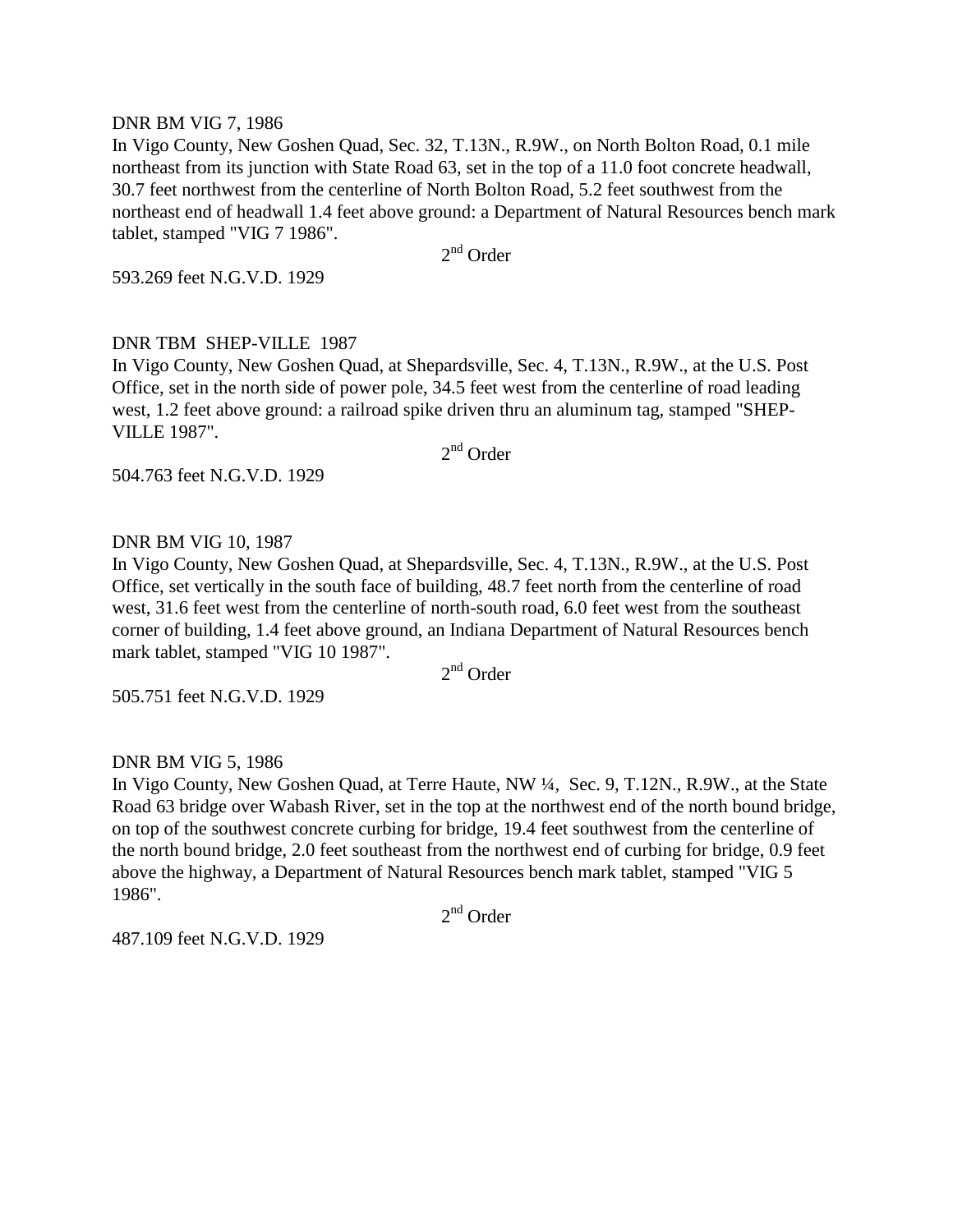### ISHC BM VIGO C-48

In Vigo County, New Goshen Quad, at Terre Haute, NW ¼, Sec. 9, T.12N., R.9W., at the State Road 63 bridge over the Wabash River, set in the top at the northwest end of the south bound bridge, on top of northeast concrete headwall of bridge, 19.9 feet northeast from the centerline of the south bound bridge, 7.3 feet southeast from the northwest end of headwall of bridge, level with the highway, a ISHC bench mark tablet, stamped "VIGO C- 48."

 $2<sup>nd</sup>$  Order

486.129 feet N.G.V.D. 1929

## DNR BM VIG 6, 1986

In Vigo County, Terre Haute Quad, at Terre Haute, Sec. 16, T.12N., R.9W., on the south side of the Woodlawn Cemetery, set in the top at the northeast corner of a 3 foot by 3 foot concrete base for flag pole, 32.7 feet south from the centerline of Second Avenue, 101.0 feet east-southeast from the northeast corner of a steel fence around a baseball field, 0.6 foot south from the north face of concrete base for flag pole, 0.6 foot above ground, a Department of Natural Resources bench mark tablet, stamped "VIG 6 1986."

2<sup>nd</sup> Order

499.304 feet N.G.V.D. 1929

### DNR BM VIG 4, 1986

In Vigo County, Terre Haute Quad, at Terre Haute, Sec. 9, T.12N., R.9W., at the State Road 63 bridge over Wabash River, set in the top at the southeast end of the south bound bridge, on top of the northeast concrete headwall of bridge, 20.0 feet northeast from the centerline of the southbound bridge, 0.9 foot northwest from the southeast end of headwall, 29.5 feet west from Charles Gene Abrell Memorial Plaque, level with the highway, a Department of Natural Resources bench mark tablet, stamped "VIG 4 1986".

2<sup>nd</sup> Order

489.269 feet N.G.V.D. 1929

### ISHC BM (Not Stamped)

In Vigo County, Terre Haute Quad, at Terre Haute, NW ¼, Sec. 9, T.12N., R.9W., at the State Road 63 bridge over the Wabash River, set in the top at the southeast end of the north bound bridge, on top of the northeast concrete curbing of bridge, 17.5 feet northeast from the centerline of the northbound bridge, 6.0 feet west from the east end of curbing, 0.7 feet above the highway, an ISHC bench mark tablet, "NOT STAMPED".

2<sup>nd</sup> Order

490.294 feet N.G.V.D. 1929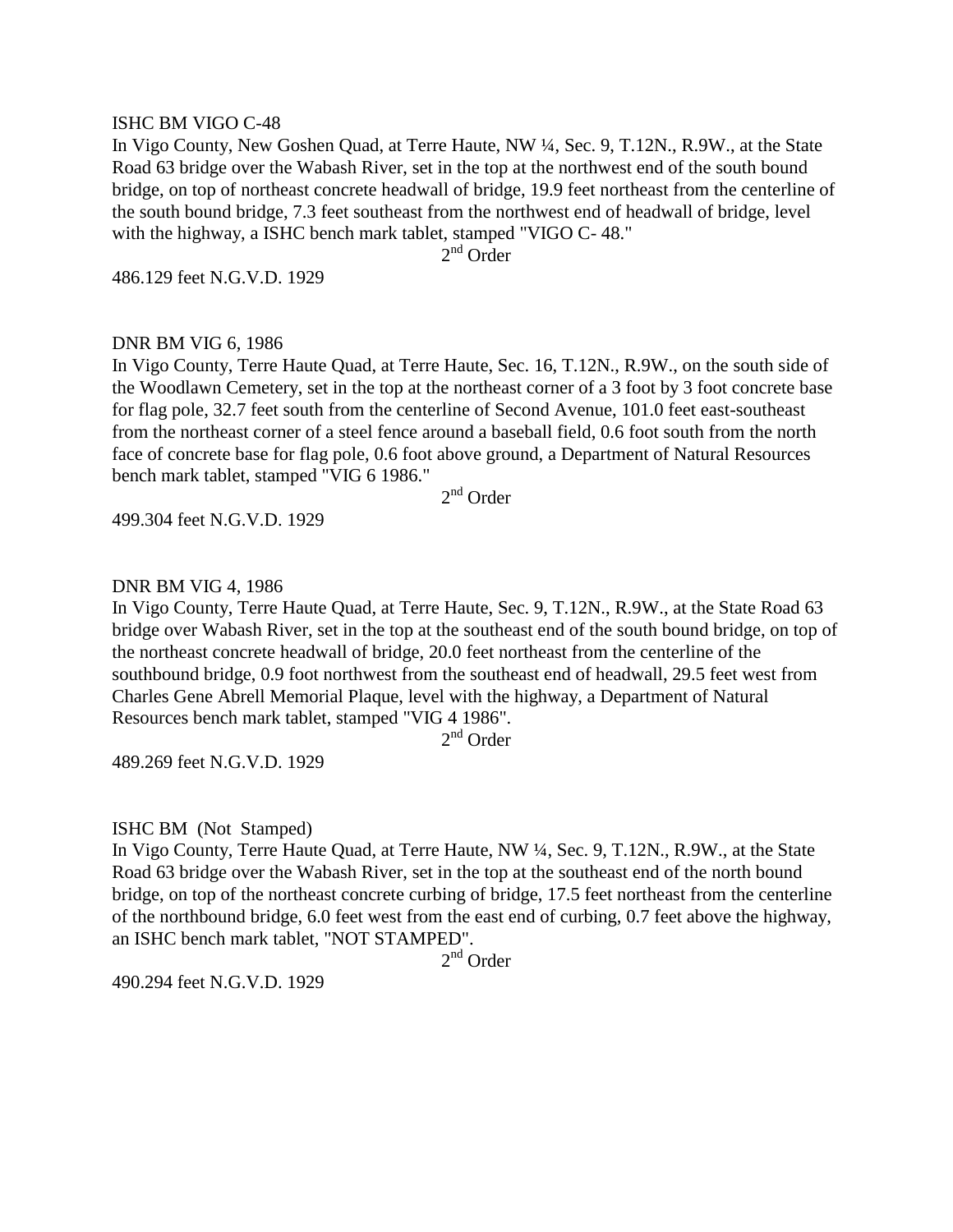#### DNR BM VIG 3, 1986

In Vigo County, Rosedale Quad, Sec. 1, T.13N., R.9W., at the US Highway 41 bridge over Spring Creek, set in the top of the northeast concrete wingwall of bridge, 28.5 feet east from the centerline of the highway, 0.9 foot north from south face of wingwall, level with the highway, a Department of Natural Resources bench mark tablet stamped "VIG 3 1986."

2<sup>nd</sup> Order

493.119 feet N.G.V.D. 1929

#### ISHC BM C-14

In Vigo County, Rosedale Quad, Sec. 2, T.13N., R.9W., at the State Road 41 bridge over Spring Creek, set in the top at the south end of the west concrete headwall of bridge, 26.3 feet west from the centerline of highway, 0.7 foot north from the south end of headwall, 2.0 feet above the ground, an ISHC BM tablet, stamped "C-14." 2<sup>nd</sup> Order

494.190 feet N.G.V.D. 1929

## SHCOI BM VIGO C37

In Vigo County, Terre Haute Quad., Set in the NW 1/4 of section 32, T. 12 N., R. 9 W., 2<sup>nd</sup> P. M. about 1.5 miles northwest along Interstate 70 from the intersection of I 70 and U. S. 40. at the west bound I 70 bridge over the Wabash River. on the northwest side of the Wabash River. Set on the northwest end of the northeast most concrete guardrail. on the concrete base for the concrete guardrail. A SHCOI BM tablet stamped "VIGO C37"

3 rd Order

483.45 feet N.G.V.D. 1929

### IDOH BM VIGO C 56

In Vigo County, Terre Haute Quad., Set in the SW  $\frac{1}{4}$  of section 21, T. 12 N., R. 9 W.,  $2^{nd}$  P. M. Set in Terre Haute, Indiana. Set at the east bound U. S. 40 bridge over the Wabash River. on the west side of the Wabash River. Set on the northwest concrete abutment of the East bound U. S. 40 bridge. 20.5 feet north of the centerline of the east bound lanes of the U. S. 40 bridge, 17.5 feet west of the east face of the northwest abutment, 1.1 feet east of the west face of the abutment, 0.85 foot north of the north face of the concrete guardrail, 0.6 foot south of the north face of the abutment, about level with the east bound lanes of the U. S. 40 bridge deck. An IDOH BM tablet stamped "VIGO C 56".

3<sup>rd</sup> Order

483.251 feet N.G.V.D. 1929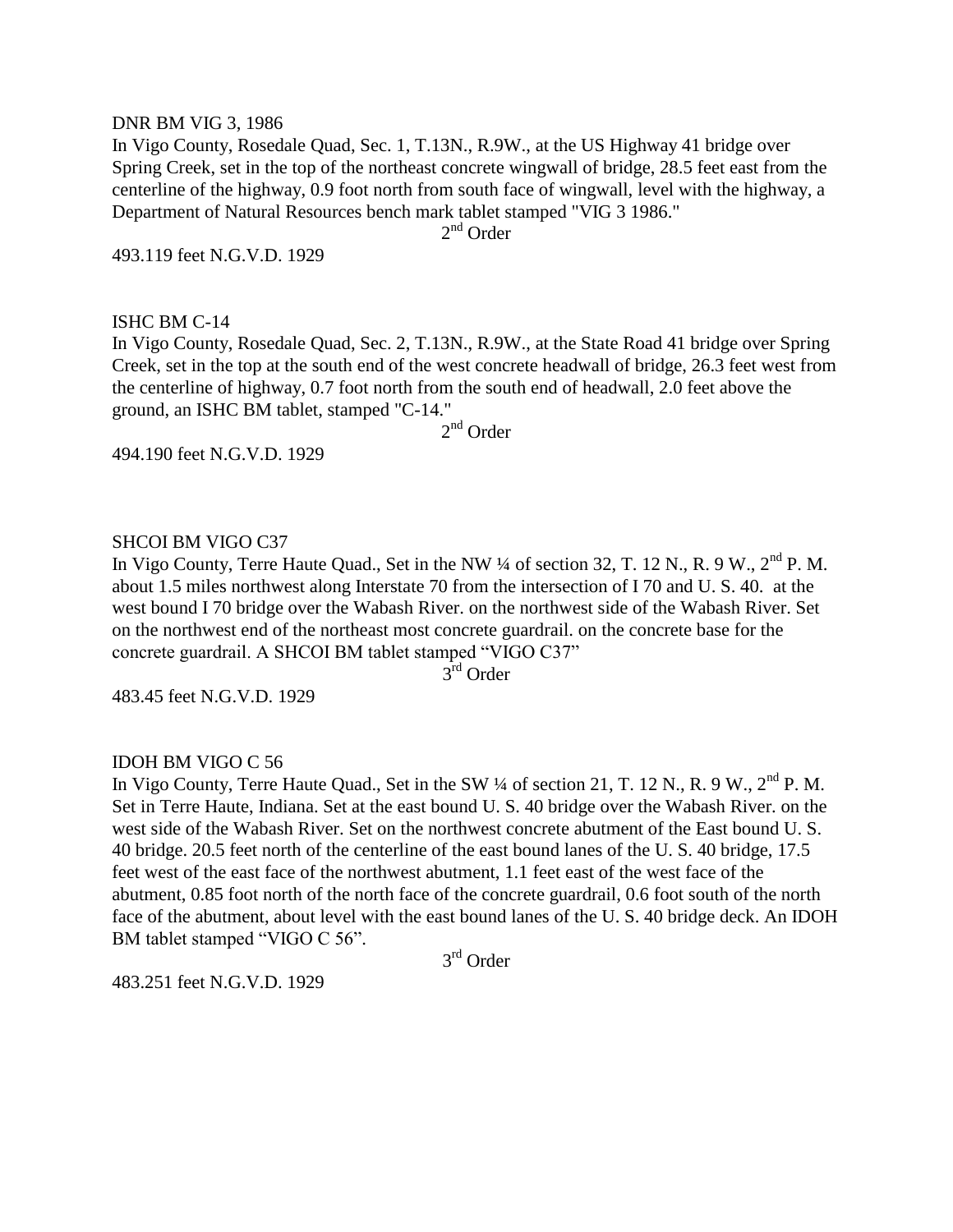### IDOH BM VIGO C 57

In Vigo County, Terre Haute Quad., Set in the SW 1/4 of section 21, T. 12 N., R. 9 W., 2nd P. M. Set in Terre Haute, Indiana. Set at the east bound U. S. 40 bridge over the Wabash River. Set on the east side of the Wabash River. Set on the northeast concrete abutment of the East bound U. S. 40 bridge, 20.5 feet north of the centerline of the east bound lanes of the U. S. 40 bridge, 1.3 feet west of the east face of the northwest abutment, 17.2 feet east of the west face of the abutment, 1.0 foot north of the north face of the concrete guardrail, 0.6 foot south of the north face of the abutment, about level with the east bound lanes of the U. S. 40 bridge deck; a Indiana Department of Highways bench mark tablet stamped "VIGO C 57".

3rd Order

485.323 feet N.G.V.D. 1929

### IDOH BM VIGO C 52

In Vigo County, Terre Haute Quad, in the NE  $\frac{1}{4}$  sec. 25, T 12 N, R 10 W,  $2^{nd}$  PM. At the US 40 Bridge over the confluence of Sugar and Little Sugar Creeks 0.75 mile southwest of West Terre Haute. 23.0 feet northwest of the centerline of the westbound lanes, 1.7 foot southwest of the expansion joint , 0.4 foot east of the west end of the concrete guardrail base / bridge abutment, level with the road, a standard tablet set vertically in the southwest end of the upstream face of the westbound bridge and stamped "VIGO C 52".

3<sup>rd</sup> order elevation

476.690 feet N.G.V.D. 1929

### DNR TBM SUGAR 1, 2008

In Vigo County, Terre Haute Quad, in the E  $\frac{1}{2}$  sec. 23, T 12 N, R 10 W, 2<sup>nd</sup> PM. At the Thorpe Place Bridge over Sugar Creek about 2.0 miles northwest of West Terre Haute. 17.0 feet west of the centerline of the road, 1.1 foot north of the south face and 1.1 foot south of the north face of the southwest concrete bridge abutment, a chiseled triangle 0.3 foot above the road.

3<sup>rd</sup> order elevation

490.510 feet N.G.V.D. 1929

### DNR TBM LOST 1, 2008

In Vigo County, Seelyville Quad., in the NW  $\frac{1}{4}$  of Sec. 16, T. 12 N., R. 8 W.,  $2^{nd}$  P.M.; at Terre Haute; at the Hunt Road (Hawthorne Place) (9 North Road) Bridge over Lost Creek; set in the top of a steel anchor bolt of the wooden tie abutment, at the southeast corner of the bridge, on the east side of Rose Polytechnic Institute, 14.5 feet east of the centerline of the road, 0.6 foot south of the streamward face of the wood tie abutment, 0.5 foot west of the east end of the abutment, 0.3 foot below the road; a filed cross.

GPS Elevation

532.16 feet N.G.V.D. 1929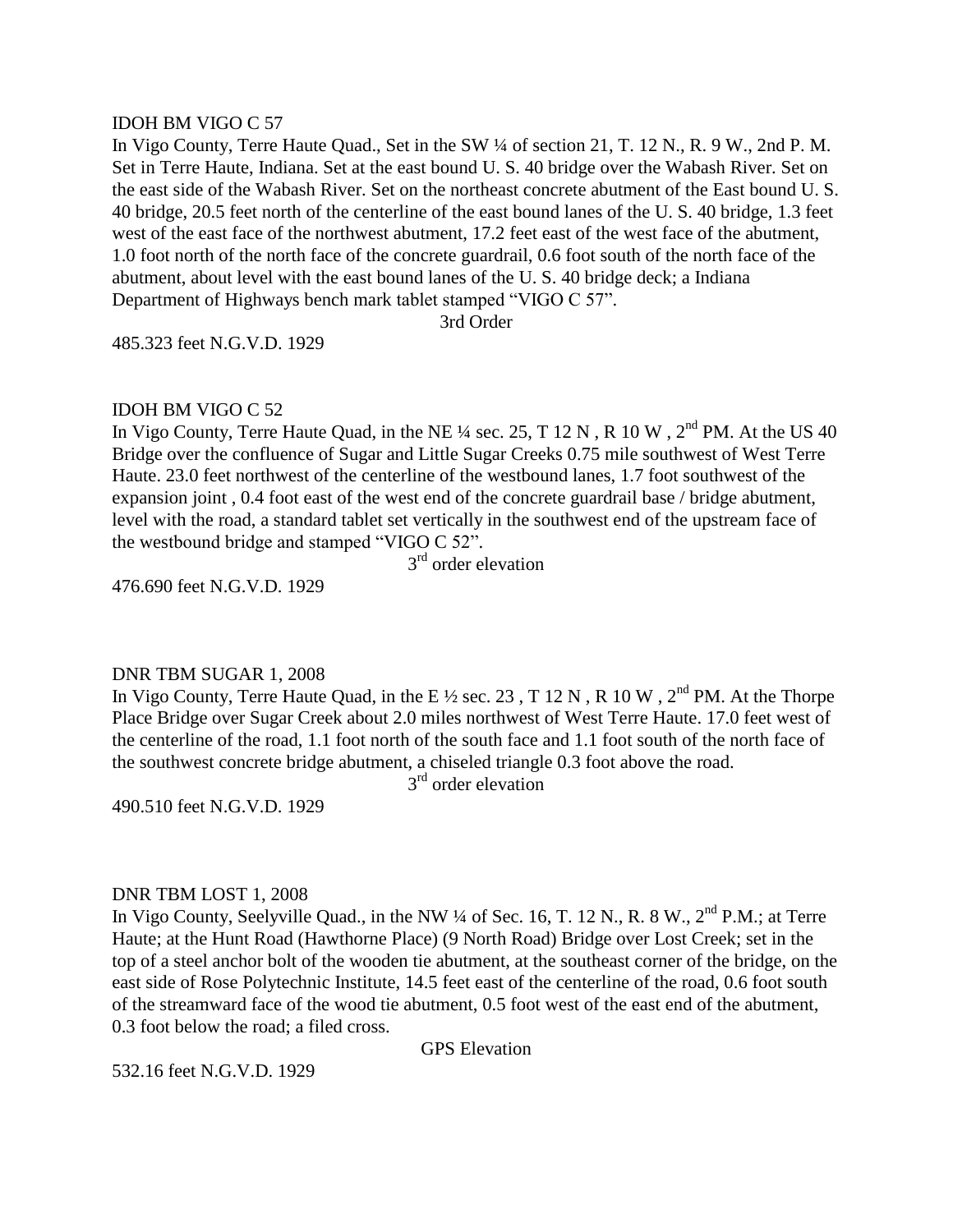### DNR TBM LOST 2, 2008

In Vigo County, Seelyville Quad., in the NW  $\frac{1}{4}$  of Sec. 13, T. 12 N., R. 9 W.,  $2^{nd}$  P.M.; at Terre Haute; at the Fruitridge Avenue Bridge over Lost Creek; set in the top of northeast concrete bridge abutment, 44.0 feet east of the centerline of Fruitridge Avenue, 38.0 feet south of he centerline of Beech Avenue, 0.85 foot north of the south end of the abutment, 0.35 foot west of the east face of the abutment, 0.5 foot above the ground; a chiseled triangle.

GPS Elevation

510.50 feet N.G.V.D. 1929

## DNR TBM LOST 3, 2008

In Vigo County, Seelyville Quad., in the SE  $\frac{1}{4}$  of Sec. 11, T. 12 N., R. 9 W.,  $2^{nd}$  P.M.; at Terre Haute; at the Maple Avenue Bridge over Lost Creek; set in the top of northwest corner of the northwest concrete bridge abutment, 25.0 feet north of the centerline of Maple Avenue, 21.0 feet east of the centerline of 31<sup>st</sup> Street, 5.3 feet south of the centerline of a manhole, 2.2 feet above the ground; a chiseled square.

GPS Elevation

504.96 feet N.G.V.D. 1929

# DNR TBM LOST 4, 2008

In Vigo County, New Goshen Quad., in the NW ¼ of Sec. 11, T. 12 N., R. 9 W., 2<sup>nd</sup> P.M.; at Terre Haute; at the intersection of North 22<sup>nd</sup> Street and Prairie Avenue; set in the north side of telephone pole # 351/433, 70.5 feet east of the centerline of  $22<sup>nd</sup>$  Street, 17.5 feet south of the centerline of Prairie Avenue, 0.9 foot above the ground , a railroad spike driven through an aluminum tag, stamped "IDNR TBM LOST 4 2008".

GPS Elevation

495.30 feet N.G.V.D. 1929

# DNR TBM LOST 5, 2008

In Vigo County, New Goshen Quad., in the SW  $\frac{1}{4}$  of Sec. 3, T. 12 N., R. 9 W.,  $2^{nd}$  P.M.; at Terre Haute; at the Fort Harrison Road bridge over Lost Creek; set in the top of the northwest corner of the north concrete guardrail of the bridge;

GPS Elevation

488.17 feet N.G.V.D. 1929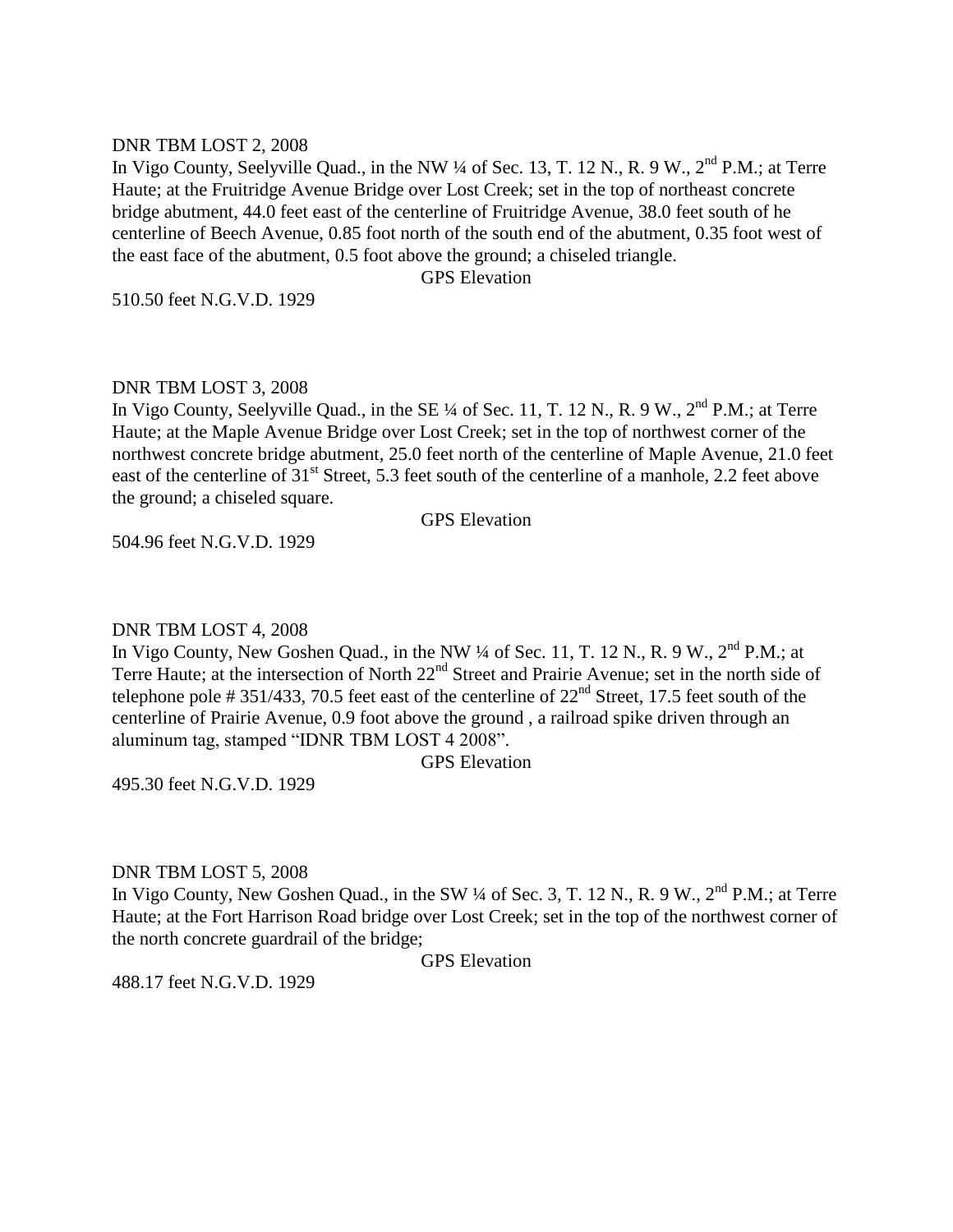#### DNR TBM OTT 1, 2008

In Vigo County, New Goshen Quad, in the SW  $\frac{1}{4}$  of Sec. 26, T. 13 N., R. 9 W.,  $2^{nd}$  P.M.; about 6 miles north of Terre Haute; at the Hasselburger Road Bridge over Otter Creek; set in the southeast corner of the concrete bridge deck, 12.5 feet south of the centerline of the road, 1.2 foot north of the south face of the bridge, 0.5 foot west of the east face of the bridge, 2.0 feet northeast of the northeast corner of an I-beam guardrail support post; a cut triangle.

GPS elevation

477.28 feet N.A.V.D. 1988

## DNR TBM OTT 2, 2008

In Vigo County, Rosedale Quad, in the NW  $\frac{1}{4}$  of Sec. 35, T. 13 N., R. 9 W.,  $2^{nd}$  P.M.; at North Terre Haute; Set near the CSX Railroad bridge over Otter Creek, about ±700 feet northeast along Taft Road (dead end private drive) from its intersection with the Louisville and Nashville  $(CSX)$  Railroad to the  $5<sup>th</sup>$  power pole north of the railroad crossing. Set at a right angle turn to the northwest in the private road; set in the south side of power pole # 331-718 with a transformer, 50.0 feet west of the railroad tracks, 39.5 feet north of a fire hydrant, 2.8 feet above the ground; a railroad spike.

492.17 feet NAVD 1988  $3<sup>rd</sup>$  order elevation

### DNR TBM OTT 3, 2008

In Vigo County, Rosedale Quad, in the SW 1/4 of Sec. 31, T. 13 N., R. 8 W., 2<sup>nd</sup> P.M.; at North Terre Haute; at the Park Avenue Bridge (Robin Road) (5 North Road) over Otter Creek; set in the top of the southeast concrete abutment of the bridge, 22.0 feet southwest of the centerline of the road, 6.5 feet southeast of the southwest face, 0.5 foot northeast of the southwest face of the southeast concrete bridge abutment, 0.8 foot above the bridge deck; a cut triangle.

3<sup>rd</sup> order elevation

503.090 feet N.A.V.D.1988

### DNR TBM OTT 4, 2008

In Vigo County, Rosedale Quad, in the SW  $\frac{1}{4}$  of Sec. 25, T. 13 N., R. 8 W.,  $2^{nd}$  P.M.; about 0.4 mile north of Ehrmondale; at the McNeely Road Bridge (27 North Road) over Otter Creek; set on the top of the northwest concrete wingwall of the bridge, 16.0 feet west of the centerline of the road, 9.5 feet southeast of the northwest end and 1.65 foot northwest of the southeast end of the northwest concrete wingwall of the bridge, 0.8 foot above the bridge deck; a cut triangle.

 $3<sup>rd</sup>$  order elevation

542.32 feet N.A.V.D. 1988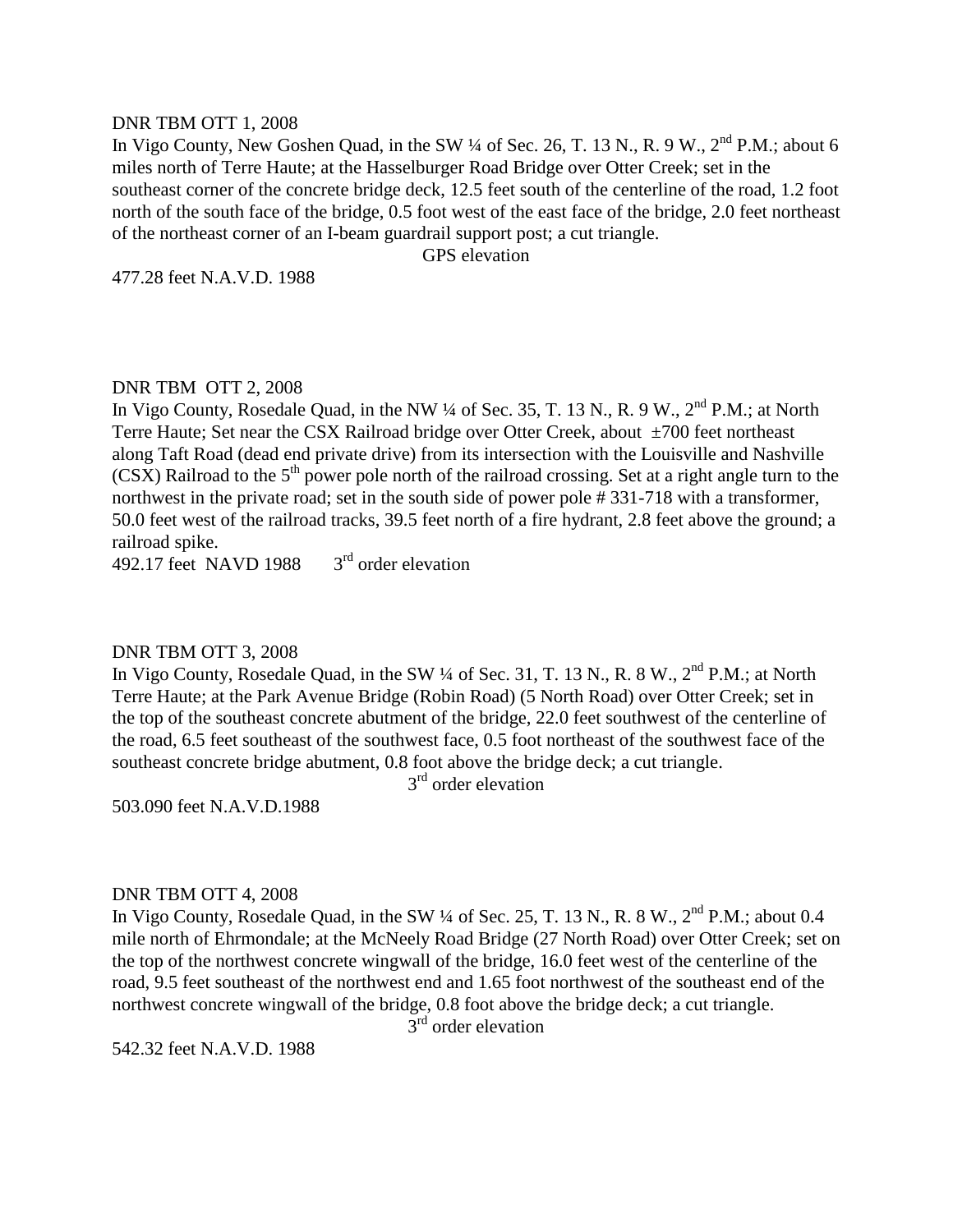### DNR TBM OTT 5, 2008

In Vigo County, Brazil West Quad., in the NW  $\frac{1}{4}$  of Sec. 30, T. 13 N., R. 7 W.,  $2^{nd}$  P.M.; about 5.0 miles west of Brazil; at the Miami Garden Street Bridge (31 North Road) over Otter Creek; set in the top of the northeast concrete abutment of the bridge, 15.5 feet east of the centerline of the road, 3.7 feet south of the north end of the northeast concrete abutment, 0.8 foot north of the expansion joint, 0.5 foot west of the east face of the abutment, level with the bridge deck; A cut triangle.

3<sup>rd</sup> order elevation

545.37 feet N.A.V.D. 1988

### DNR TBM OTT 6, 2008

In Vigo County, Brazil West Quad, in the NW  $\frac{1}{4}$  sec. 29, T 13 N., R. 7 W.,  $2^{nd}$  P.M.; about 3.5 miles west of Brazil; at the Eppert Street Bridge (35 North Road) over Otter Creek; set on the northwest corner of the bridge deck, 11.7 feet west of the centerline of the road, 0.1 foot south of the north face and 0.1 foot east of the west face of the bridge, 0.65 foot northeast of the northeast corner of an I-beam for a metal guardrail post; a cut line forming a triangle.

3<sup>rd</sup> order elevation

550.62 feet N.A.V.D. 1988

#### DNR TBM CHICOT 2008

In Vigo County, Brazil West Quad, in the NW  $\frac{1}{4}$  of Sec. 30, T. 13 N., R. 7 W.,  $2^{nd}$  P.M.; about 5.0 miles west of Brazil; at a right angle turn in the Miami Garden Street (31 North Road); set in the south side of a powerpole (no number), about 0.2 mile north of the Miami Garden Street bridge over Otter Creek, 50.0 feet southwest of a driveway light post, 29.0 feet east of the extended centerline of the road, 20.0 feet south of the centerline of a gravel driveway for residence # 6911, 1.3 foot above the ground; a railroad spike driven through an aluminum tag, stamped "IDNR TBM CHICOT".

3<sup>rd</sup> order elevation

537.56 feet N.A.V.D. 1988

### SHCI BM VIGO C 40

In Vigo County, Seelyville Quad., in the NW  $\frac{1}{4}$  of Sec. 36, T. 12 N., R. 9 W.,  $2^{nd}$  P.M.; at Terre Haute; at the intersection of State Road 46 and Hulman Avenue (74 East Road); set in top of a concrete post, 128.0 feet east of the centerline of the median of State Road 46 , 73.7 feet southwest of a fire hydrant , 47.5 feet south of the centerline of Hulman Avenue, 1.5 foot above the ground; a State Highway Commission of Indiana bench mark tablet, stamped "VIGO C 40". GPS ELEVATION

554.05 feet N.G.V.D. 1929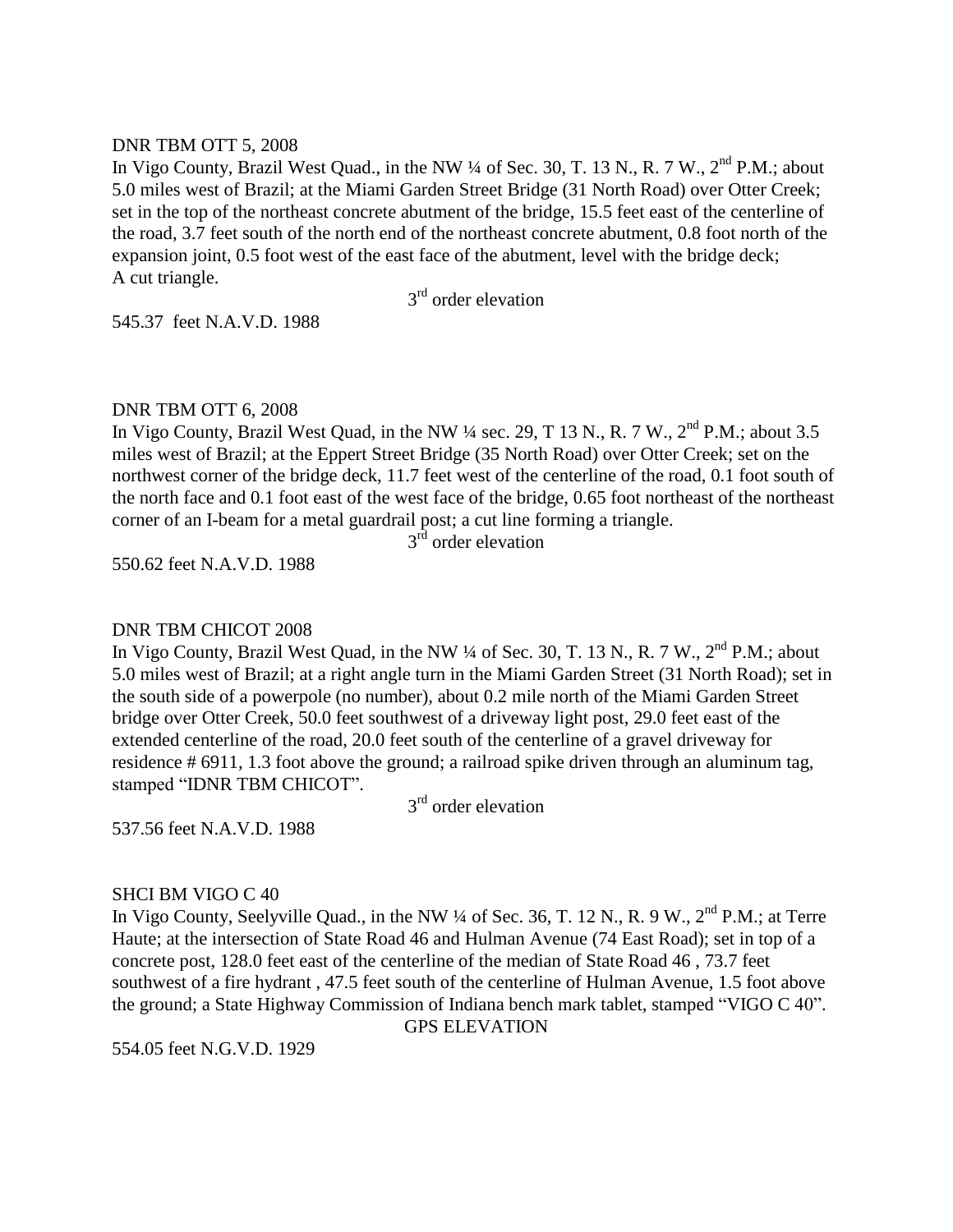### DNR TBM THOMPSON 1, 2008

In Vigo County, Seelyville Quad., in the North  $\frac{1}{2}$  of Sec. 26, T. 12 N., R. 9 W., 2<sup>nd</sup> P.M.; at Terre Haute; at the Fruitridge Avenue Bridge over Thompson Ditch; set in the top of the east concrete guardrail of the bridge, at the southeast corner of the bridge, 16.5 feet east of the centerline of the road, 2.8 feet above the road , 1.0 foot north of the south end of the east concrete guardrail, 0.4 foot west of the east face of the guardrail, 0.3 foot east of the west face of the guardrail; a chiseled triangle.

## GPS ELEVATION

526.11 feet N.G.V.D. 1929

# DNR TBM THOMPSON 2, 2008

In Vigo County, Seelyville Quad., in the NW ¼ of Sec. 36, T. 12 N., R. 9 W., 2<sup>nd</sup> P.M.; at Terre Haute; at the Wallace Avenue Bridge over Thompson Ditch; set in the top of the south end of the west concrete bridge seat, 16.0 feet south of the centerline of the road, 1.5 foot below the road, 0.4 foot north of the south end of the bridge seat, 0.4 foot west of the streamward face of the west concrete bridge seat; a chiseled triangle.

## GPS ELEVATION

510.45 feet N.G.V.D. 1929

# DNR TBM THOMPSON 3, 2008

In Vigo County, Seelyville Quad, in the SE ¼ of Sec. 35, T. 12 N., R. 9 W., 2<sup>nd</sup> P.M.; at Terre Haute; at the intersection of the Chicago Milwaukee St Paul and Pacific Railroad and Margaret Avenue (12 East Road); set in top of the northeast anchor bolt of the westbound warning light flashers, 23.0 feet north of the centerline of the road, 9.9 feet southeast of the nearest rail, 1.5 foot above ground; a filed "X".

### GPS ELEVATION

503.21 feet N.G.V.D. 1929

# DNR TBM THOMPSON 4, 2008

In Vigo County, Terre Haute Quad., in the NW  $\frac{1}{4}$  of Sec. 10, T. 11 N., R. 9 W.,  $2^{nd}$  P.M.; at Terre Haute; at the  $7<sup>th</sup>$  Street Bridge over Thompson Ditch north of Spring Mill Road; set in the top of the east concrete guardrail of the bridge, 29.0 feet east of the centerline of the road, 3.3 feet above the road, 0.4 foot south of the north end of the east concrete guardrail, 0.2 foot east of the west face of the guardrail, 0.6 foot west of the east face of the guardrail; a chiseled square.

GPS ELEVATION

494.88 feet N.G.V.D. 1929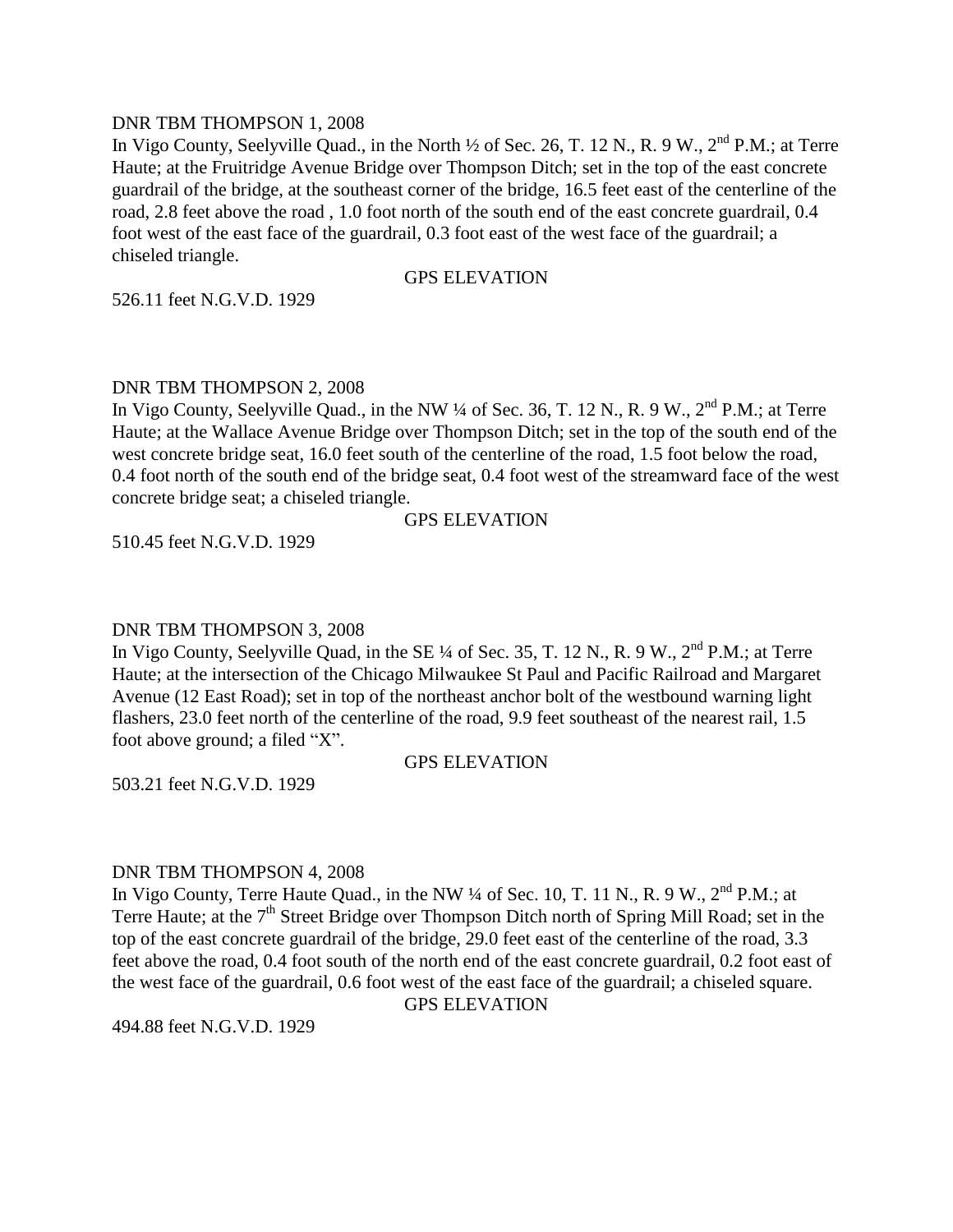### DNR TBM THOMPSON 5, 2008

In Vigo County, Terre Haute Quad, in the NW  $\frac{1}{4}$  of Sec. 8, T. 11 N., R. 9 W.,  $2^{nd}$  P.M.; at Terre Haute; at the Blocksom Road Bridge over Thompson Ditch; set in the top of a steel anchor bolt at the northwest corner of the bridge, about 1.2 miles west of U.S. 41, 19.5 feet north of the centerline of the road, 5.7 feet east of the west end of the north wooden guardrail base, 0.5 foot above the road; a filed "X".

## GPS ELEVATION

485.25 feet N.G.V.D. 1929

## DNR TBM THOMPSON 7, 2008

In Vigo County, Terre Haute Quad., in the SE ¼ of Sec. 35, T. 12 N., R. 9 W., 2<sup>nd</sup> P.M.; at Terre Haute; at the Margaret Avenue Bridge over an unnamed ditch; about 76 feet west of the Chicago Milwaukee St Paul and Pacific Railroad tracks, 19.0 feet north of the centerline of the road, 0.35 foot west of the northeast corner of the bridge deck, 0.15 foot south of the north face of the bridge deck; a chiseled square.

### GPS ELEVATION

499.83 feet N.G.V.D. 1929

## SHCI BM VIGO C-7

In Vigo County, Terre Haute Quad., in the North  $\frac{1}{2}$  of Sec. 9, T. 11 N., R. 9 W.,  $2^{nd}$  P.M.; at Terre Haute; at the U.S. 41 Bridge over Thompson Ditch; set at the southwest corner of the bridge, 26.3 feet west of the centerline of the southbound lanes, 2.5 feet below the road, 1.2 foot northeast of the angle point in the concrete wingwall, 0.6 foot west of the downstream face of the west concrete guardrail base; a State Highway Commission of Indiana tablet, stamped "VIGO C-7".

## GPS ELEVATION

490.87 feet N.G.V.D. 1929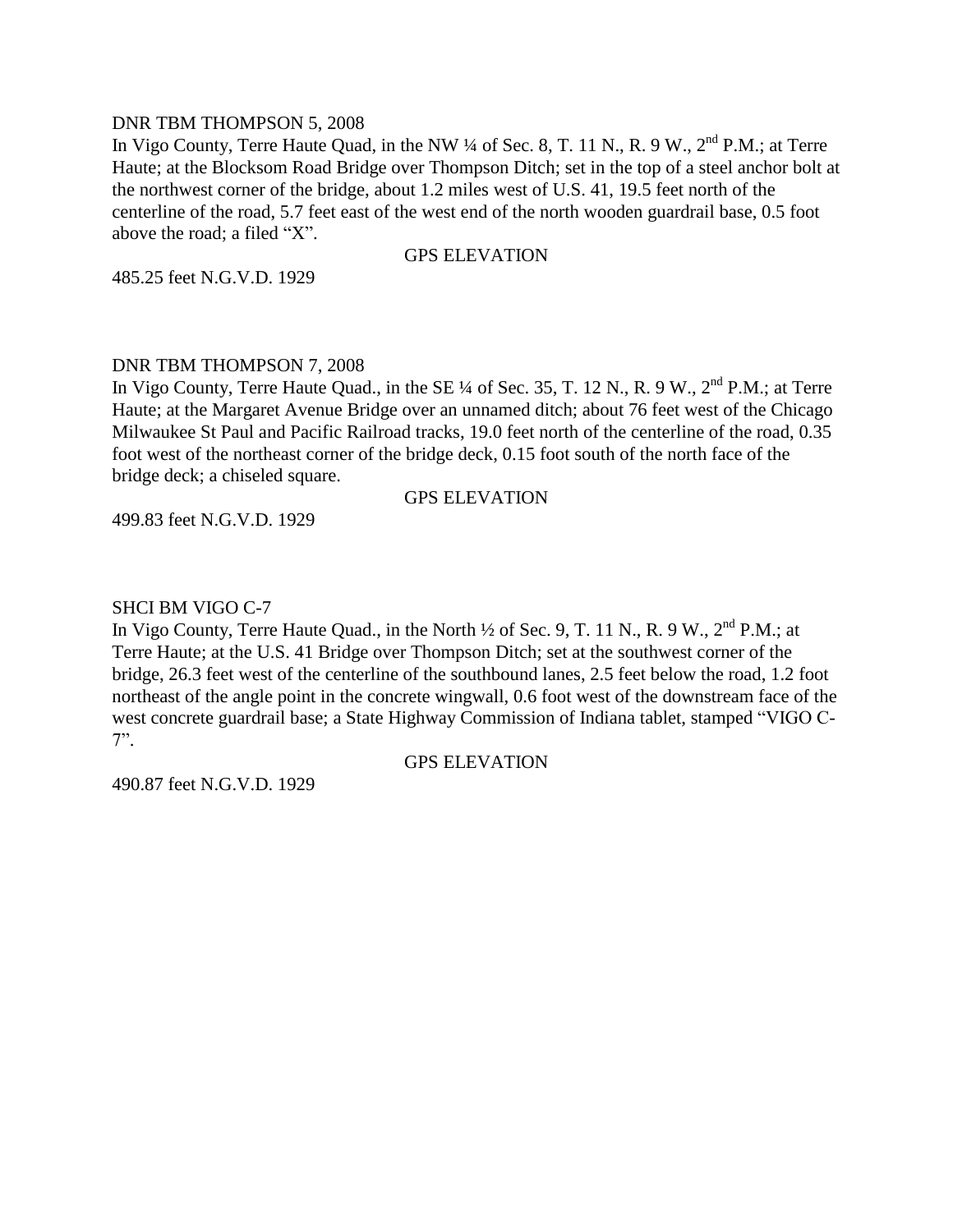### DNR TBM HONEY 1, 2008

In Vigo County, Seelyville Quad, in the SW  $\frac{1}{4}$  of Sec. 25, T. 12 N., R. 8 W.,  $2^{nd}$  P.M.; at the Tabortown Road (82 South Road) Bridge over Honey Creek; 14.4 feet east of the centerline of the road, 2.25 feet below the bridge deck, 0.75 foot south of the south face of the northeast bridge abutment, 0.7 foot north of the south face and 0.4 foot west of the east face of the bridge seat; a cut triangle.

## GPS ELEVATION

563.35 feet N.G.V.D. 1929

## SHCOI BM VIGO C-8

In Vigo County, Seelyville Quad., in the SE  $\frac{1}{4}$  of Sec. 26, T. 12 N., R. 8 W.,  $2^{nd}$  P.M.; at the State Road 42 Bridge over Honey Creek; 87.5 feet southeast of the extended centerline of Sugar Grove Road, 19.5 feet northeast of the centerline of State Road 42, 0.75 foot southwest of the southwest face of the concrete guardrail base, 0.2 foot northwest of the northwest end of the guardrail, about level with the road, a State Highway Commission of Indiana bench mark tablet, stamped "VIGO C-8".

### GPS ELEVATION

568.59 feet N.G.V.D. 1929

# IDOH BM VIGO C 60

In Vigo County, Seelyville Quad., in the NW  $\frac{1}{4}$  of Sec. 35, T. 12 N., R. 8 N.,  $2^{nd}$  P.M.; at the westbound I-70 Bridge over Honey Creek; set in top of and centered at the west end of the north concrete guardrail, 15.4 feet east of the west end of the north concrete guardrail, 2.8 feet above the road, about 6.0 feet west of the expansion joint; a Indiana Department of Highways bench mark tablet, stamped "VIGO C 60".

# GPS ELEVATION

566.92 feet N.G.V.D. 1929

# DNR TBM HONEY 3, 2008

In Vigo County, Seelyville Quad, in the NW  $\frac{1}{4}$  of Sec. 2, T. 11 N., R. 8 W.,  $2^{nd}$  P.M.; at the 76 East Road Bridge over Honey Creek; 55.0 feet west of the centerline of Honey Creek, 15.5 feet south of the centerline of the road, 4.5 feet south of the metal guardrail, 1.7 foot above the ground, a railroad spike through an aluminum tag in the north side of powerpole # 851-2422 and stamped "IDNR TBM HONEY 3 2008".

GPS ELEVATION

553.33 feet N.G.V.D. 1929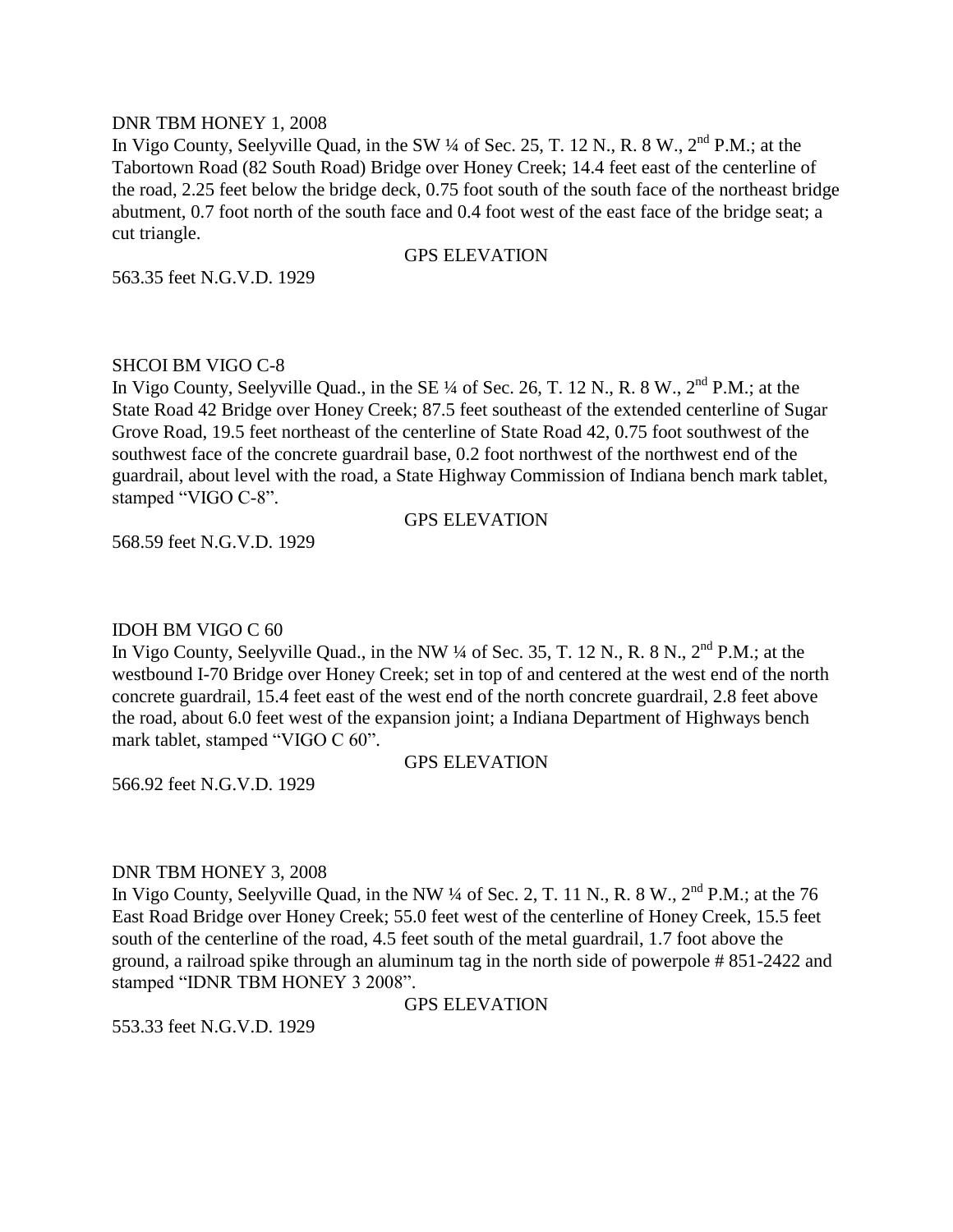### DNR TBM HONEY 2, 2008

In Vigo County, Seelyville Quad., in the NW  $\frac{1}{4}$  of Sec. 10, T. 11 N., R. 8 W.,  $2^{nd}$  P.M.; at the Moyer Drive Bridge (78 East Road) over Honey Creek; 14.5 feet south of the centerline of the road, 14.5 feet east of the west end, 0.55 foot west of the east end, and 0.5 foot north of the south face of the southwest concrete abutment, level with the road; a cut triangle.

## GPS ELEVATION

545.21 feet N.G.V.D. 1929

### DNR TBM HONEY 4, 2008

In Vigo County, Seelyville Quad, in the SW ¼ of Sec. 10, T. 11 N., R. 8 W., 2<sup>nd</sup> P.M.; at the Frye Street Bridge (90 South Road) over Honey Creek; 14.5 feet east of the centerline of the road, 7.5 feet northwest of the northwest corner of a concrete monument with a missing plaque, 2.1 feet north of the south end and about centered on top of the east concrete guardrail, 2.8 feet above the road; a cut triangle.

### GPS ELEVATION

537.54 feet N.G.V.D. 1929

### DNR TBM HONEY 5, 2008

In Vigo County, Seelyville Quad., in the SE ¼ of Sec. 13, T. 11 N., R. 9 W., 2<sup>nd</sup> P.M.: at the Eldridge Road Bridge over Honey Creek; 15.5 feet east of the centerline of the road, 0.65 foot west of the east face, 0.6 foot south of the north face, 0.4 foot north of the south face of the southeast wooden retaining wall, a cut X in top of a domed anchor bolt level with the road. GPS ELEVATION

512.71 feet N.G.V.D. 1929

### DNR TBM HONEY 6, 2008

In Vigo County, Terre Haute Quad., in the SE  $\frac{1}{4}$  of Sec. 24, T. 11 N., R. 10 W.,  $2^{nd}$  P.M.; at the Morriss Road Bridge over Honey Creek; 14.0 feet east of the centerline of the road, 0.35 foot west of the east face and 0.75 foot north of the south end of the southeast corner of the concrete bridge deck, level with the road; a cut triangle.

3<sup>rd</sup> order elevation

473.315 feet N.G.V.D. 1929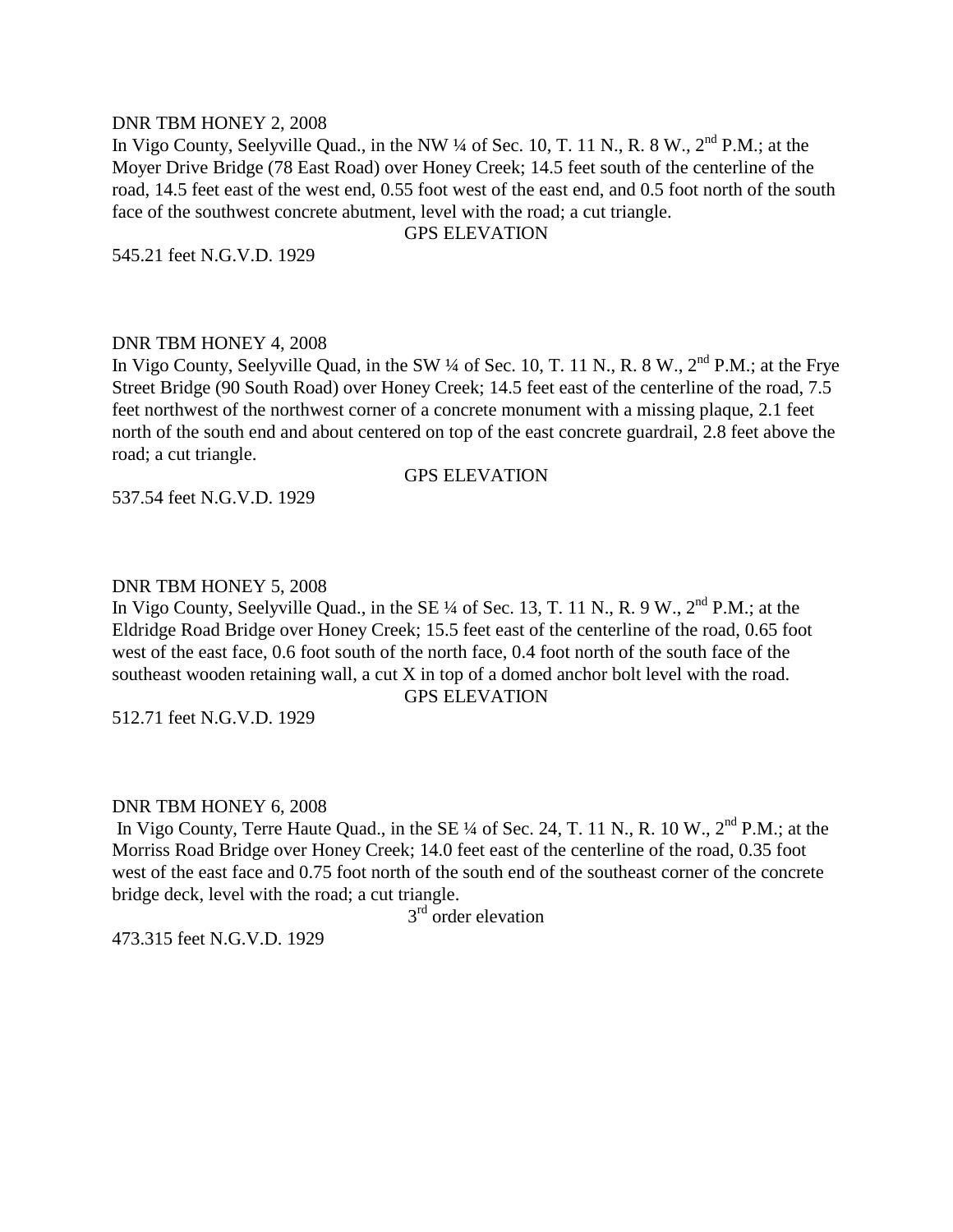# DNR TBM HONEY 7, 2008

In Vigo County, Pimento Quad., in the NE  $\frac{1}{4}$  of Sec. 26, T. 11 N., R. 10 W.,  $2^{nd}$  P.M.; at Prairieton; at the Cox Road Bridge over Honey Creek; 13 feet east of the centerline of the road, 7.7 feet south of the north end and 1.0 foot north of the south face of the northeast concrete abutment , 0.9 foot east of the west face and 0.6 foot west of the east face of the northeast concrete abutment, about level with the road; a cut triangle.

3<sup>rd</sup> order elevation

462.100 feet N.G.V.D. 1929

# IDOT BM VIGO C 1 R

In Vigo County, Seelyville Quad, in the NE ¼ of Sec. 17, T. 11 N., R. 8 W., 2<sup>nd</sup> P.M.; at the State Road 46 Bridge over Honey Creek; set on the top of the concrete guardrail, at the northeast corner of the bridge, 23.2 feet east of the centerline of the road, 2.5 feet above the road, 1.0 foot south of the north end; a Indiana Department of Transportation tablet, stamped "VIGO C 1 R".

3<sup>rd</sup> order elevation

533.250 feet N.G.V.D. 1929

# IDOH BM VIGO C 59

In Vigo County, Terre Haute Quad, in the SW  $\frac{1}{4}$  of Sec. 15, T. 11 N., R. 9 W.,  $2^{nd}$  P.M.; at the US 41 (northbound**)** bridge over Honey Creek; set in the top of the southeast concrete abutment of the bridge, 25.0 feet east of the centerline of the northbound lanes, 10.7 feet south of the north end of the abutment, 4.0 feet below the top of the east concrete guardrail, 1.0 foot north of the south end of the abutment, level with the road; a Indiana Department of Highways tablet, stamped "VIGO C 59".

3<sup>rd</sup> order elevation

507.120 feet N.G.V.D. 1929

# IDOH BM VIGO C 10 R

In Vigo County, Terre Haute Quad., in the SW  $\frac{1}{4}$  of Sec. 15, T. 11 N., R. 9 W.,  $2^{nd}$  P.M.; at the US 41 (southbound) bridge over Honey Creek; set on the top of the northwest concrete abutment of the bridge, 27.5 feet west of the centerline of the southbound lanes, 2.6 feet below the top of the west concrete guardrail, 1.0 foot south of the north end of the north end, level with the road; a Indiana Department of Highways bench mark tablet, stamped "VIGO C 10 R".

3<sup>rd</sup> order elevation

504.680 feet N.G.V.D. 1929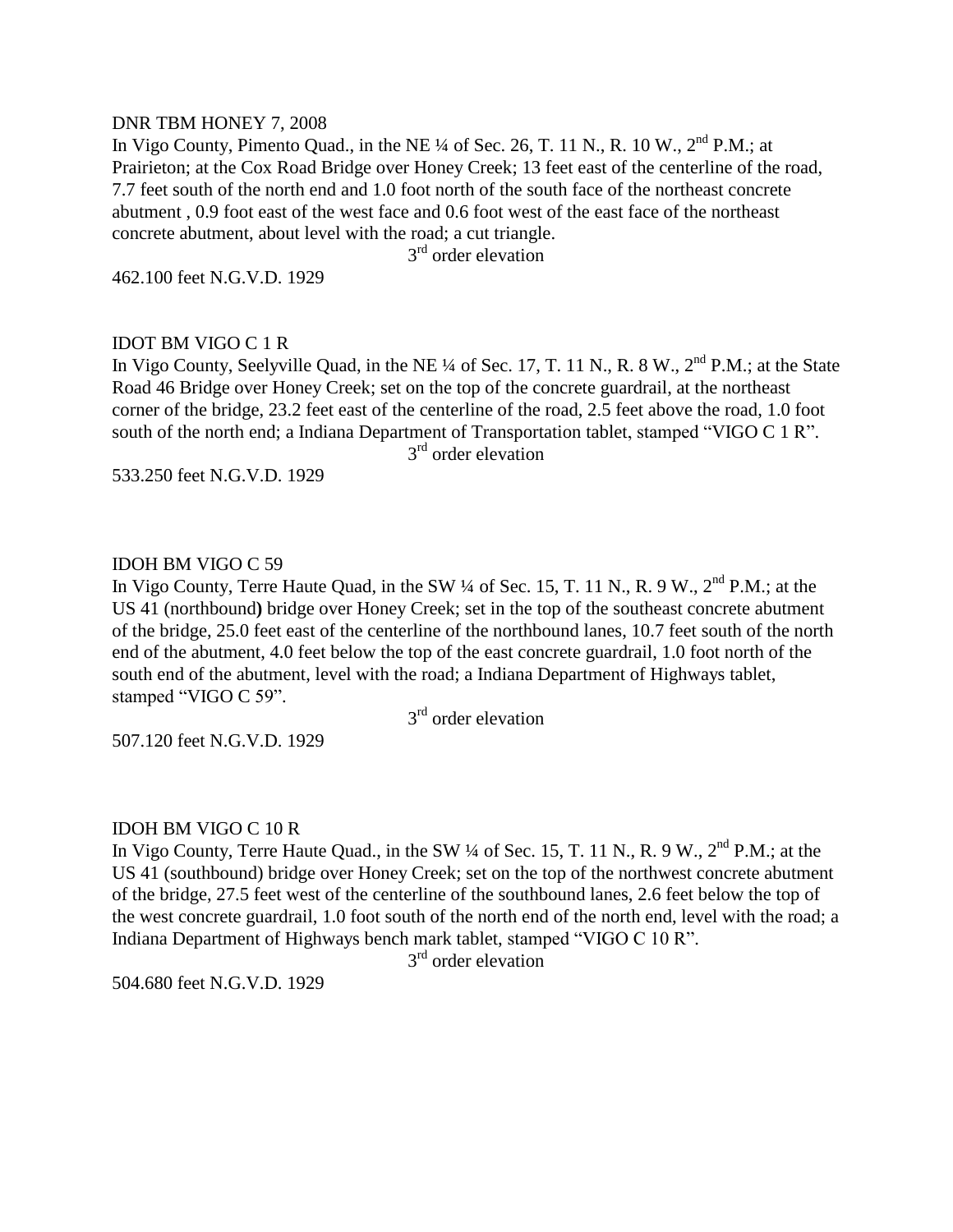### USDA SCS BM

In Vigo County, Terre Haute Quad., in the NE ¼ of Sec. 17, T. 11 N., R. 9 W., 2<sup>nd</sup> P.M.; at the Rigney Road Bridge over Honey Creek; set on the top of the west concrete guardrail of the bridge, 17.75 feet south of the north end of the guardrail, 15.5 feet west of the centerline of the road, 2.7 feet above the road; a tablet unstamped.

3<sup>rd</sup> order elevation

498.330 feet N.G.V.D. 1929

## DNR TBM EHRMANDALE 1993

In Vigo County, Brazil West Quad, in the SW  $\frac{1}{4}$  of Sec. 25, T. 13 N., R. 8 W.,  $2^{nd}$  P.M.; at Ehrmandale; at the intersection of 23 East Road and Miami Garden Street (31 North Road); set in the south side of powerpole # 343-282, 25 feet north of the centerline of 23 East Road, 18.5 feet west of the centerline of Miami Garden Street (31 North Road), 1.5 foot above ground; a railroad spike driven through an aluminum tag, stamped "EHRMANDALE 1993".

3<sup>rd</sup> order elevation

596.503 feet N.A.V.D. 1988

# INDOT BM VIGO G 20

In Vigo County, New Goshen Quad, in the SE ¼ of Sec. 22, T. 13 N., R. 9 W., 2<sup>nd</sup> P.M.; at the US 41 Northbound Bridge over Otter Creek; set in top of the concrete curb, 17.3 feet east of the centerline of the northbound lanes, 5.6 feet south of the north end of the bridge, 0.7 foot above the road, a Indiana Department of Transportation bench mark tablet, stamped "VIGO G 20".

 $3<sup>rd</sup>$  order elevation

Destroyed

486.660 feet N.A.V.D. 1988

### DNR TBM OC 1, 1993

In Vigo County, New Goshen Quad, in the NW  $\frac{1}{4}$  of Sec. 26, T. 13 N., R. 9 W.,  $2^{nd}$  P.M.; at the Hasselburger Road (24 West Road) Bridge over Otter Creek; set in the south side of powerpole # 323-639, 96.4 feet west of the west end of the bridge, 14.2 feet north of the centerline of the road, 3.5 feet north of the edge of the road, 0.5 foot above the ground; a railroad spike driven through an aluminum tag, stamped "OC 1 1993".

3<sup>rd</sup> order elevation

476.581 feet N.A.V.D. 1988 ( Appears Unstable)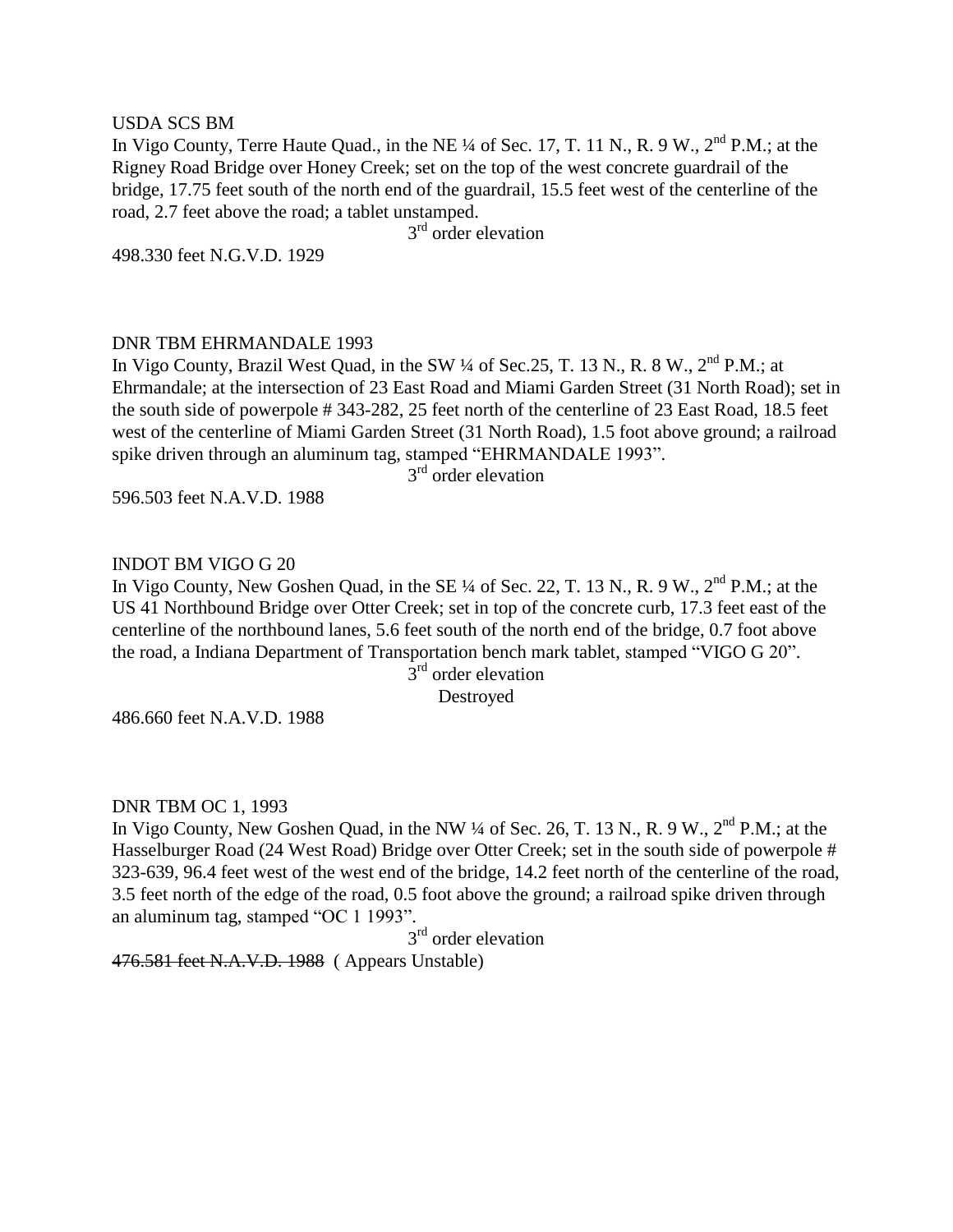### DNR TBM OC 2 1993

In Vigo County, Rosedale Quad, in the NE  $\frac{1}{4}$  of Sec. 35, T. 13 N., R. 9 W.,  $2^{nd}$  P.M.; at North Terre Haute; near the Clinton Road Bridge over Otter Creek; set in the east side of a powerpole (no number), 73.3 feet northeast of the northeast corner of the residence # 5280, 31.0 feet west of the centerline of the road, 13.0 feet southeast of a 36-inch maple tree; a railroad spike driven through an aluminum tag, stamped "OC 2 1993".

3<sup>rd</sup> order elevation 489.007 feet N.A.V.D. 1988 Could Not Locate, Probably Destroyed 2008

## DNR TBM OC 3 1993

In Vigo County, Rosedale Quad, in the NE  $\frac{1}{4}$  of Sec. 36, T. 13 N., R. 8 W.,  $2^{nd}$  P.M.; at North Terre Haute; at the intersection of Tuttle Avenue and Pierson Street; set in the north side of powerpole # 338-704, 38.0 feet southeast of a riser for the Terre Haute Gas Corp., 19.0 feet east of the centerline of Pierson Street, 16.0 feet south of the centerline of Tuttle Avenue, 1.1 foot above ground; a railroad spike driven through an aluminum tag, stamped "OC 3 1993".

3<sup>rd</sup> order elevation

496.022 feet N.A.V.D. 1988 Could Not Locate, Probably Destroyed 2008

### DNR TBM OC 4 1993

In Vigo County, Rosedale Quad, in the SW ¼ of Sec. 31, T. 13 N., R. 8 W., 2<sup>nd</sup> P.M.; at North Terre Haute; near the intersection of 5 North Road (Park Avenue) (Robin Road) and Old Mill Dam Road; set in powerpole # 311-263, 222.5 feet south of the centerline of 5 North Road, 21.6 feet east of the centerline of Old Mill Dam Road, 16.7 feet west of a guardrail, 1.5 foot above ground; a railroad spike driven through an aluminum tag, stamped "OC 4 1993".

3<sup>rd</sup> order elevation

501.705 feet N.A.V.D. 1988

# DNR TBM OC 5 1993

In Vigo County, Rosedale Quad, in the SE  $\frac{1}{4}$  of Sec. 28, T. 13 N., R. 8 W.,  $2^{nd}$  P.M.; about 0.5 mile south of Burnett; at the 9 North Road (Robertson Street) Bridge over Otter Creek; set in a powerpole (no number), 19.5 feet west of the centerline of the road, 18.7 feet north of the north end of the bridge, 2.8 feet west of the guardrail, 1.1 foot above ground; a railroad spike driven through a aluminum tag, stamped "OC 5 1993".

GPS elevation

513.82 feet N.A.V.D. 1988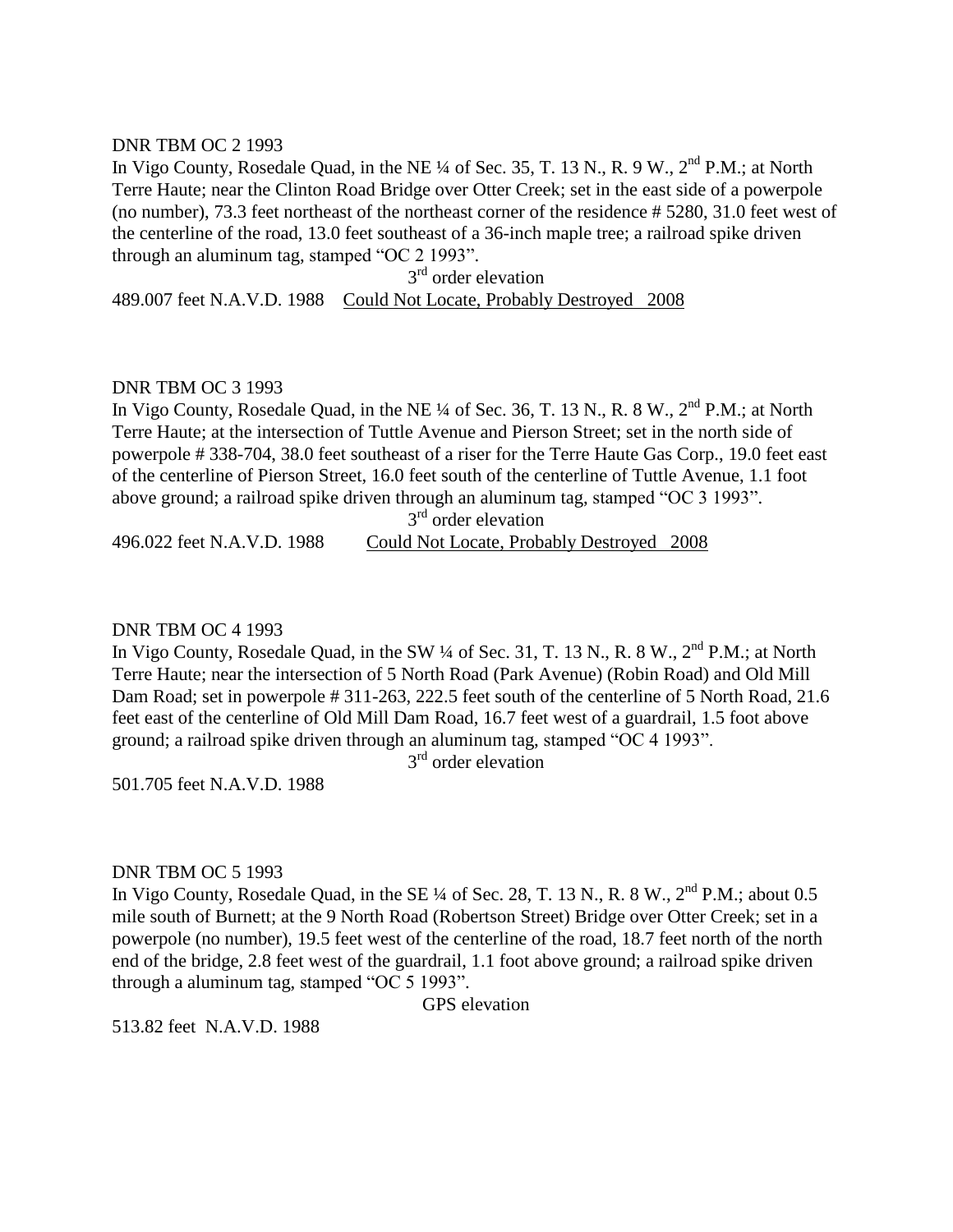### DNR TBM OC 6 1993

In Vigo County, Rosedale Quad, in the SE ¼ of Sec. 25, T. 13 N., R. 8 W., 2<sup>nd</sup> P.M.; about 2.25 mile east of Burnett; at the 27 North Road (Meneely Street) Bridge over Otter Creek; set in a powerpole (no number), 119.0 feet north of the north end of the bridge, 30.0 feet west of the centerline of the road, 2.4 feet above the ground; a railroad spike driven through an aluminum tag, stamped "OC 6 1993".

3<sup>rd</sup> order elevation

533.34 feet N.A.V.D. 1988

## DNR TBM Y 33 1993

In Vigo County, Rosedale Quad., in the SW 1/4 sec.1, T. 12 N., R. 9 W., 2<sup>nd</sup> P.M.; at the intersection of the Fort Harrison Road overpass bridge and the C M ST P & P Railroad, 146.2 feet NNE of the most northeastern rail of the C M ST ST P & P RR, 66.0 feet NW of the centerline of Lawrence Road ( access road ), 45.1 feet SE of the most southeastern rail of the PCRR, a railroad spike through an aluminum tag , 1.8 feet above ground , in the SSE side of transformer pole # 907 /1317 and stamped " Y 33 1993 ".

 $3<sup>rd</sup>$  order elevation

500.48 feet N.A.V.D. 1988

# DNR TBM OTTER 11, 1993

In Vigo County, Brazil West Quad., in the NE  $\frac{1}{4}$  of Sec. 13, T. 13 N., R. 7 W.,  $2^{nd}$  P.M.; about 3.0 miles west of Brazil; at the 26 North Road (500 West Road) wood Bridge over Otter Creek; set in the northwest side of a wood piling in the southwest wingwall of the timber bridge, 16.5 feet west of the centerline of the road, 1.5 foot below the road, a railroad spike driven through an aluminum tag, unstamped.

3<sup>rd</sup> order elevation

553.43 feet N.A.V.D. 1988

# DNR TBM OTTER 12, 1993

In Vigo County, Brazil West Quad., in the NW  $\frac{1}{4}$  of Sec. 29, T. 13 N., R. 7 W.,  $2^{nd}$  P.M; about 3.5 miles west of Brazil; at the intersection of 71 East Road (Auk Street) and 35 North Road (Eppert Street); set in the northeast side of a 30 inch sycamore, about 200 feet west of the south end of the 35 North Road Bridge (Eppert Street) over Otter Creek, 19.0 feet north of the centerline of 71 East Road (Eppert Street), 6.0 feet west of the west end of a small concrete headwall, 1.5 foot above the ground; a railroad spike driven through an aluminum tag, unstamped.

3<sup>rd</sup> order elevation

548.01 feet N.A.V.D. 1988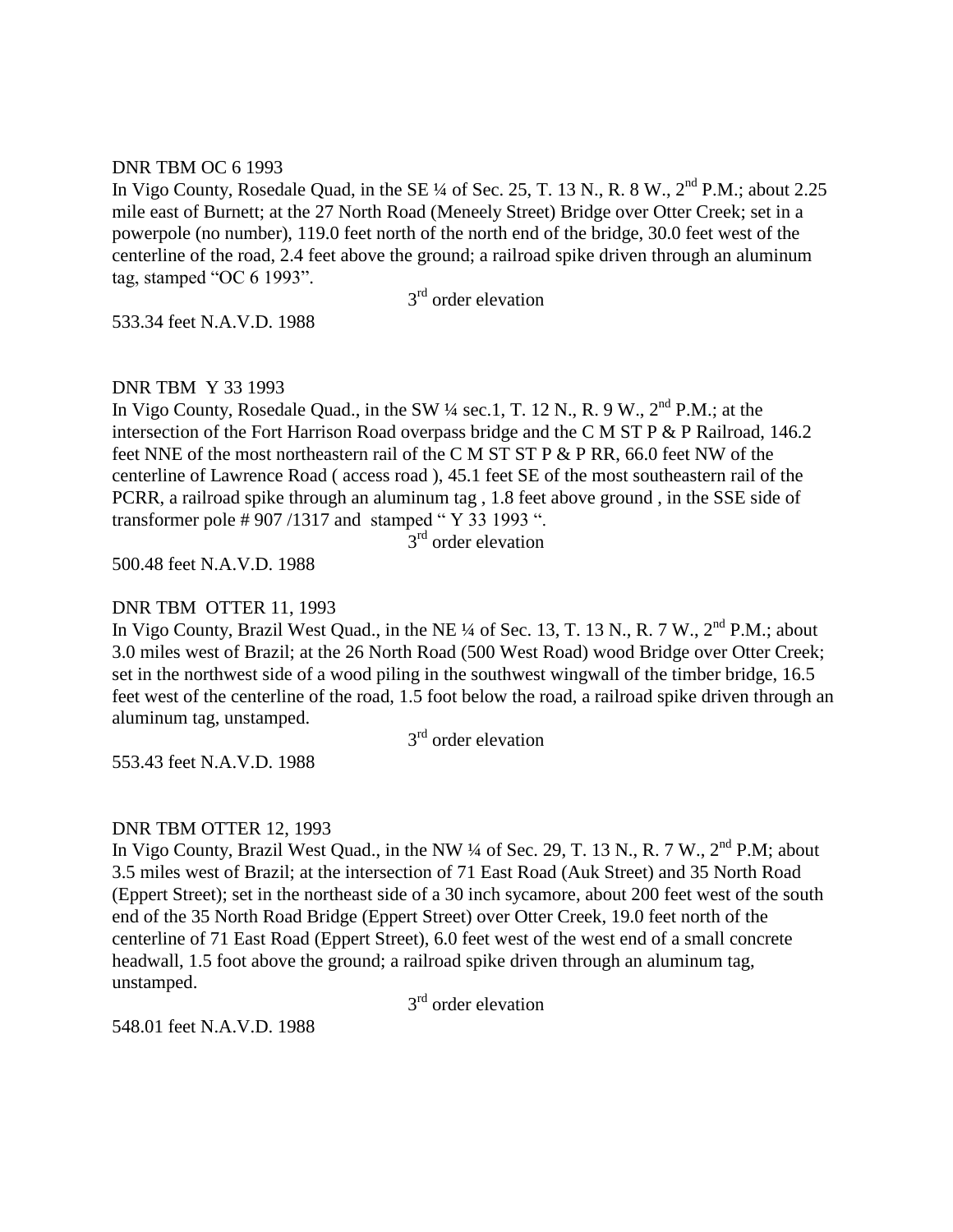### DNR TBM OTTER 13, 1993

In Vigo County, Brazil West Quad., in the NE ¼ of Sec. 25, T. 13 N., R. 8 W., 2<sup>nd</sup> P.M.: about 5.0 miles west of Brazil; at the 31 North Bridge (Miami Gardens Road) over Otter Creek; set in the top of the southwest concrete bridge abutment, 16.5 west of the centerline of the road , 0.5 foot south of the north face of the abutment, about level with the road; a chiseled triangle.

3<sup>rd</sup> order elevation

555.479 feet N.A.V.D. 1988 Destroyed (2008)

### DNR TBM FPBC 1, 1993

In Vigo County, Rosedale Quad, in the NE ¼ of Sec. 36, T. 13 N., R. 9 W., 2<sup>nd</sup> P.M.; at North Terre Haute; at the intersection of 5 North Road (Park Avenue) and Tuttle Avenue; set in a signal light pole, 41.4 feet north of the centerline of Park Avenue, 26.2 feet southwest of the Forest Park Bible Church, 19.6 feet east of the centerline of Tuttle Avenue, 1.0 foot above ground; a railroad spike driven through an aluminum tag, stamped "FPBC 1 1993".

3<sup>rd</sup> order elevation

497.030 feet N.A.V.D. 1988 Destroyed (2012)

#### DNR TBM NORTHEAST 1993

In Vigo County, Rosedale Quad, in the SE  $\frac{1}{4}$  of Sec. 30, T. 13 N., R. 8 W.,  $2^{nd}$  P.M.: about 1.0 mile northeast of North Terre Haute; at the intersection of 5 North Road (Park Avenue) and 25 East Road; set in a powerpole , 1.2 feet above ground, 26.8 feet east of the centerline of 5 North Road, 24.1 feet south of the centerline of 25 East Road, 47.0 feet northwest of the northwest corner of a residence; a railroad spike driven through an aluminum tag, stamped "NORTHEAST 1993".

3<sup>rd</sup> order elevation

517.207 feet N.A.V.D. 1988

#### DNR TBM 25 EAST 1993

In Vigo County, Rosedale Quad., in the SE  $\frac{1}{4}$  of Sec. 29, T. 13 N., R. 8 W.,  $2^{nd}$  P.M.; 1.25 mile east of the intersection of 5 North Road and 25 East Road to residence # 6400; set in a transformer pole, 1.5 foot above ground, 22.8 feet south of the centerline of the road, 6.4 feet east of the extended centerline of the driveway, 1.6 foot north of a fence line: a railroad spike driven through an aluminum tag, stamped "25 EAST 1993".

3<sup>rd</sup> order elevation

581.684 feet N.A.V.D. 1988